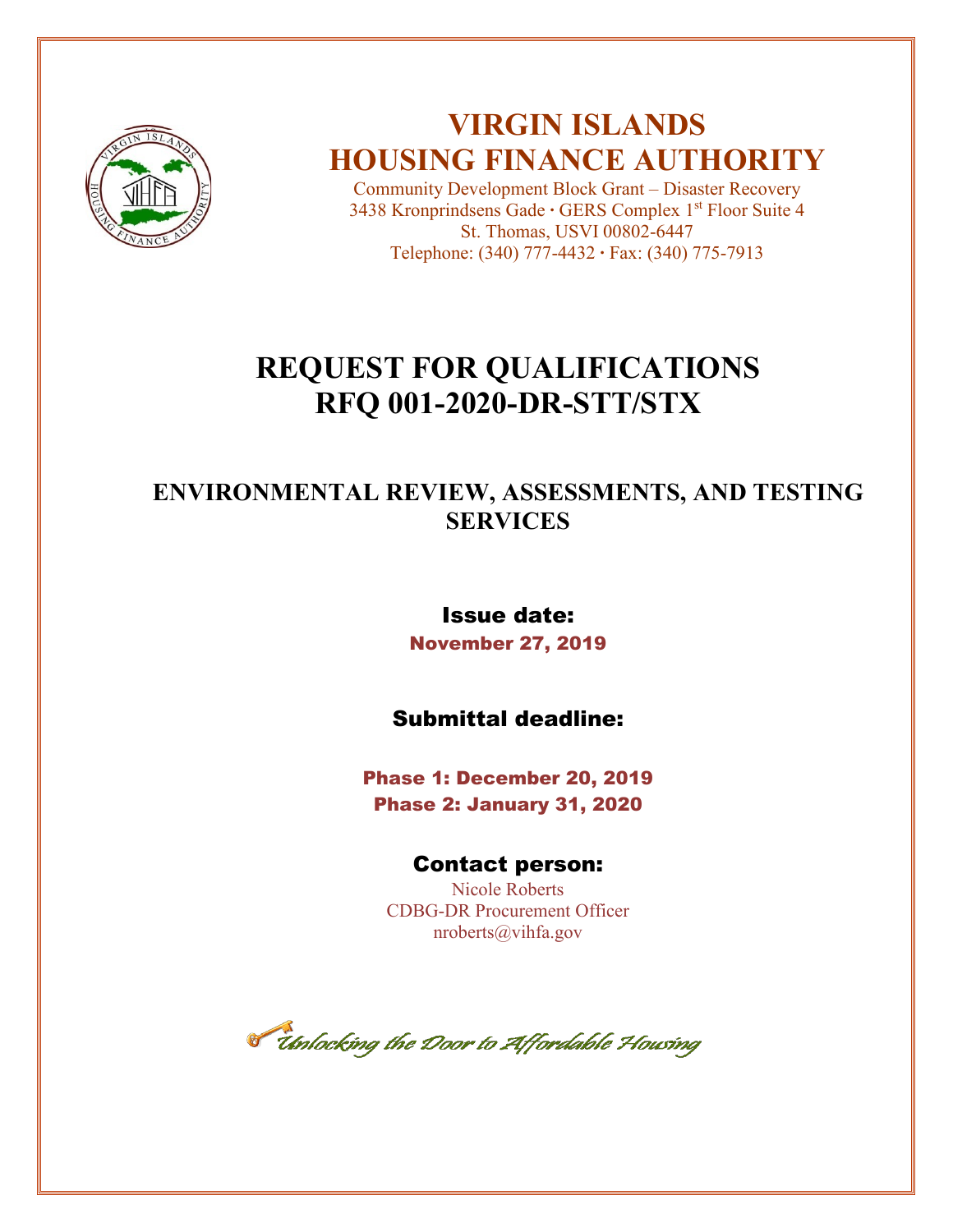## **TABLE OF CONTENTS**

| 1.1  |  |  |  |  |  |  |
|------|--|--|--|--|--|--|
| 1.2  |  |  |  |  |  |  |
|      |  |  |  |  |  |  |
| 2.1  |  |  |  |  |  |  |
| 2.2  |  |  |  |  |  |  |
|      |  |  |  |  |  |  |
|      |  |  |  |  |  |  |
|      |  |  |  |  |  |  |
|      |  |  |  |  |  |  |
|      |  |  |  |  |  |  |
|      |  |  |  |  |  |  |
| 2.3  |  |  |  |  |  |  |
| 2.4  |  |  |  |  |  |  |
|      |  |  |  |  |  |  |
| 3.1  |  |  |  |  |  |  |
|      |  |  |  |  |  |  |
|      |  |  |  |  |  |  |
|      |  |  |  |  |  |  |
|      |  |  |  |  |  |  |
|      |  |  |  |  |  |  |
|      |  |  |  |  |  |  |
|      |  |  |  |  |  |  |
|      |  |  |  |  |  |  |
|      |  |  |  |  |  |  |
|      |  |  |  |  |  |  |
|      |  |  |  |  |  |  |
| 14.1 |  |  |  |  |  |  |
| 14.2 |  |  |  |  |  |  |
| 14.3 |  |  |  |  |  |  |
| 14.4 |  |  |  |  |  |  |
| 14.5 |  |  |  |  |  |  |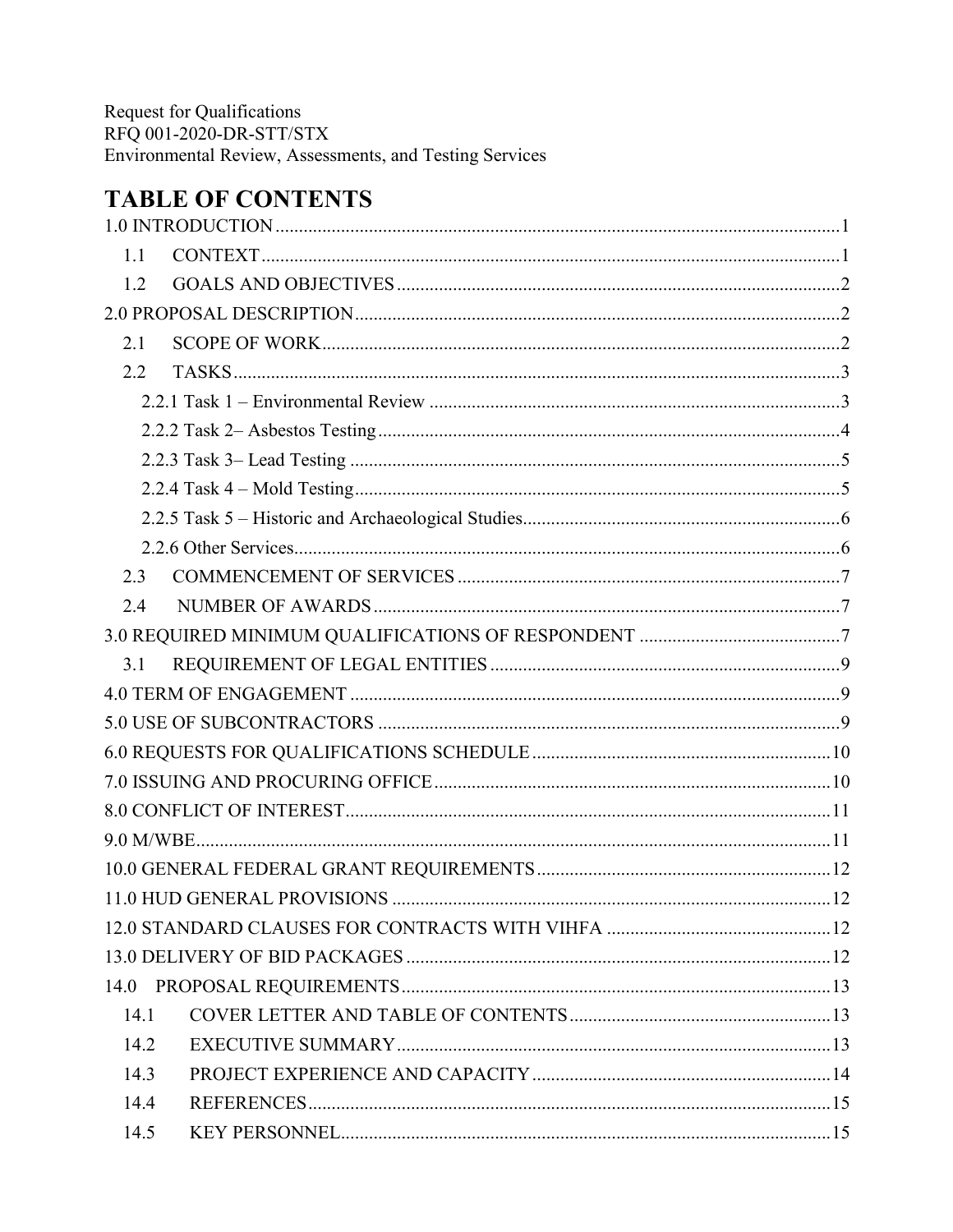| 16.1 |                                                               |  |
|------|---------------------------------------------------------------|--|
| 16.2 |                                                               |  |
| 16.3 |                                                               |  |
| 16.4 |                                                               |  |
| 16.5 |                                                               |  |
|      |                                                               |  |
|      |                                                               |  |
|      |                                                               |  |
|      |                                                               |  |
|      | AUTHORIZATION FOR BACKGROUND CHECK & FINANCIAL INFORMATION 33 |  |
|      |                                                               |  |
|      |                                                               |  |
|      |                                                               |  |
|      |                                                               |  |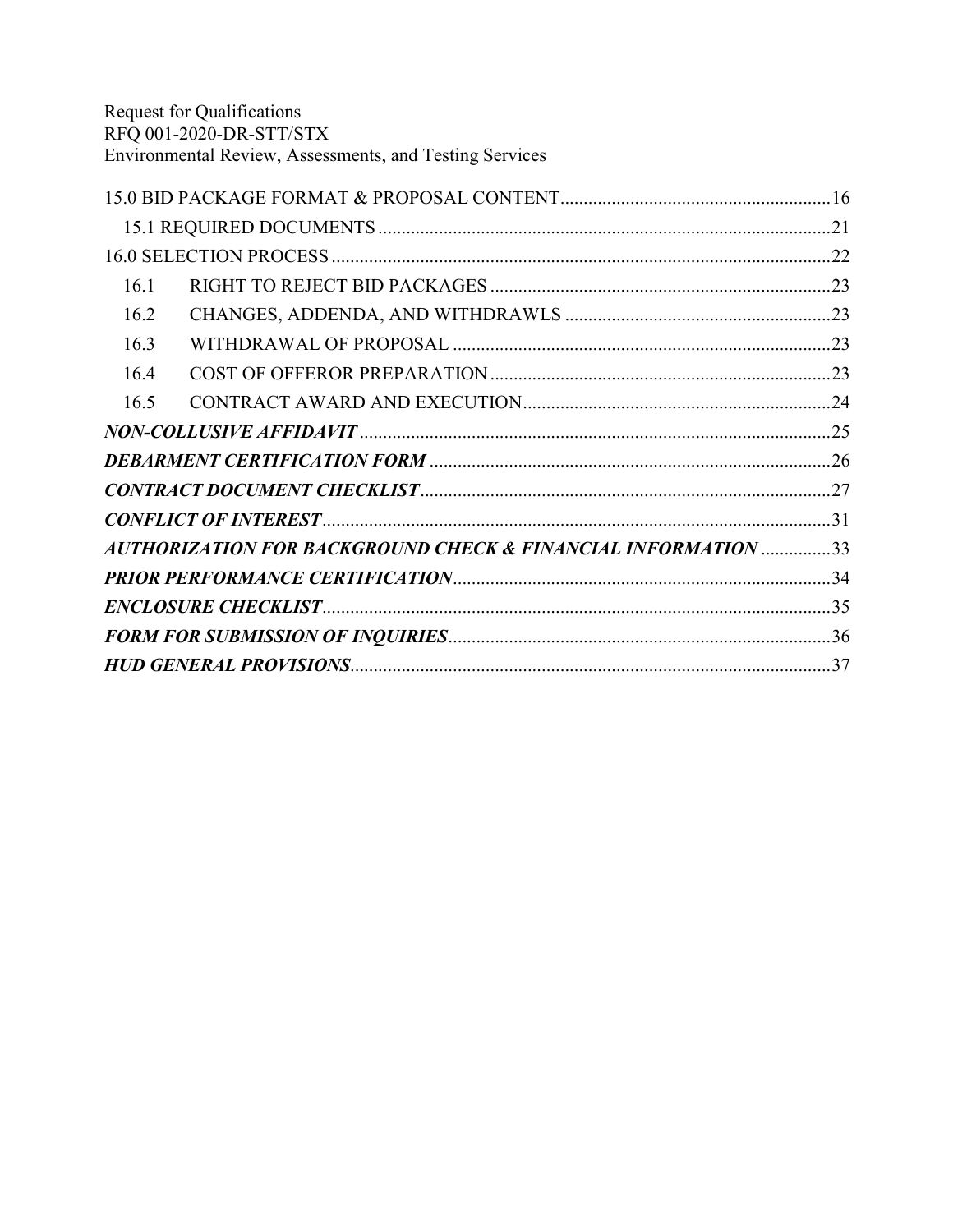## Virgin Islands Housing Finance Authority RFQ 001-2020-DR-STT/STX

 REQUEST FOR QUALIFICATIONS Environmental Review, Assessments, and Testing Services

## <span id="page-3-0"></span>**1.0 INTRODUCTION**

The Virgin Islands Housing Finance Authority ("VIHFA") is soliciting proposals from qualified licensed firms or individuals ("Respondents") to provide Environmental Review, Assessments, and Testing Services in connection with its administration of U.S. Department of Housing and Urban Development ("HUD") Community Development Block Grant-Disaster Recovery ("CDBG-DR") funds. VIHFA is the Territory's grantee to HUD responsible for administering CDBG-DR funds. VIHFA's mission is to increase access to housing and community development opportunities by developing innovative programs and projects. The Authority has offices in both St. Thomas and St. Croix and services the entire United States Virgin Islands (U.S. Virgin Islands or "the Territory").

## <span id="page-3-1"></span>**1.1 CONTEXT**

Hurricanes Irma and Maria had a devastating impact on the United States Virgin Islands (U.S. Virgin Islands or "the Territory"). The two back-to-back Category 5 storms in September 2017 caused significant damage and destruction to the islands' housing stock. The entire population—over 100,000 residents—were impacted by the devastation brought on by the storms, with winds of over 185 miles per hour and up to 20 inches of rain in some areas. Irma crossed the islands as a windstorm tearing the roofs off buildings in her path; Maria came behind and caused water damage to all of the unprotected structures in the St. Thomas and St. John district, while inflicting severe damage on St. Croix.

Based on the Federal Emergency Management Agency (FEMA) Individual Assistance (IA) data as of August 10, 2018, the Territory estimates that approximately 23,301 households sustained some form of damage to their primary residences from either Hurricane Irma or Maria, or both, representing 54% of the housing stock on the islands. Of the impacted households, based on The U.S. Department of Housing and Urban Development's (HUD) methodology, 5,340 suffered Major or Severe damage; approximately 2,510 are the owners' primary residences and 2,830 are renteroccupied homes. The remaining 12,394 owner-occupied residences and 5,567 rental units sustained minor damage.

The United States Virgin Islands is the recipient of \$1.86 billion of Community Development Block Grant – Disaster Recovery (CDBG-DR) funding from HUD to assist in disaster recovery and rebuilding efforts resulting from Hurricanes Irma and Maria. The Territory's approved CDBG-DR Action Plan and Amendment 1 [\(https://www.vihfa.gov/disaster-recovery/action-plan\)](https://www.vihfa.gov/disaster-recovery/action-plan) detail how the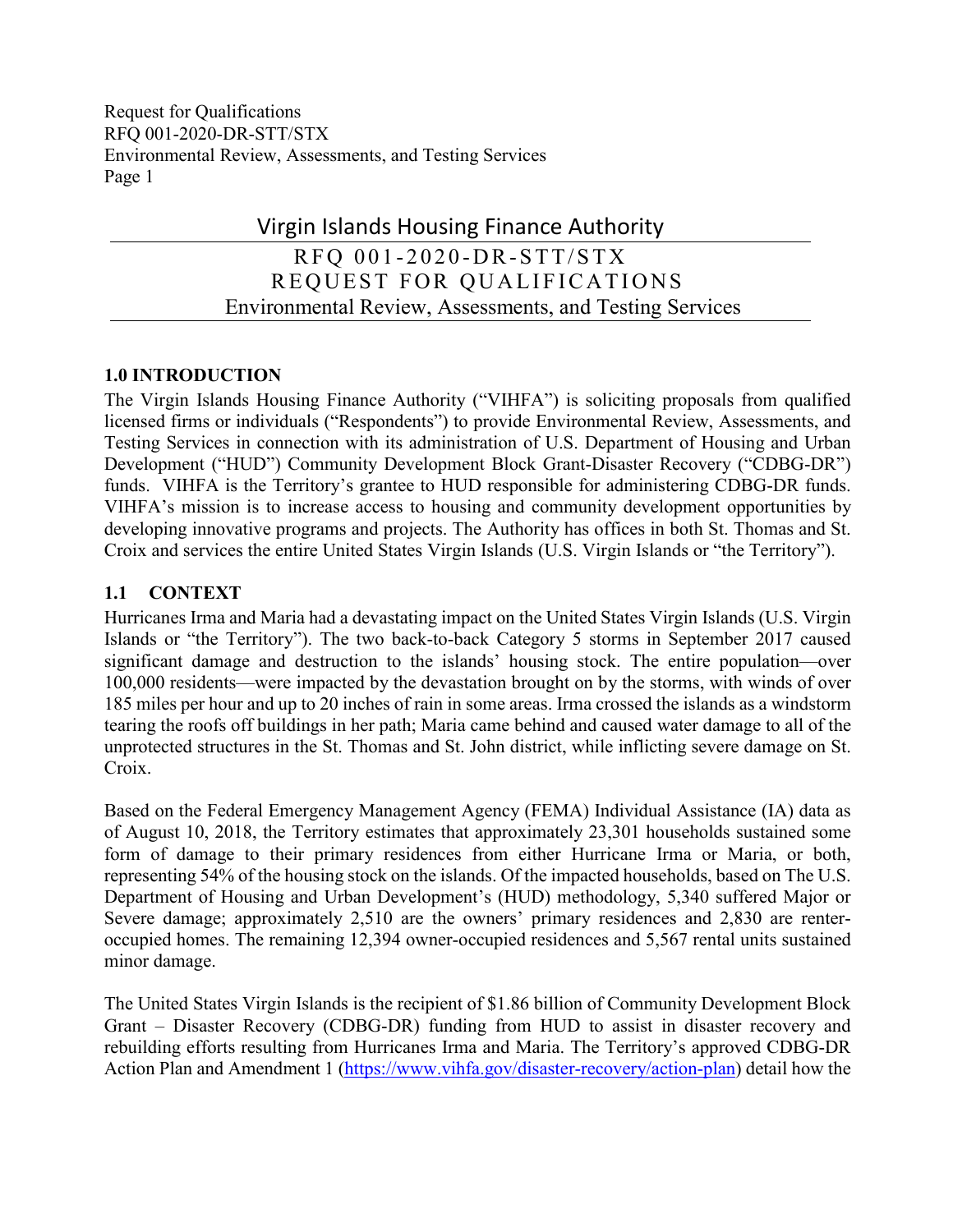U.S. Virgin Islands plans to spend its first and second tranches of \$1,021,901,000 in grant funds, and Respondents to this RFQ should thoroughly review it.

As the administering entity of the CDBG-DR funds, VIHFA has developed a portfolio of programs that will need various Environmental Review, Assessments, and Testing Services across its programs.

## <span id="page-4-0"></span>**1.2 GOALS AND OBJECTIVES**

The objectives include, but are not limited to, conducting HUD-mandated Environmental Reviews per 24 CFR Part 58, Part 55 and Part 51 for the VIHFA's CDBG-DR Program in a timely, efficient and compliant manner so that recovery funding can flow in a timely manner to recipients in need of recovery assistance.

## <span id="page-4-1"></span>**2.0 PROPOSAL DESCRIPTION**

The Environmental Review, Assessments, and Testing Services to be procured through this RFQ will support the implementation and administration of a broad range of programs for which CDBG-DR funds will be used including, but not limited to, housing grant programs, infrastructure and economic development projects performed by the territory, agencies, and other organizations that will help administer funds.

## <span id="page-4-2"></span>**2.1 SCOPE OF WORK**

The scope of services identified below is intended to ensure that Environmental Review, Assessments, and Testing Services are available to aid VIHFA in the analysis of potential environmental impacts presented by various CDBG-DR programs and projects, consult with regulators to implement the regulations set forth in 24 CFR Part 58 HUD Environmental Reviews, and to assist in the preparation of various reports, forms and studies as identified in the five tasks outlined below. The scope of Environmental Review, Assessments, and Testing Services to be provided by the Respondent(s) are summarized in the following four Tasks.

**VIHFA intends on creating a pool of contractors by Task to support the requirements outlined in this RFQ. For assignment of work, VIHFA intends on conducting mini-bid solicitations amongst the selected pool of contractors and may seek fixed unit prices, lump sum prices or other pricing structures for specific types of work/specific projects. VIHFA intends to contract for services based on the results of the mini-bid solicitations. VIHFA reserves the right to deviate from this approach if in the best interest of the Territory.** 

**Respondents may submit Proposals for consideration to any individual Task or any combination of Tasks or all five (5) Tasks identified below. If proposing on a Task, Respondent must propose on all subtasks within the Task; Respondent may not propose on select subtasks of a given Task, where there are subtasks.**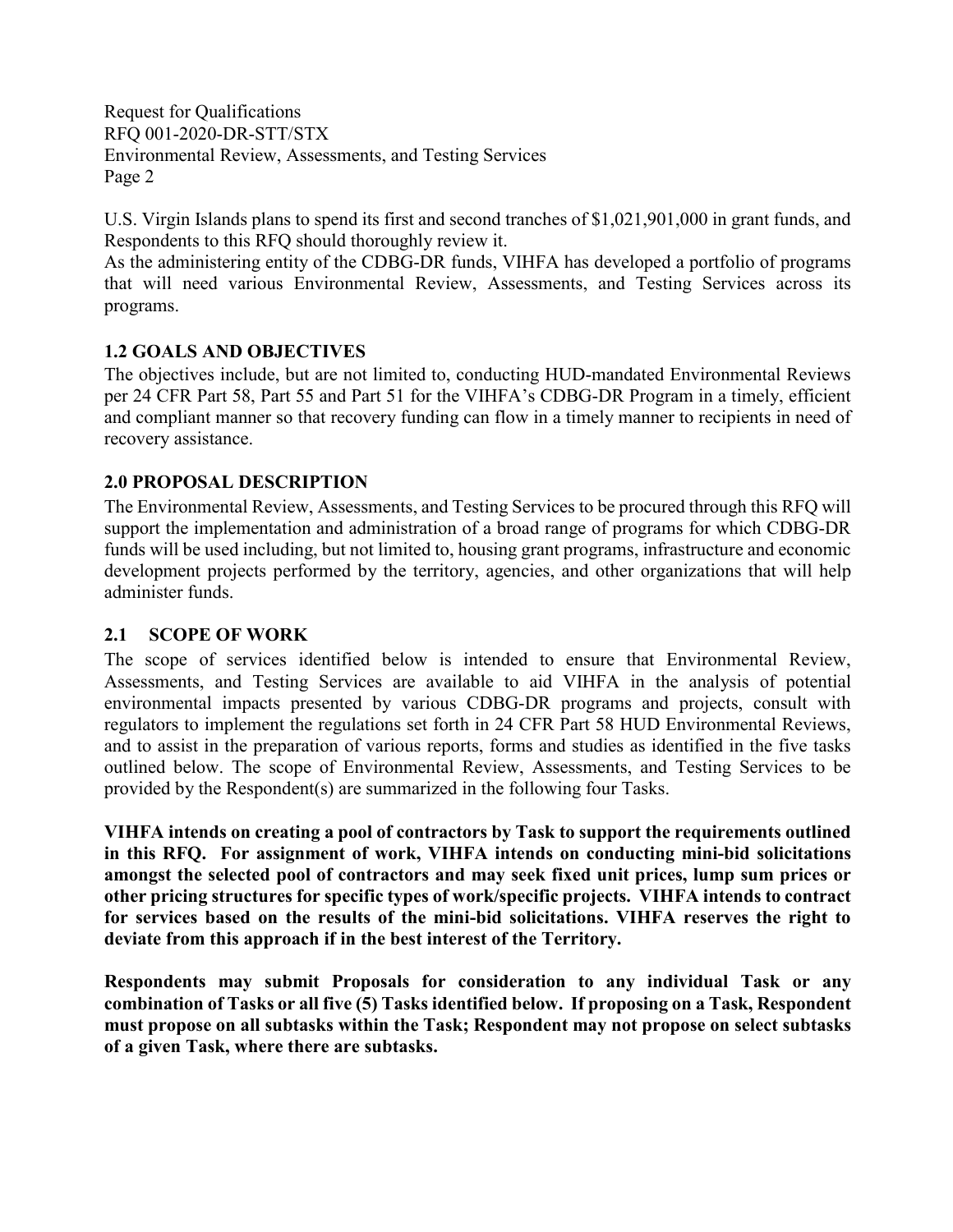## <span id="page-5-0"></span>**2.2 TASKS**

## <span id="page-5-1"></span>**2.2.1 Task 1 – Environmental Review**

The Respondent will conduct environmental reviews (including site visits, desktop reviews, and required publication notices) on an as-needed basis in accordance with the required level of environmental review based on the scope of work provided by the VIHFA. Environmental reviews must, at a minimum, comply with the requirements of the Disaster Relief Appropriations Act of 2013, the National Environmental Policy Act (NEPA; including implementing regulations at 40 CFR Part 1500 and 24 CFR Part 58, 24 CFR Part 55 and 51) along with any 8-Step analysis for Floodplains and Wetlands, including publication of notices and Territory or local environmental review requirements. After a respondent is qualified under this RFQ, the resultant mini bids will be organized by activity type (e.g. housing, infrastructure, economic revitalization). For each project, the Respondent will create an Environmental Review Record ("ERR") meeting the above legal requirements and documenting VIHFA's review and compliance with 24 CFR Part 58 and with the related federal authorities listed in 24 CFR §§ 58.5 and 58.6. The ERR for all levels of environmental reviews prepared by the Respondent shall be certifiable to support a Request for Release of Funds. The ERR will be maintained as prescribed by VIHFA.

For each project, the Respondent will determine the required level and/or type of environmental review (e.g. Environmental Impact Statement, Environmental Assessment, Categorically Excluded. Tier Environmental Review) and make a recommendation to VIHFA as to the appropriate level of review. At any time that the Respondent has evidence that a further level of environmental review is needed or that additional compliance assessments or studies are required, the Respondent will so advise VIHFA in writing as expeditiously as possible. The Respondent will be responsible for coordinating, with VIHFA and the oversight/regulatory agencies to ensure that all documentation is obtained necessary for acquiring the necessary permits.

This task requires the Respondent to have the capability to evaluate based upon the level of the review required and applicable laws, authorities and requirements, the potential environmental impacts of proposed activities and to fully document compliance with laws and authorities at 58.5 and 58.6 as outlined in NEPA and 24 CFR Part 58,Part 55 and Part 51 and further explained on the HUD Exchange at [https://www.hudexchange.info/programs/environmental-review/.](https://www.hudexchange.info/programs/environmental-review/) This task further requires the Respondent to have qualified personnel to perform field inspections as appropriate to document on-site conditions, perform specialized studies as listed in Section 2.2.6 Other Studies, and the ability to perform desktop review using federal, Territorial and local databases to document compliance.

The following activities are included in this task, as may be required by VIHFA on a project byproject basis: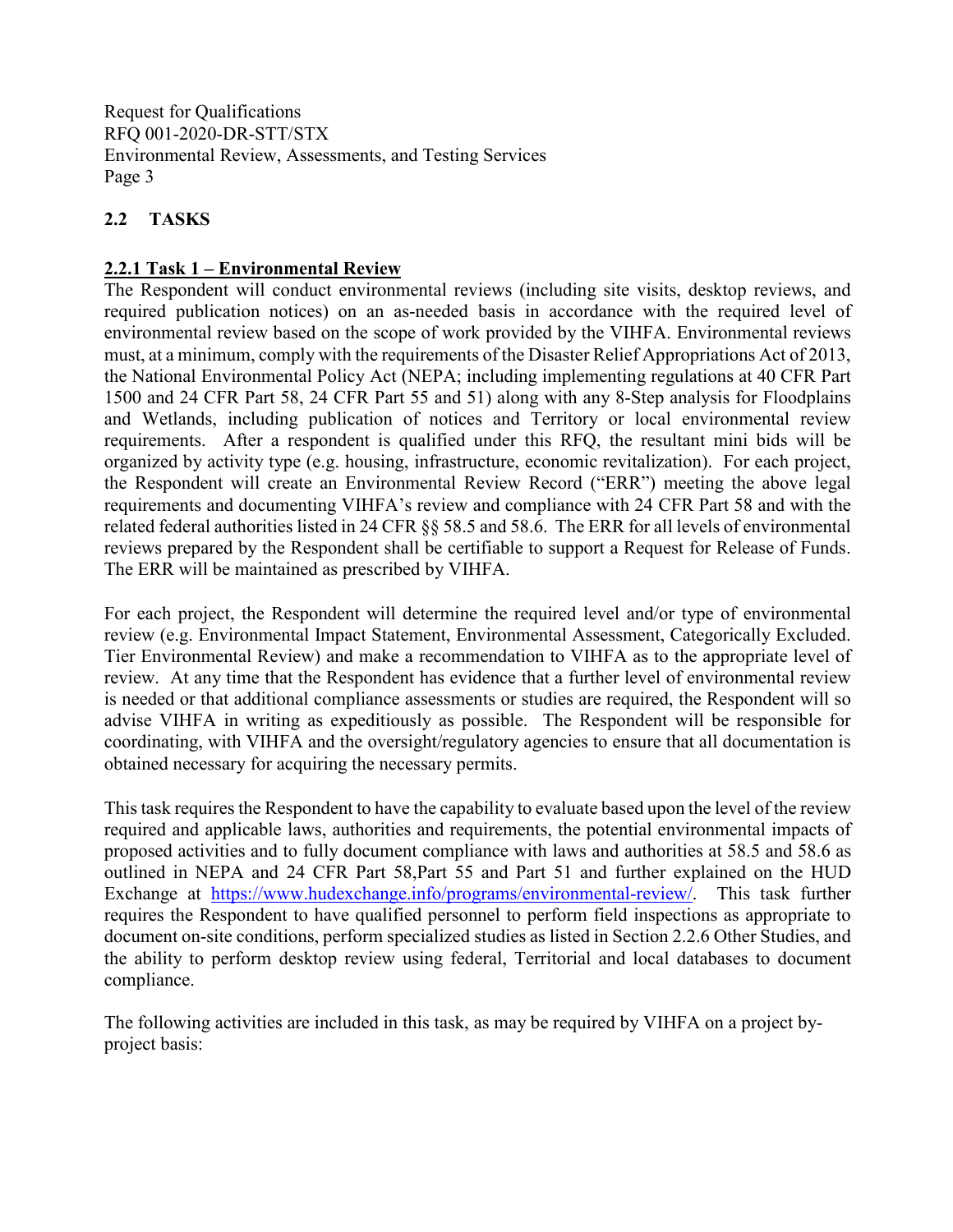- i. Maintain contact list of governmental and non-governmental stakeholders for use by VIHFA for distribution of required public notices.
- ii. Create required legal notices and provide to VIHFA for publication., e.g. Notice of Intent to Prepare an Environmental Impact Statement (EIS), Notice of Intent to Request a Release of Funds (NOI/RROF) and Finding of No Significant Impact (FONSI), 24 CFR Part 55 and Executive Order 11988 and 11990 Floodplain and Wetland required notices, etc.
- iii. Assist VIHFA in summarizing comments and preparing responses to comments as necessary.
- iv. Create and coordinate summary reports to update VIHFA on each project's status and compliance on environmental review requirements, in a format prescribed by VIHFA.
- v. Initiate and support meetings with VIHFA and other project partners such as other regulatory or resource agencies that may be required to overcome barriers to completing environmental reviews.
- vi. Perform any other duty that relates to 24 CFR Part 58 HUD Environmental Reviews and other environmental requirements.

#### <span id="page-6-0"></span>**2.2.2 Task 2– Asbestos Testing**

The specific services of the Respondent under this task include the performance of inspections and risk assessments for asbestos in accordance federal and territory regulatory standards.

Asbestos testing services consist of the survey, identification and assessment of the condition of asbestos and asbestos containing material ("ACM"), the recording and reporting thereof, and the collection of bulk samples of asbestos or suspected ACM for laboratory analysis. In providing these services, the Respondent is required to adhere to any regulations promulgated by the Department of Labor ("DOL"). The Respondent is expected to be fully familiar with these regulations, as well as related federal regulations such as 40 CFR Part 763 (Asbestos Containing Material in Schools), 40 CFR Part 1926.1101 (Construction) and 40 CFR Part 61 (Subpart M) (Hazardous Air Emissions), as may be applicable.

Testing for ACM requires the Respondent to deploy a certified asbestos inspector. The inspector will perform asbestos surveys consisting of both visual and written inspection of the location, quantity, friability, condition of suspected ACM and the collection of samples from suspected ACM utilizing sampling methods found in 40 CFR 763. The Respondent will take photographs deemed necessary by the inspector to document the location and condition of suspect ACM. The Respondent will not be responsible for repair or finishing activities resulting from survey and testing activities. Suspected ACM that cannot be sampled due to site conditions will be presumed to contain asbestos. Presumed ACM will then be sampled prior to construction activities once the identified hazard has been abated. If testing results indicate suspected material is ACM, the material will be treated accordingly. If ACM is to be disturbed in connection with VIHFA-funded activities, it must be conducted under the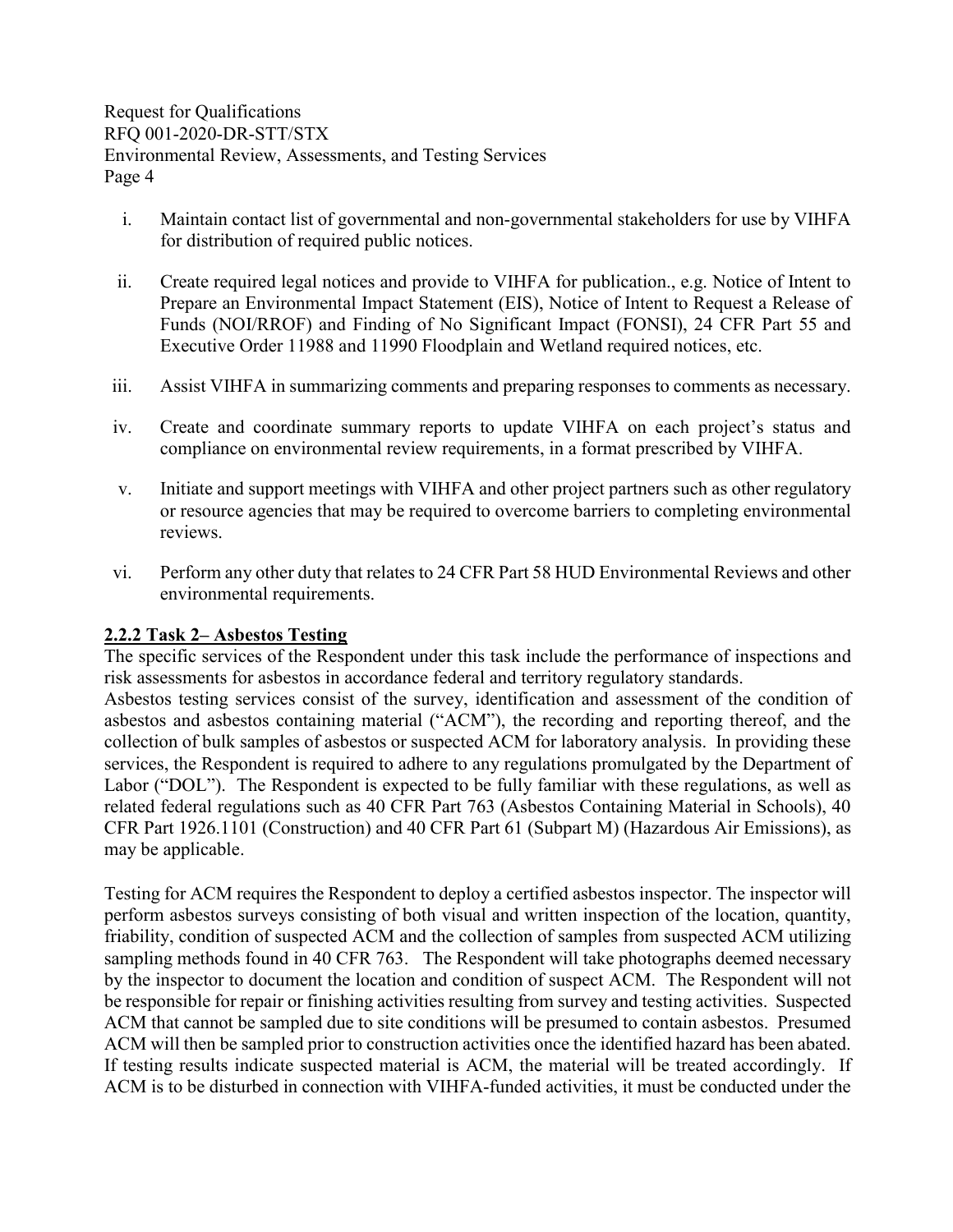supervision of a certified contractor through the USVI Department of Planning and Natural Resources pursuant to applicable Federal, and Territory regulations.

## <span id="page-7-0"></span>**2.2.3 Task 3– Lead Testing**

The specific services of the Respondent under this task include the performance of inspections and risk assessments for lead-based paint hazards in accordance federal and territory regulatory standards.

Lead-based paint testing services consist of a surface-by-surface investigation to determine the presence of lead-based paint, identification and assessment of the condition of lead-based paint (LBP), the recording and reporting thereof, and the collection of (dust and soil) samples for laboratory analysis. In providing these services, the Respondent is required to adhere to any regulations promulgated by the Department of Labor ("DOL"). The Respondent is expected to be fully familiar with these regulations, as well as related federal regulations such as 24 CFR Part 35 (Lead-Based Paint Poisoning Prevention in Certain Residential Structures), and 40 CFR Part 1926.62 (Construction), as may be applicable.

Testing for LBP requires the Respondent to deploy a certified lead-based paint inspector/risk assessor. The inspector/risk assessor will perform a risk assessment consisting of (1) an on-site

investigation to determine the existence, nature, severity, source and location of lead-based paint hazards, and (2) the provision of a report by the individual or the firm conducting the risk assessment, explaining the results of the investigation and options for reducing lead-based paint hazards, and the collection of (dust and soil) samples utilizing sampling methods found in 24 CFR Part 35, Subpart R. The Respondent will take photographs deemed necessary by the inspector to document the location and condition of suspect LBP. The Respondent will not be responsible for repair or finishing activities resulting from survey and testing activities. Suspected LBP that cannot be sampled due to site conditions will be presumed to contain lead. Presumed LBP will then be sampled prior to construction activities once the hazard has been abated. If testing results indicate suspected material is LBP, the material will be treated accordingly. If LBP is to be disturbed in connection with VIHFAfunded activities, it must be conducted by personnel certified to perform such activities as abatement supervision, or renovation, in accordance with 40 CFR part 745, subpart Q, or by the EPA, in accordance with 40 CFR part 745, subparts E or L, pursuant to applicable Federal, and Territory regulations.

## <span id="page-7-1"></span>**2.2.4 Task 4 – Mold Testing**

The specific services of the Respondent under this task requires professionals with specific experience in designing mold sampling protocols, sampling methods and interpretation of results. Sampling event must locate the source of the mold contamination, identify some of the mold species and differentiate between mold, soot or dirt. In most cases, if visible mold growth is present, sampling is unnecessary. Respondents must investigate suspicions of hidden mold where buildings smell moldy, but the source is not visible. Hidden mold may be investigated in instances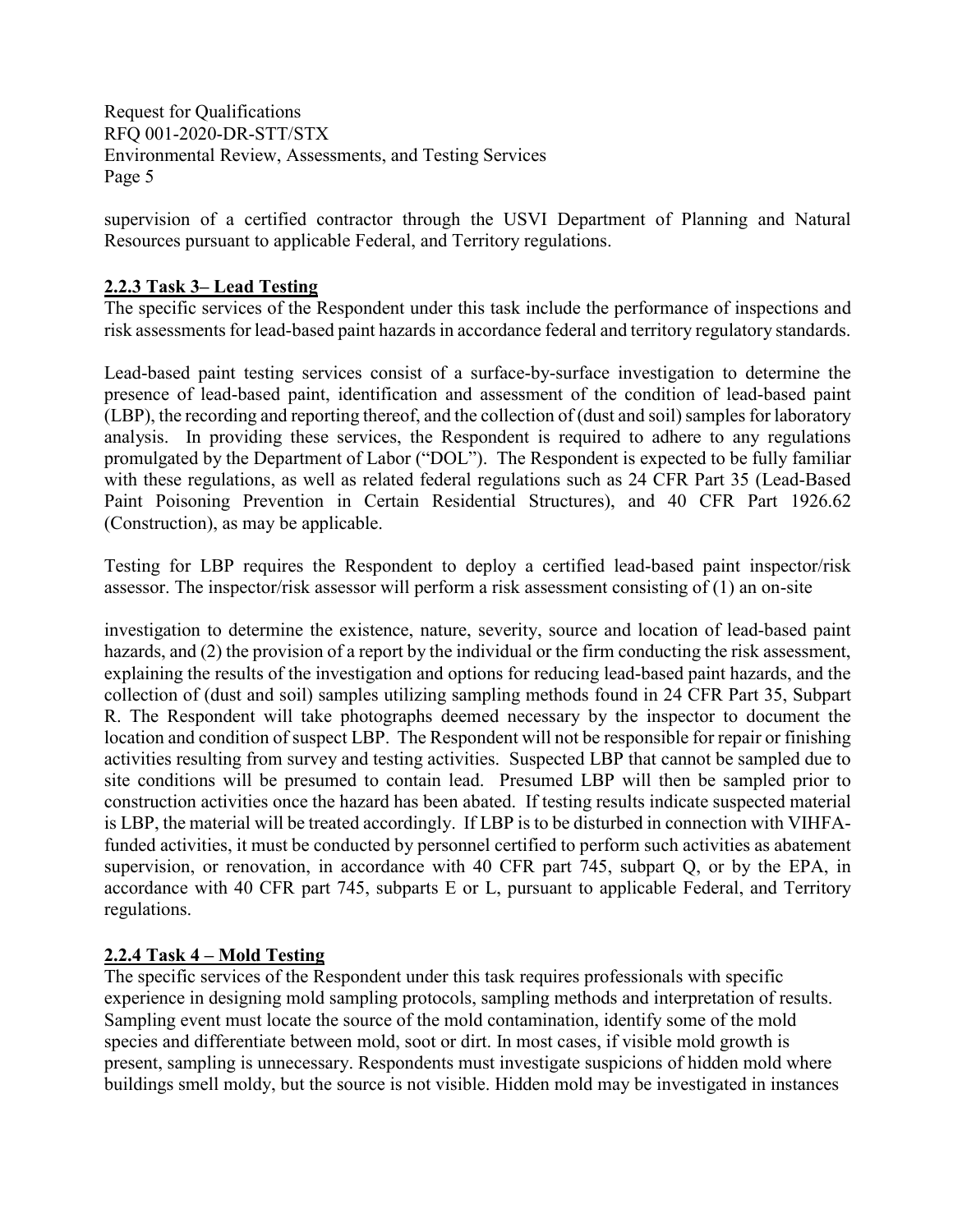where there has been water damage and residents are reporting health problems. Post remediation mold sampling will follow mold clean-up activities and should note whether remediation efforts were successful.

Sampling methods will require analysis as recommended by the American Industrial Hygiene Association (AIHA), the American Conference of Governmental Industrial Hygienists (ACGIH), or other professional guidelines. Types of samples may include:

- Air Samples
- Surface Samples
- Bulk Samples (Chunks of carpet, insulation, wall board, etc.)
- Water samples from condensate drain pans or cooling tower

## <span id="page-8-0"></span>**2.2.5 Task 5 – Historic and Archaeological Studies**

The specific services of the Respondent required under this task include, but are not limited to, the completion of historic and archaeological surveys.

Services under this subtask must be performed by an individual who meets the Secretary of Interior's Professional Qualification Standards. Such services include, but are not limited to, the following:

- i. Perform historic and archaeological surveys necessary to assure VIHFA's compliance with Sections 106 and 110(k) of the National Historic Policy Act and implementing regulations at 36 CFR Part 800.
- ii. Assist with development of and/or revision to Programmatic Agreements as needed.

## <span id="page-8-1"></span>**2.2.6 Other Services**

- i. Perform wetland studies/delineations using qualified professionals as necessary to confirm the absence or presence of wetlands per 24 CFR Part 55 and E.O 11990.
- ii. For projects located in floodplains and/or wetlands, prepare draft 8-step analyses for review and concurrence by VIHFA prior to publication to ensure compliance with 24 Part 55, E.O. 11988 and E.O. 11990.
- iii. Ensure the elevation standards for new construction, repair of substantial damage, or substantial improvement of structures located in an area delineated as a flood hazard area can be met as outlined in the Federal Register Notice Volume #3 and dated February 9
- iv. , 2018.
- v. Perform data collection and noise analyses as necessary to demonstrate compliance with 24 CFR Part 51 Subpart B.
- vi. ASTM Phase 1 and Phase 2 Environmental Site Assessments (ESA's) using current standards by qualified professionals.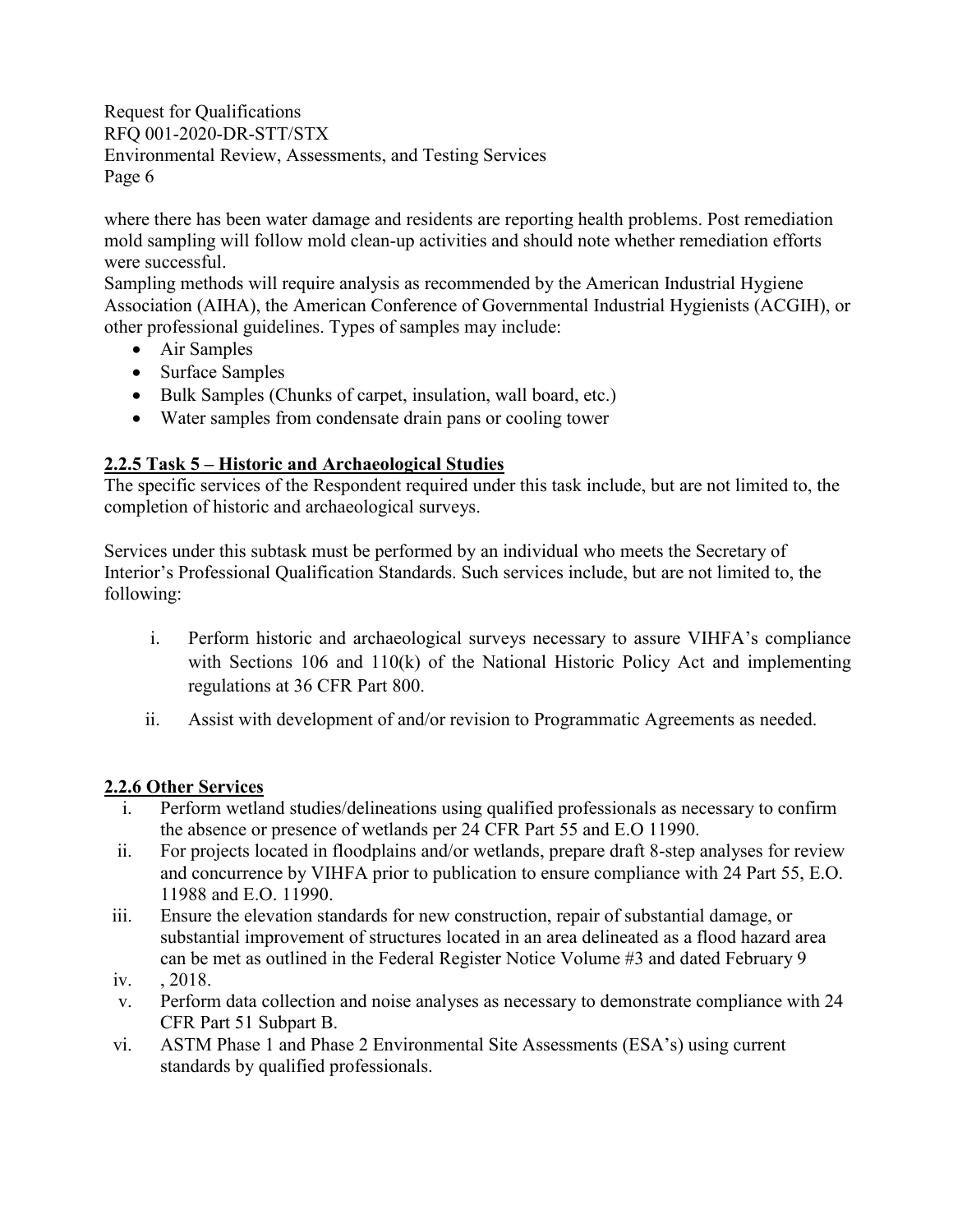vii. Conduct a biological evaluation or assessment using qualified professionals to determine the absence or presence of threatened and endangered species and/or critical habitat for use in making an effects determination or a biological opinion to support an informal and formal consultation with USFWS.

## <span id="page-9-0"></span>**2.3 COMMENCEMENT OF SERVICES**

Selected Respondents must be prepared to commence these services within five (5) days of the issuance of a Task order, at the direction of VIHFA CDBG-DR Director.

## <span id="page-9-1"></span>**2.4 NUMBER OF AWARDS**

The Respondent recognizes that, at the sole discretion of VIHFA and based upon the breadth and experience of respondents to this RFQ, VIHFA intends on creating a pool of contractors by Task to support the requirements outlined in this RFQ. VIHFA then intends on conducting mini-bid solicitations for specific work. Nothing in this paragraph shall be construed in derogation of VIHFA's right, in its sole discretion, to cancel this RFQ.

## <span id="page-9-2"></span>**3.0 REQUIRED MINIMUM QUALIFICATIONS OF RESPONDENT**

The following subsections are required minimum qualifications.

i. Respondents that are corporations, partnerships, or any other legal entity, domestic or foreign, shall have the appropriate state business license at the time of the submission of their Proposal to this RFQ. Such Respondents shall attach its license to do business or copy of its application for a license.

Nevertheless, as noted in Section 3.1, the successful Respondent will be expected to show its application to obtain the required licenses and certification to do business in the USVI.

- ii. Neither Respondent nor any person or entity associated or partnering with Respondent has been the subject of any adverse findings that may prevent VIHFA from selecting Respondent. Such adverse findings may include, but are not limited to, the following:
	- a) Negative findings from the Inspector General, a Federal Inspector General, or from the U.S. Government Accountability Office, or from an Inspector General in another State
	- b) Pending or unresolved legal action from the U.S. Attorney General or from an attorney general in another State or Territory
	- c) Pending litigation with the USVI, any other State or Territory
	- d) Arson conviction or pending case
	- e) Harassment conviction or pending case
	- f) Local, State, Federal or private mortgage arrears, default, or foreclosure proceedings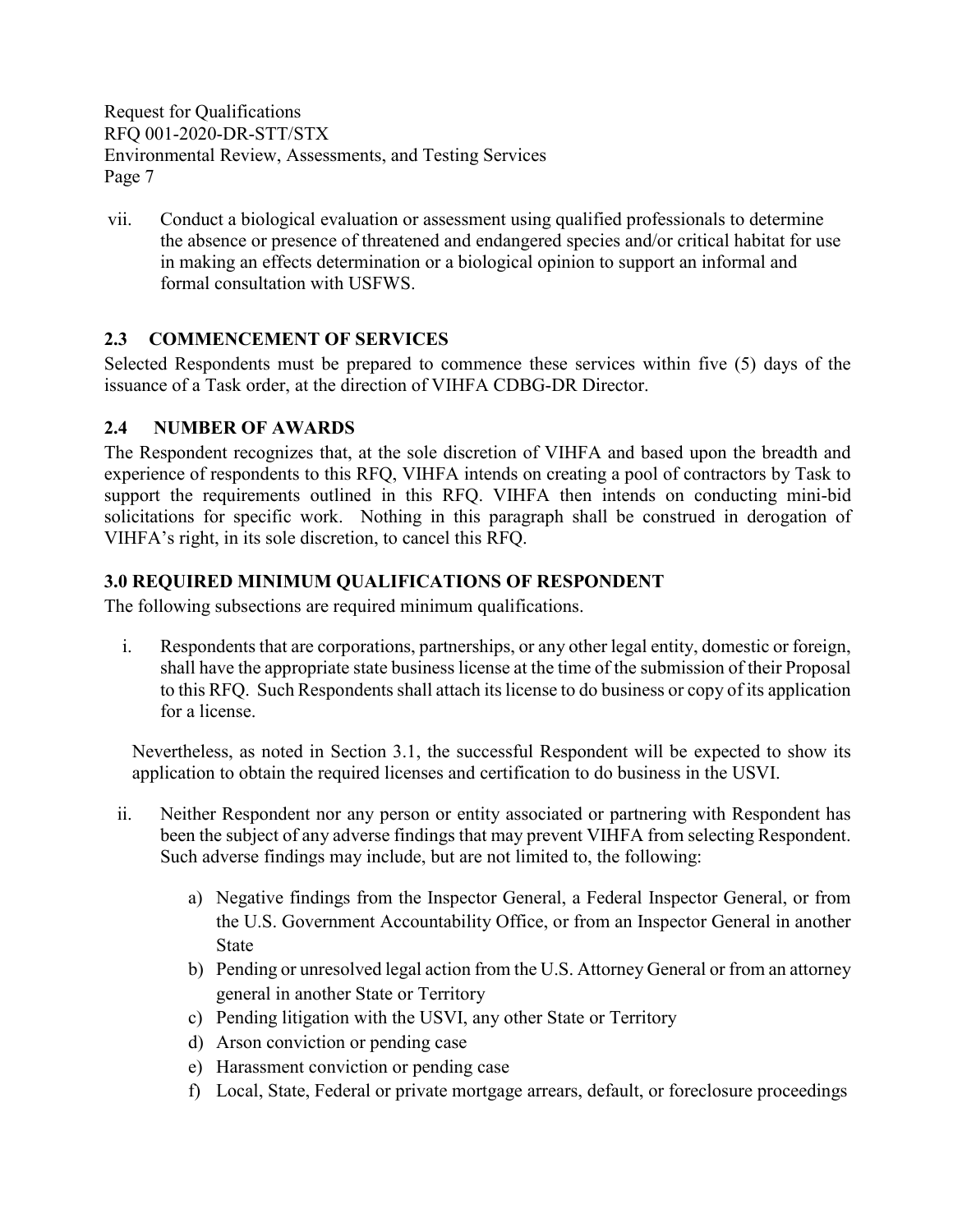- g) In rem foreclosure
- h) Sale of tax lien or substantial tax arrears
- i) Fair Housing violations or current litigation
- j) Defaults under any Federal, Territory, State or locally-sponsored program
- k) A record of substantial building code violations or litigation against properties owned and/or managed by Respondent or by any entity or individual that comprises Respondent
- l) Past or pending voluntary or involuntary bankruptcy proceeding
- m) Conviction for fraud, bribery, or grand larceny
- n) Listing on the Federal or State excluded parties lists
- iii. Respondent has adequate financial resources to perform the contract, or the ability to obtain them. Financial records for the past two (2) years must be included in the Proposal.
- iv. Respondent can comply with the required or proposed delivery or performance schedule, taking into consideration all existing commercial and governmental business commitments.
- v. Respondent has a satisfactory performance record.
- vi. Respondent has a satisfactory record of integrity and business ethics.
- vii. Respondent has the necessary organization, experience, accounting and operational controls, and technical skills, or the ability to obtain them.
- viii. Respondent has thoroughly reviewed the Supplemental Appropriations for Disaster Relief Requirements, 2017 (Pub. L. 115-56) on September 8, 2017 and the Budget Bill (Pub. L. 115- 123), all pertinent Federal Register notices, and the USVI Action Plan and all amendments thereto.
	- ix. Respondent has established prior experience in successfully performing the scope of services requested specifically experience conducting environmental reviews in accordance with NEPA and 24 CFR Part 58; expertise and experience in performing the listed inspections and testing for asbestos and lead based paint; and experience and expertise in negotiating programmatic agreements and conducting historic and architectural reviews.
	- x. Respondent and its employees hold and maintain any and all territorial, federal, state, and local licenses or certifications as required to perform the services requested.
- xi. Respondent is otherwise qualified and eligible to receive an award under applicable laws and regulations.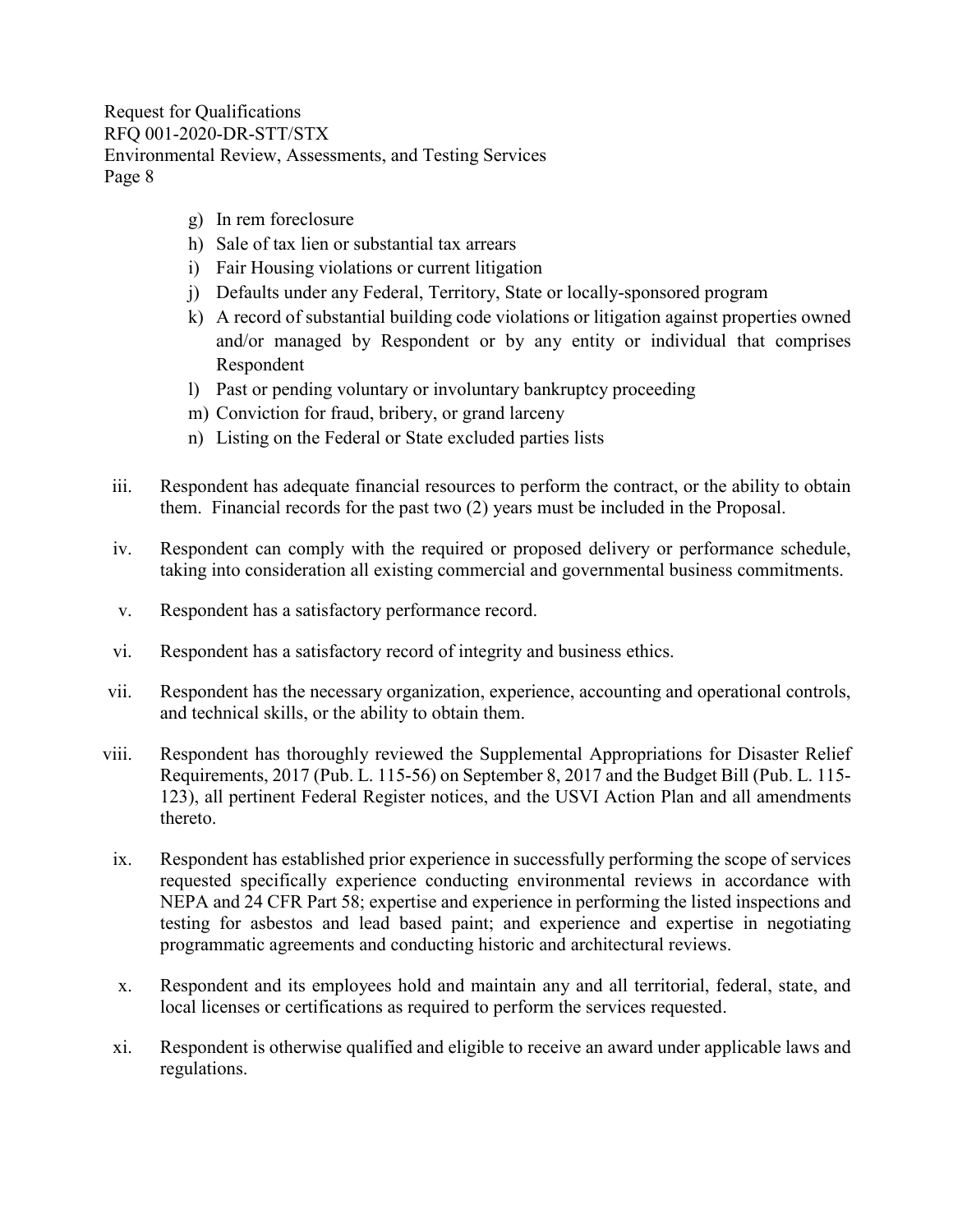## <span id="page-11-0"></span>**3.1 REQUIREMENT OF LEGAL ENTITIES**

Respondents that are corporations, partnerships, or any other legal entity, domestic or foreign, shall be properly registered to do business in the area in which they are incorporated at the time of the submission of their responses to this RFQ. Such respondents shall attach a certificate of good standing from the Secretary of State in the area in which they are incorporated to their proposals. Upon contract execution, the successful Respondent will show evidence of its applications to obtain any required licenses or certificates required to do business in the USVI.

## <span id="page-11-1"></span>**4.0 TERM OF ENGAGEMENT**

VIHFA intends to create a pool of contractors by Task for the Environmental Review, Assessments, and Testing Services as a result of this RFQ. Details on specific contract terms will be provided in the mini-bid solicitations. VIHFA reserves the right to modify and/or terminate any contract if the successful organization fails to perform in a manner consistent with the terms of the contract. VIHFA will review qualification submissions per the following schedule and qualification process detailed in this RFQ.

VIHFA then intends to contract for specific services based on mini-bid solicitations that is intended to be conducted from the pool of selected contractors. Details on specific contract terms will be provided in the mini-bid solicitations. VIHFA reserves the right to:

(a) debar from the program and/or

(b) terminate any contract if the entity fails to perform in a manner consistent with the terms of the contract

## <span id="page-11-2"></span>**5.0 USE OF SUBCONTRACTORS**

VIHFA shall have a single prime Contractor as the result of any contract negotiation, and that prime Contractor shall be responsible for all deliverables specified in the RFQ and proposal. This general requirement notwithstanding, Respondents may enter into subcontractor arrangements, however, shall acknowledge in their proposals total responsibility for the entire contract.

If the proposer intends to subcontract for portions of the work, the Proposer shall identify in its proposal any subcontractor relationships and include specific designations of the tasks to be performed by the subcontractor. The prime Contractor shall be the single point of contact for all subcontract work. Every subcontract shall incorporate and follow the terms of the contract between the prime Contractor and VIHFA.

Unless provided for in the contract with VIHFA, the prime Contractor shall not contract with any other party for any of the services herein contracted without the express prior written approval of VIHFA.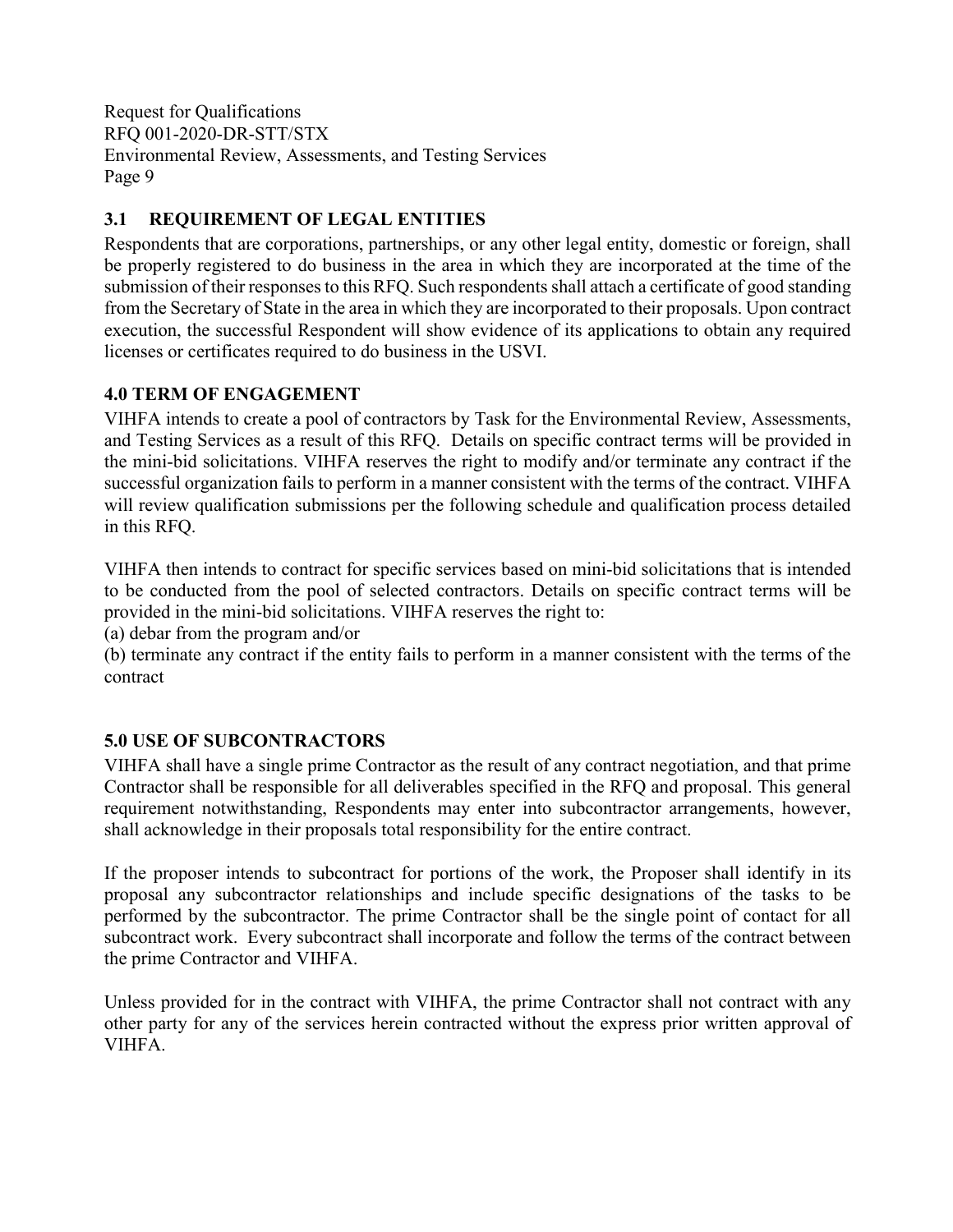The prime Contractor shall be responsible for fulfillment of all terms of contract, timing, and payments to subcontractors regardless of funding provided by VIHFA.

*The prime Contractor should include in the proposal an executed statement from each subcontractor affirming the following: "I have read and understand the RFQ and final version of the proposal submitted by (Proposer)."*

### <span id="page-12-0"></span>**6.0 REQUESTS FOR QUALIFICATIONS SCHEDULE**

The following deadlines have been set by VIHFA:

| <b>RFQ SCHEDULE</b>                        | <b>DATES and TIMES</b> |
|--------------------------------------------|------------------------|
| <b>RFQ Release Date</b>                    | November 27, 2019      |
| Deadline for Questions                     | December 6, 2019       |
| <b>Question Responses Published</b>        | December 11, 2019      |
| <b>First Phase Qualifications Deadline</b> | December 20, 2019      |
| <b>Second Phase Opens</b>                  | January 8, 2020        |
| Second Phase Deadline for Questions        | January 15, 2019       |
| Second Phase Question Responses Published  | January 21, 2019       |
| Second Phase Qualifications Deadline       | January 31, 2019       |

## <span id="page-12-1"></span>**7.0 ISSUING AND PROCURING OFFICE**

This RFQ is being issued for VIHFA. All general correspondence and inquiries about the RFQ should be submitted in writing and sent to the Procurement Officer listed below:

> Virgin Islands Housing Finance Authority Community Development Block Grant-Disaster Recovery Program 3438 Kronprindsens Gade GERS Complex 1st Floor, Suite 4 St. Thomas, VI 00802

> > Email: nroberts@vihfa.gov Attention: Nicole Roberts

Inquiries may be made by e-mail. Mark subject line for emails "RFQ 001-2020-DR-STT/STX".

From the issue date of this RFQ until a determination is made regarding the selection of a Contractor, all contacts concerning this RFQ must be made through the Procurement Officer. Any violation of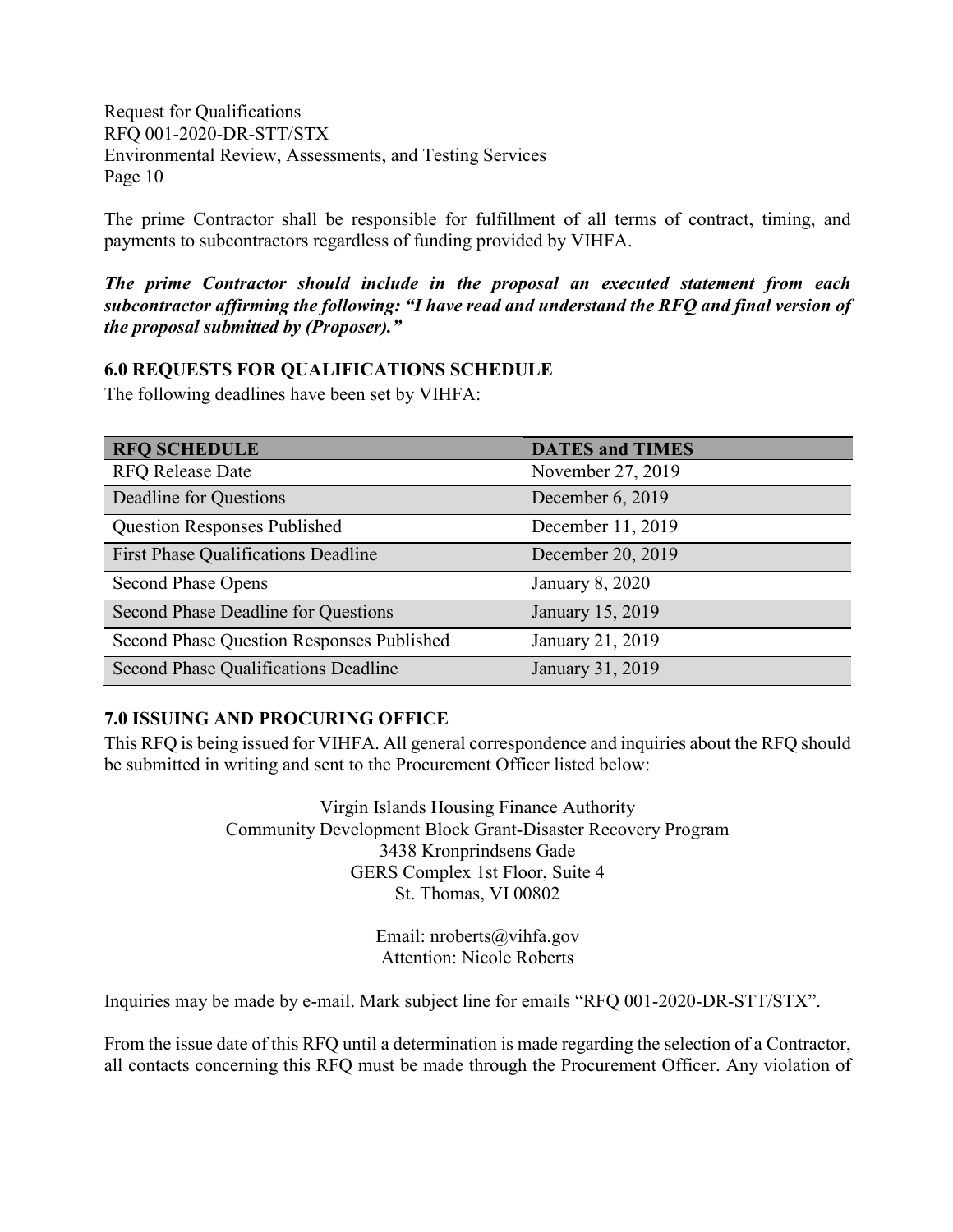this condition is cause for VIHFA to reject the respondent's package. VIHFA will **not** be responsible for any oral information given by any employees.

Failure to ask questions, request changes or submit objections shall constituted the acceptances of all terms, conditions and requirements in this RFQ. The issuance of a written addendum by the Procurement/Contract Officer is the **only** official method by which interpretation, clarification or additional information can be given. The potential respondent shall acknowledge the receipt of each addendum in their Cover Letter. VIHFA will send copies to all Respondents in the form of an Addendum to the RFQ after the question deadline, and responses to the questions will be posted on VIHFA website. Respondents shall rely only on written statements issued through or by VIHFA Procurement/Contract Officer.

If VIHFA amends this RFQ, the Procurement/Contract Officer will email the addenda to all potential respondents, and will post such notice on its website. VIHFA will **not** be held responsible if any potential Respondent does not provide current contact information to receive all addenda. It is the responsibility of the potential respondents to update all contact information and contact the Procurement/Contract Officer to ensure that they receive all addenda prior to the submittal of the proposal package. The proposal package will be considered non-responsive if all modifications are not incorporated.

## <span id="page-13-0"></span>**8.0 CONFLICT OF INTEREST**

A respondent submitting a proposal hereby certifies that no officer, agent or employee of VIHFA has a pecuniary interest in this bid or has participated in contract negotiations on behalf of VIHFA; that the proposal is made in good faith without fraud, collusion, or connection of any kind with any other Bidder for the same request for proposals; the Bidder is competing solely in its own behalf without connection with, or obligation to, any undisclosed person or firm.

A respondent must also disclose any existing contractual work for the Territorial Government, whether directly or through a parent company, subsidiary company or associated company or independent contractor(s) hired by respondent; identity any potential conflict of interest, and must certify that respondent nor any parent company, subsidiary company or associated company or contractual/independent contractor(s) hired by respondent has assisted with preparing this RFQ.

<span id="page-13-1"></span>**9.0 M/WBE** - Respondents that are not M/WBEs are strongly encouraged to consider partnering, or other joint venture arrangements, with certified M/WBE firms to achieve the prescribed goals and to give M/WBE firms the opportunity to participate.

Respondents must document [good faith efforts](http://www.ogs.ny.gov/BU/DC/Docs/PDF/GoodFaithEfforts143Point8.pdf) to provide meaningful participation by M/WBE firms. Willful and/or intentional violation of this obligation may result in the imposition of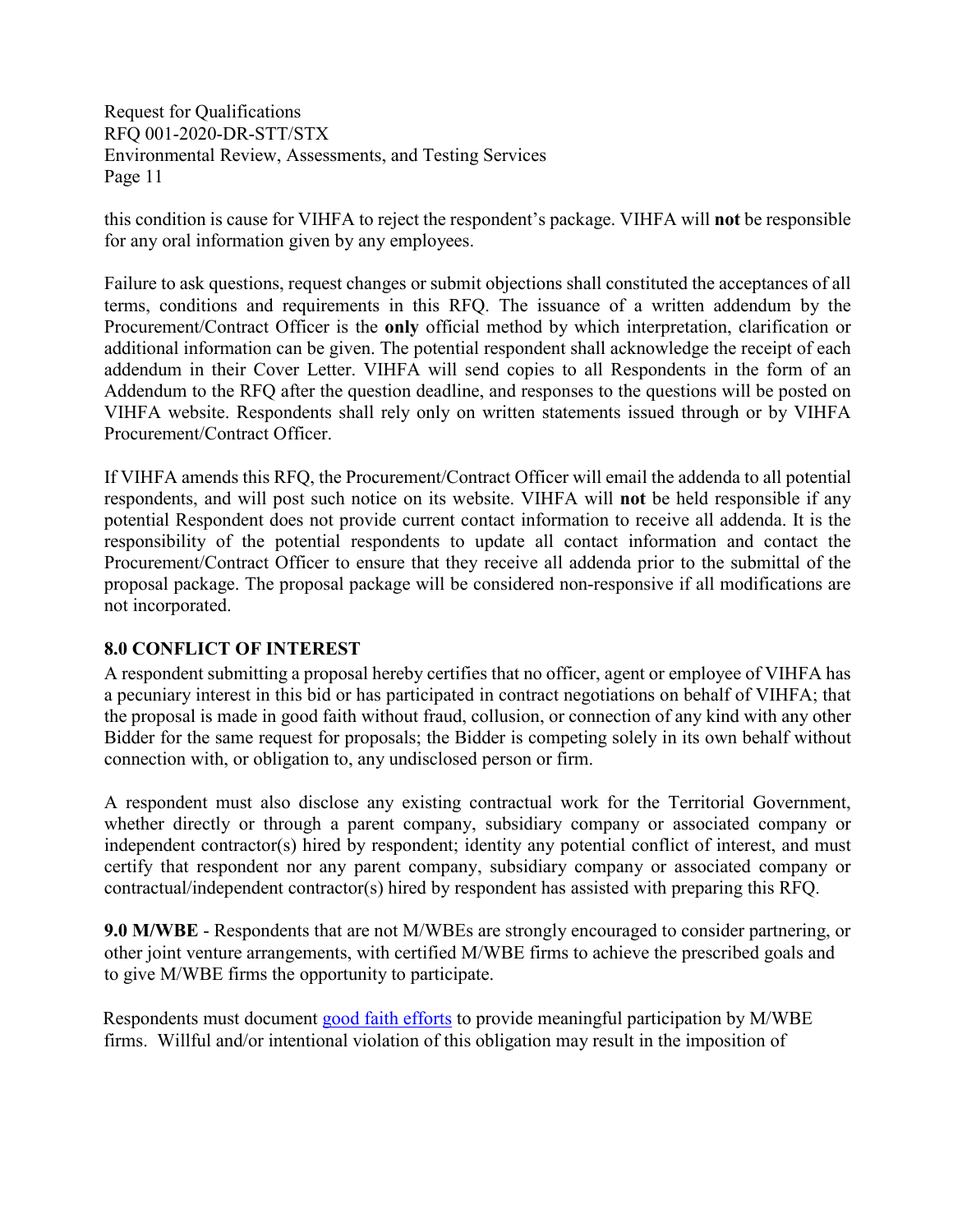liquated damages or other appropriate sanctions, including, without limitation, suspension of any future contracts with VIHFA and monetary payments based on the M/WBE goal shortfall.

<span id="page-14-0"></span>**10.0 GENERAL FEDERAL GRANT REQUIREMENTS -** Because the contract is being funded with federal funds, the contract shall be governed by certain federal terms and conditions for federal grants, such as the Office of Management and Budget's ("OMB") applicable circulars. Respondent shall provide a description of experience with such grant requirements and affirmatively represent and certify that the respondent shall adhere to any requirements of applicable federal requirements. Any funds disallowed by any federal government entity shall be disallowed from fee or compensation to contractor.

<span id="page-14-1"></span>**11.0 HUD GENERAL PROVISIONS** - Because the contract is being funded with HUD funds, the contract shall be governed by certain general HUD terms and conditions, attached hereto as Attachment 1. Respondent shall provide a description of experience with such requirements and affirmatively represent and certify that the respondent shall adhere to the terms and conditions set forth in the attachment.

<span id="page-14-2"></span>**12.0 STANDARD CLAUSES FOR CONTRACTS WITH VIHFA** - Because the ultimate contract will be between the respondent and VIHFA, the contract shall be governed by certain standard VIHFA terms and conditions. Respondent shall certify that it will adhere to the terms and conditions set forth, and any subsequent changes deemed appropriate by VIHFA.

## <span id="page-14-3"></span>**13.0 DELIVERY OF BID PACKAGES**

All responses to this RFQ are to be submitted no later than 4:00 p.m. AST on December 20, 2019 for Phase 1 Submissions, no later than 4:00 p.m. AST on January 31, 2020 for Phase 2 Submissions. Submissions must be packaged in a sealed envelope. (1 original, 4 copies). Submissions should also include one USB flash drive in Microsoft Office Suite Software or PDF format that contains all files corresponding to the envelope label and containing a digital copy of all documents with the original hard copy package in the order specified below.

## **Bid Packages must be submitted via mail to:**

Virgin Islands Housing Finance Authority Community Development Block Grant-Disaster Recovery Program 3438 Kronprindsens Gade GERS Complex 1st Floor, Suite 4 St. Thomas, VI 00802 Attention: Nicole Roberts RFQ 001-2020-DR-STT/STX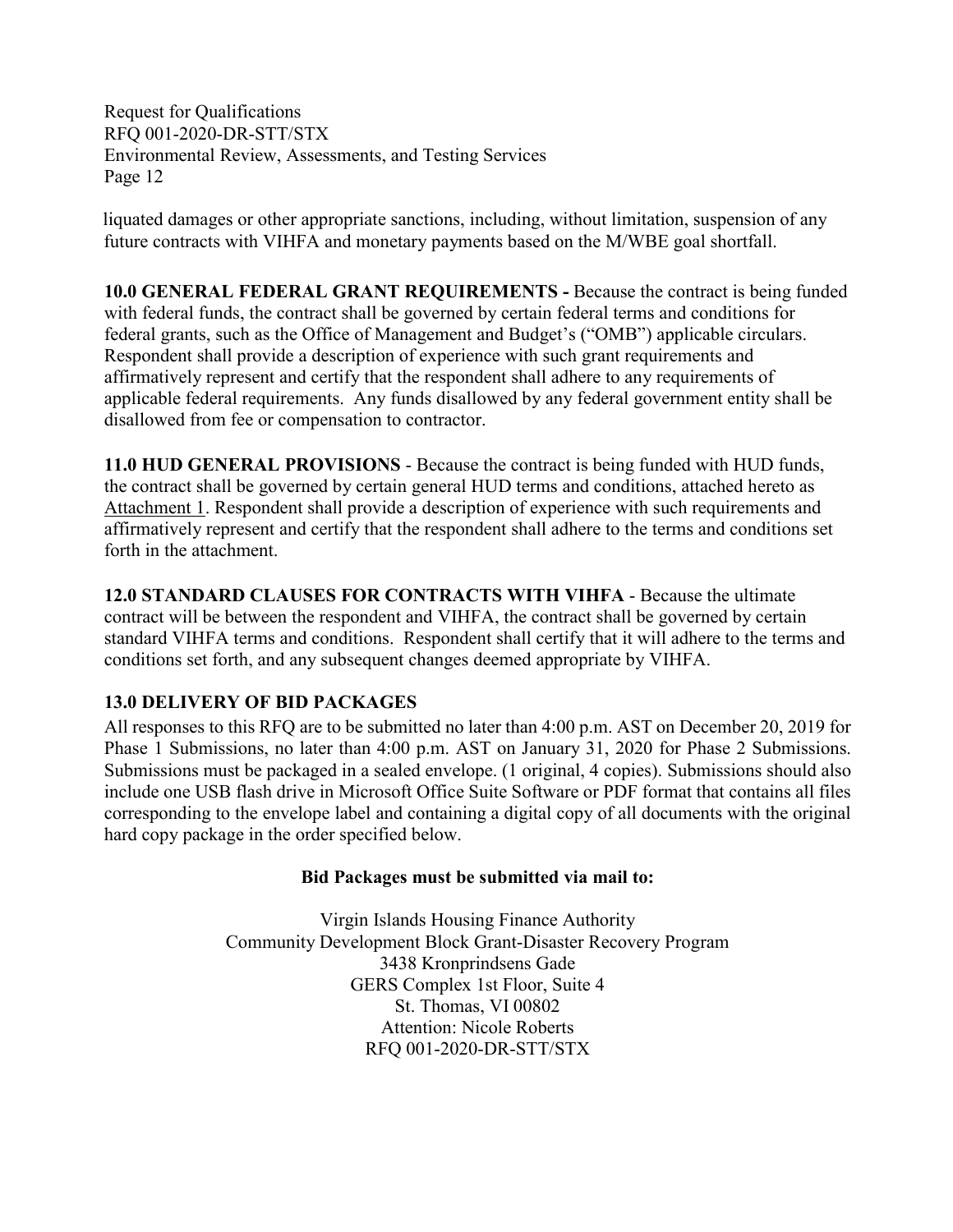The bid package should include five (5) properly labeled, sealed envelopes. One labeled original and containing an original hardcopy of all the materials and the other four containing copies of the original. Within each of these bid package envelopes, the contents should be divided into two (2) sub-envelopes, according to the specifications below and sealed. Mailed bid packages should also include one USB flash drive in Microsoft Office Suite Software or PDF format that contains all two (2) sub-envelope files corresponding to the envelope labels and containing a digital copy of all documents with the original hard copy package in the order specified below.

Proposals submitted for consideration should follow the format and order of presentation described below. The envelopes must be clearly marked. Failure to clearly mark each bid package with this information may cause VIHFA to inadvertently open the bid package before official closing date and time. VIHFA will mark all received bid packages with the date and time of receipt. Bids received after the official deadline will be considered **LATE** and will **not** be opened nor considered.

## <span id="page-15-0"></span>**14.0 PROPOSAL REQUIREMENTS**

## <span id="page-15-1"></span>**14.1 COVER LETTER AND TABLE OF CONTENTS**

Provide a cover letter that includes a certification that the information submitted in and with the submission is true and accurate, and that the person signing the cover letter is authorized to make the submission on behalf of the Respondent.

Provide a table of contents that clearly identifies the location of all material within the submission by section and page number.

Specify the primary contact person for the Respondent (name, title, location, telephone number, and email address).

## <span id="page-15-2"></span>**14.2 EXECUTIVE SUMMARY**

Provide an executive summary including a description of the Respondent's legal status (e.g., individual practitioner, partnership, Limited Liability Company, corporation, non-profit organization, charitable institution, etc.), background, mission, an explanation of the types of services the Respondent provides that relate to this RFQ, and an organizational chart.

Briefly describe any significant changes to the management and/or structure of the Respondent that are related to the work contained in this RFQ, including any mergers that occurred in the last five (5) years.

Respondent shall provide financial statements for the previous two (2) years.

Please also note that all subcontractors of the selected firms, prior to and after the issuance of a contract, will be subject to prior written approval by VIHFA.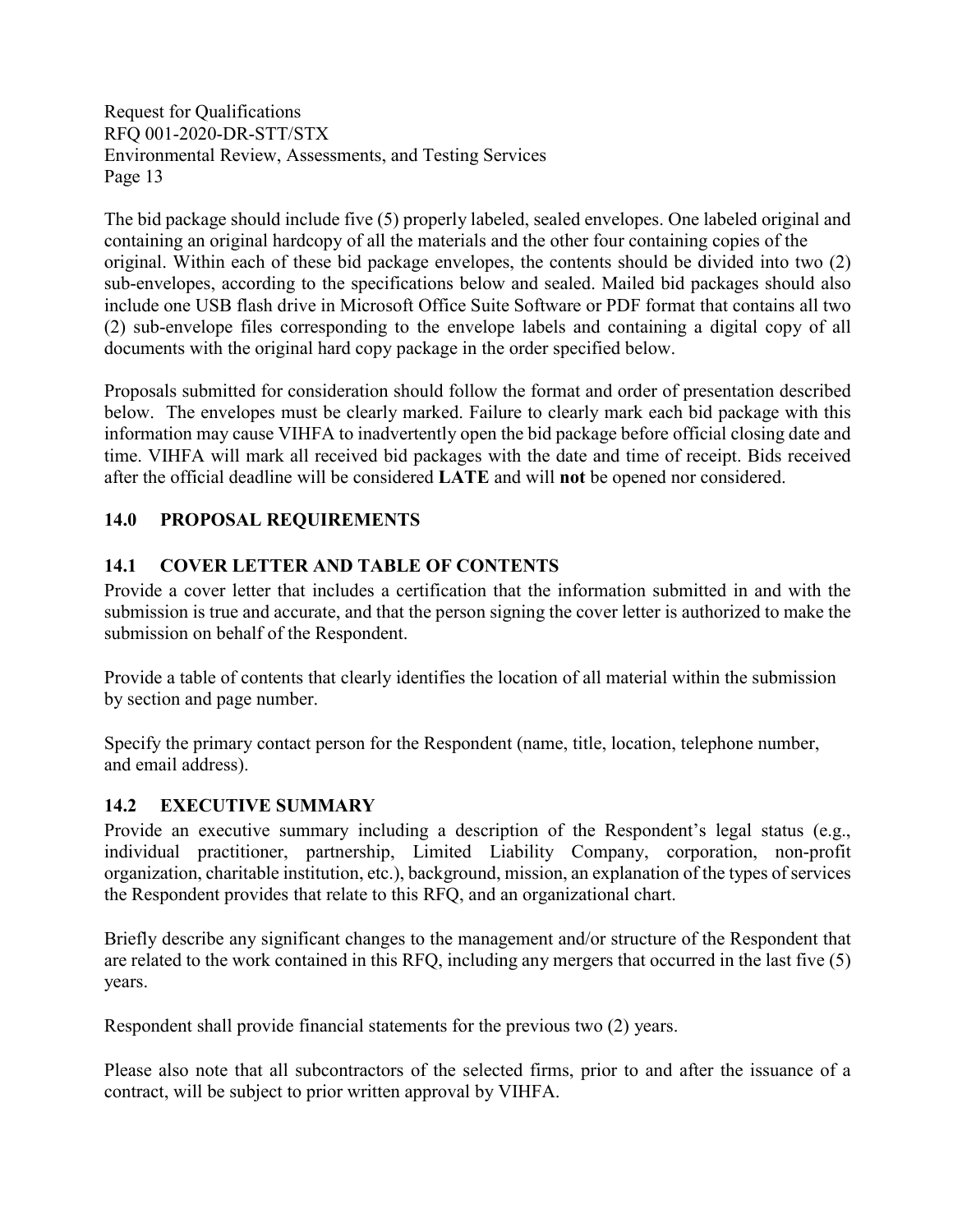## <span id="page-16-0"></span>**14.3 PROJECT EXPERIENCE AND CAPACITY**

The Proposal shall include a summary of prior work engagements evidencing directly related experience to the requested RFQ scope. The summary shall identify engagements in which the Respondent has performed NEPA and HUD 24 CFR Part 58 Environmental Review, Assessments, and Testing Services, 24 CFR Part 51 Environmental Criteria and Standards, Section 106 Historic Preservation Requirements, 24 CFR Part 55 Floodplain Management and Protection of Wetlands, 24 CFR Part 51 Services with entities comparable to Territory for which the Respondent provides, or has provided, similar services within the last (5) years. The summary shall detail at least three (3), but no more than five (5), similar engagements with private/public sector clients of similar size and complexity to the Territory that demonstrate direct experience with the scope of services to be provided. This must be done for each Task for which the Respondent is proposing.

Each example should include:

- Name of client organization;
- Description of the engagement and project objectives, including start and end dates, and relevance of the referenced assignment to this RFQ;
- Information regarding the project that would demonstrate successes experienced by the client as a result of the recommendations (this may include performance metrics and improvements);
- Contact information for the client organization, including current and working contact information. Contact information shall include the address, telephone number and email address.

If a Respondent will be subcontracting or partnering any portion of the work, please provide a subcontracting plan that includes the following:

- Role and experience of the Respondent in providing the requested services under the RFQ;
- Summary of qualifications and experience of the relevant subcontractor/subconsultant/partner staff;
- Explanation of past engagements with proposed subcontractor/subconsultant/partner staff, if applicable;
- The estimated percentage of work to be assigned to subcontractor/subconsultant;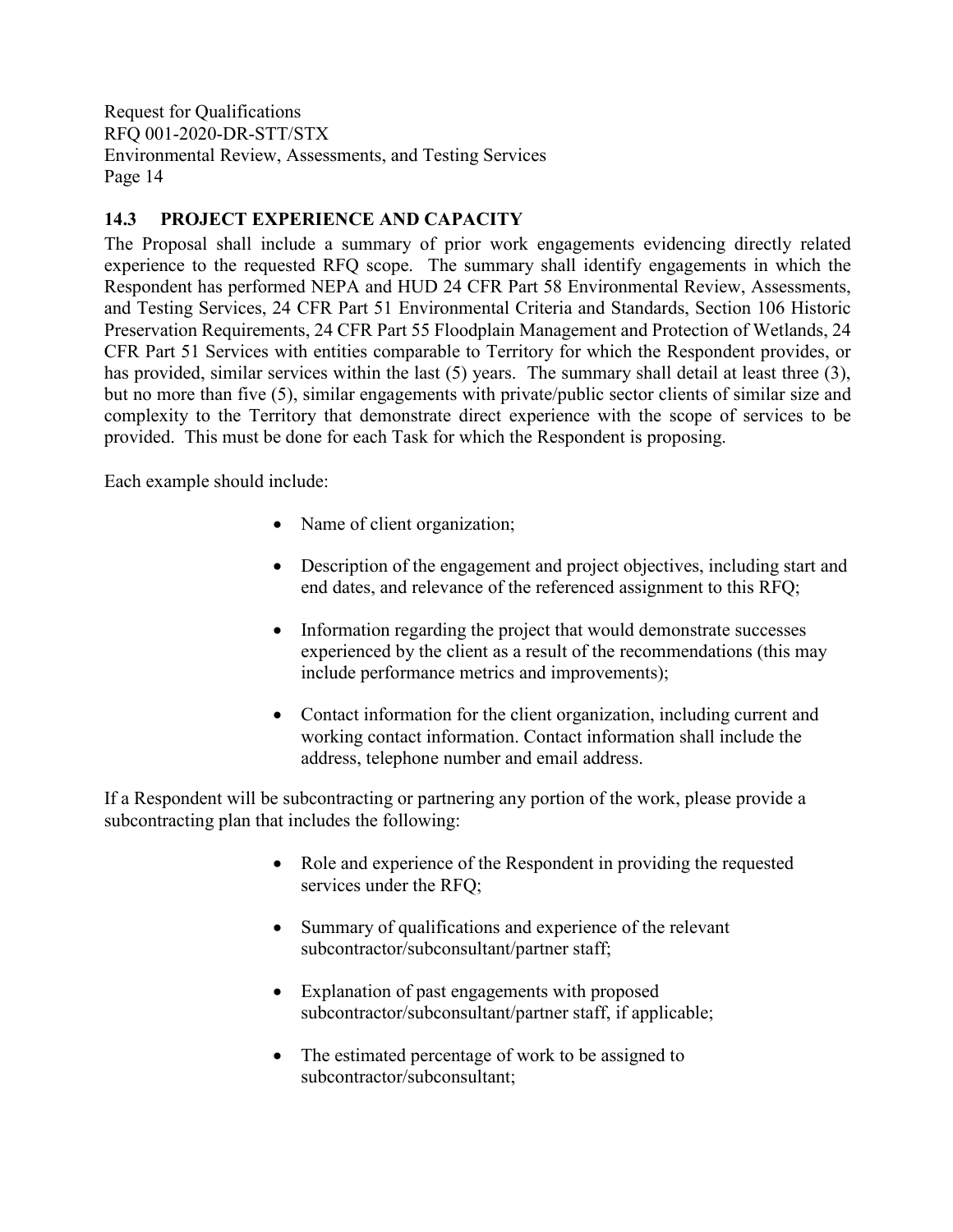- The allocation of work amongst the subcontractor/subconsultant; and
- Methods of handling quality assurance and monitoring the work of subcontractor/subconsultant.

A paragraph should accompany each referenced experience describing the Respondent's role on the relevant project(s) as well as any other contextual information.

Respondent shall also provide a summary of its capacity to perform the given scope of work. This narrative should highlight the Respondent's ability to perform NEPA and 24 CFR Part 58 Environmental Review, Surveys & Assessments, and Testing Services. Respondents must clearly identify the ability to provide sufficient capacity for the efficient and timely implementation and administration of the work. Proposals that clearly demonstrate existing capacity and/or quick ramp up capabilities will be scored higher than those that do not.

## <span id="page-17-0"></span>**14.4 REFERENCES**

The Proposal shall include at least three (3) references for the Respondent. Respondents are required to provide a reference for any disaster-related experience they list in this section. Please list references other than VIHFA references.

VIHFA may seek information from references regarding subjects that include, but are not limited to, the quality of services provided, anticipated ability to perform the services required in this RFQ, and the responsiveness of the Respondent to the client during the engagement. Information provided by references will be used by VIHFA for submission evaluation purposes. References should be available and aware of their inclusion in the Respondent's submission and pending contact.

VIHFA reserves the right to attempt, or not to attempt, to re-contact or notify Respondent of its inability to connect with references in an initial effort. VIHFA is not responsible for the lack of responsiveness of the references listed by Respondents, and the Territory is not required to alert Respondents of a reference's unresponsiveness during the submission evaluation period. Inability to contact references will not be looked upon favorably. In addition, VIHFA reserves the right to contact other sources not necessarily identified in the submission to obtain information about Respondents.

VIHFA reserves the right to deploy, at its sole discretion, a variety of methods and communication approaches to contact references.

## <span id="page-17-1"></span>**14.5 KEY PERSONNEL**

Respondent shall identify all key personnel involved in performing the work identified per Task for which the Respondent is proposing.Attach the résumés and professional qualifications of all of the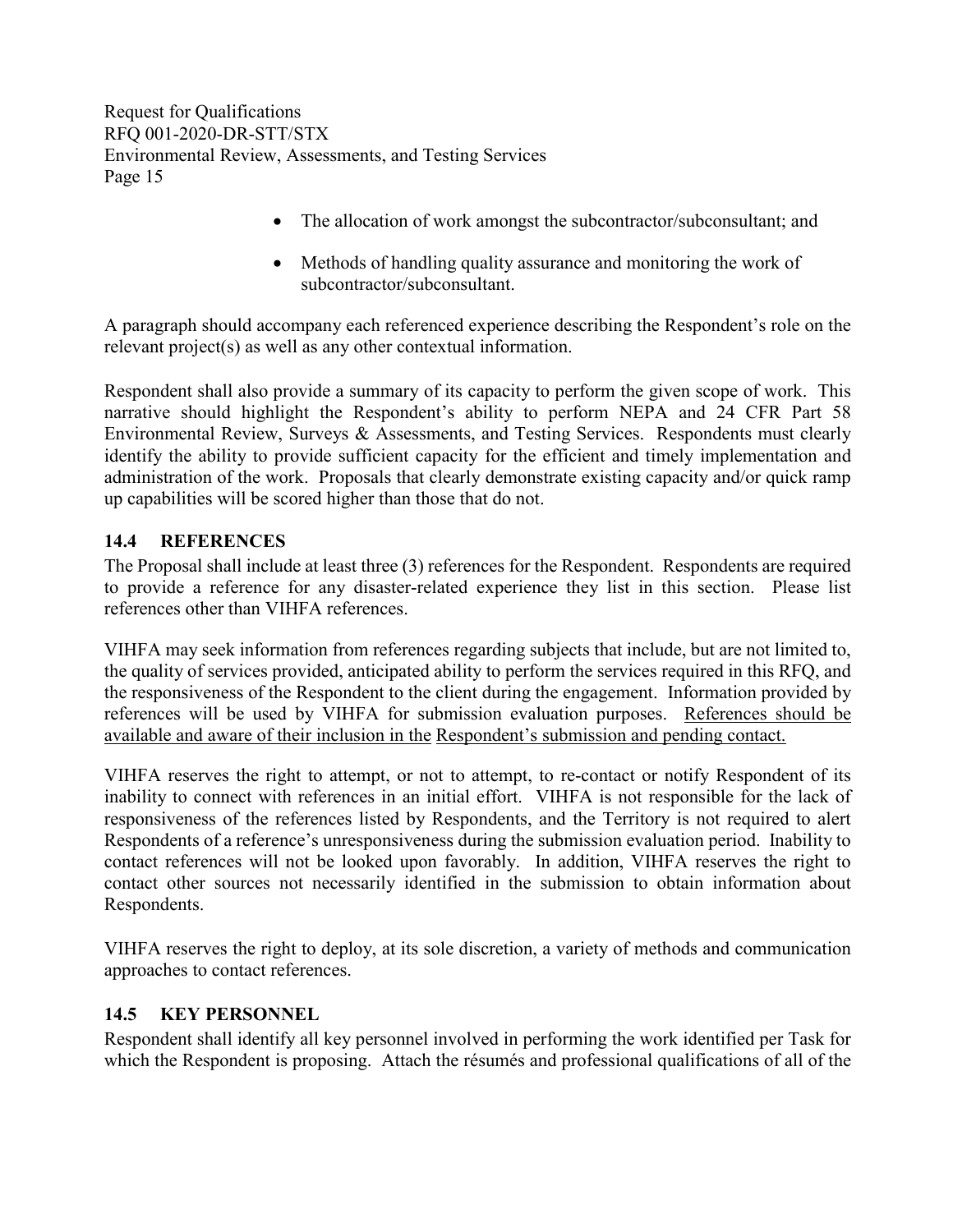Respondent's key personnel per Task being proposed, including degrees, certifications, licenses and years of relevant experience.

This section shall list, describe, and discuss the need for specific roles to perform each of the Task(s) the Respondent is proposing. The Respondent must provide at a minimum, a description of the role, inclusive of the minimum education and experience qualifications, and the role's relevance to the scope.

Provide an organizational chart that shows how and by whom these functions will be performed for each Task for which the Respondent is proposing.

This section must include acknowledgement that, if selected, the Respondent has the capacity to respond with sufficient staff and that staff approved by VIHFA would be available for subsequent assignments as necessary.

The above must be done for each Task for which the Respondent is proposing.

## <span id="page-18-0"></span>**15.0 BID PACKAGE FORMAT & PROPOSAL CONTENT**

## **Main Envelope (Labeled "Originals" or "Copy 1, 2, 3, or 4")**

#### **Sub-Envelopes to include:**

#### **Sub-Envelope 1**

#### **A. Cover Letter –**

- i. The cover letter should be on the company's official business letterhead with contact information and must be signed by an officer of the organization that is authorized to bind the company contractually to all of the commitments made in their submittal.
- ii. The letter should acknowledge the receipt of all addenda. It shall state, if awarded any contract as a result of this solicitation, that the firm will be solely responsible for all aspects of the engagement including any portion that may be performed by its subcontractors, if any.
- iii. It should make a positive commitment to perform the work required as specified to industry standards of workmanship and in a professional manner.
- iv. It should also state that the bid package will remain in effect for a period of 90 days from the submission deadline and thereafter, until the firm withdraws it, or a contract is approved and executed, or the procurement is canceled, whichever occurs first.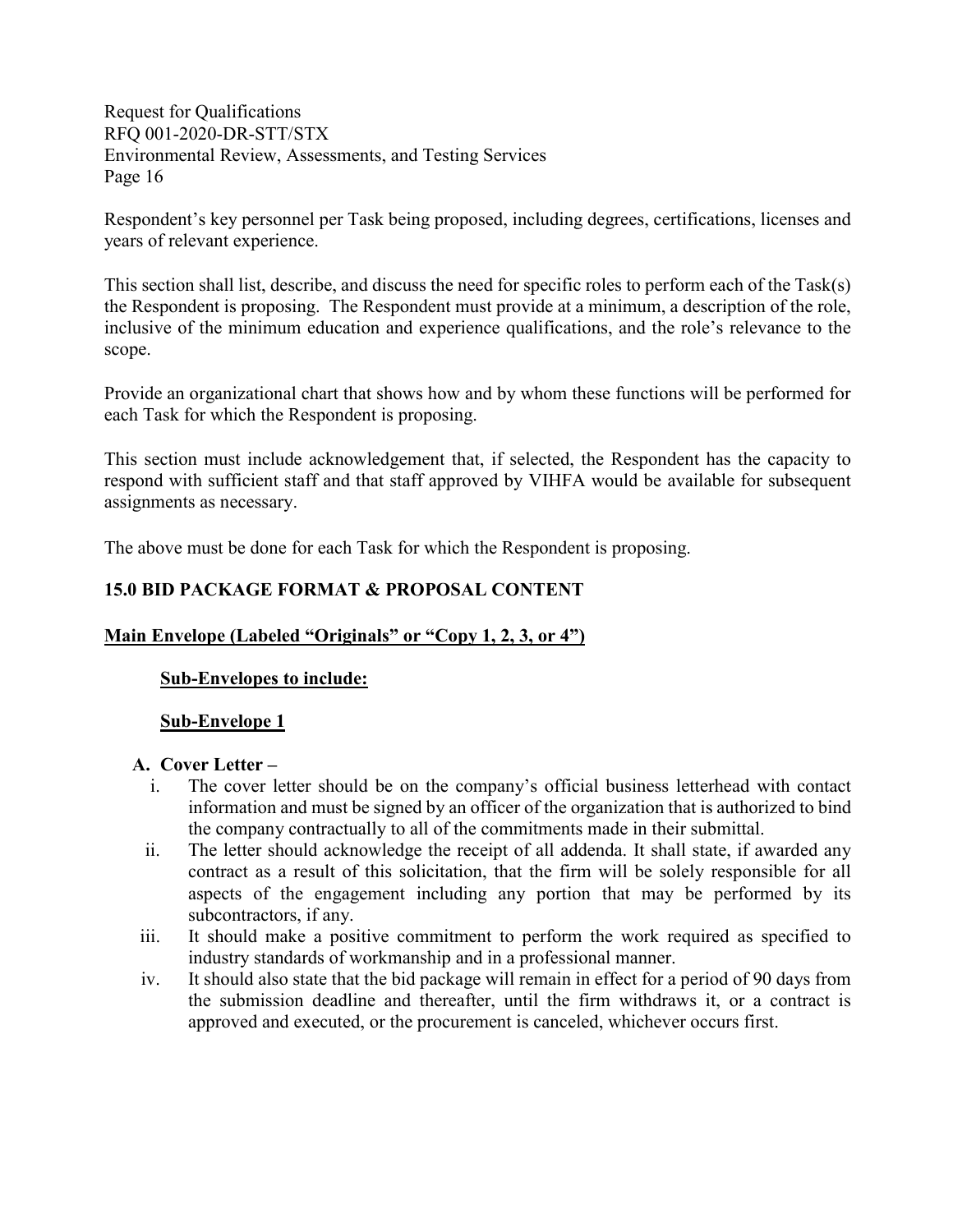### **B. Executive Summary –**

- i. A statement on the specific Task(s) the Respondent is responding to;
- ii. A summary of the Respondent's qualifications;
- iii. A brief statement of the Respondent's understanding of the scope of work to be performed;
- iv. Confirmations addressing any pending litigation statements detailed in H below;
- v. Ability to meet the overall requirements in the timeframes requested by VIHFA;
- vi. A brief statement reflecting the Respondent's understanding of the scope of work to be performed;
- vii. Confirmation that the Respondent has any appropriate state business license(s) required for this proposal, or, if allowed by law, will obtain such business license;
- viii. Confirmation that the Respondent has not had a record of substandard work within the past five (5) years;
	- ix. Confirmation that the Respondent has not engaged in any unethical practices within the past five (5) years;
	- x. Confirmation that, if awarded a contract, the Respondent acknowledges its complete responsibility for the entire contract, including payment of any and all charges resulting from the contract;
- xi. Confirmation that Respondent has adequate financial resources for performance, or has the ability to obtain such resources as required during performance;
- xii. Has a written agreement with any person or subcontractor listed in the proposed project staff or team;
- xiii. Provide a brief statement describing the adequacy of the Respondent's financial capacity to handle the requirements of this RFQ;
- xiv. Provide a descriptive list of any and all criminal convictions in the past ten (10) years or active investigations or prosecutions in which the Respondent or any of its officers, directors, or management personnel were or are defendants or targets of investigation;
- xv. Provide a descriptive list of any and all civil lawsuits in the past five (5) years in which the Respondent or any of its officers, directors, or management personnel were or are plaintiffs or defendants with claims in excess of \$100,000; and
- xvi. Any other information that the Respondent feels appropriate.

## **C. Non-Collusive Affidavit –** Complete **Enclosure Document A.** The form must be notarized.

## **D. Debarment Certification Form –** Complete **Enclosure Document B.**

- **E. Contract Document Checklist Form –** Complete **Enclosure Document C** and submit your current Business License. The Business License must be relevant to the Scope of Work for this solicitation.
- **F. Contractor's Qualifications Statement Form** Complete **Enclosure Document D**. For the Reference Section of the form, provide three (3) references for the most recent, relevant work comparable to the scope requested in this RFQ and who would be willing to discuss your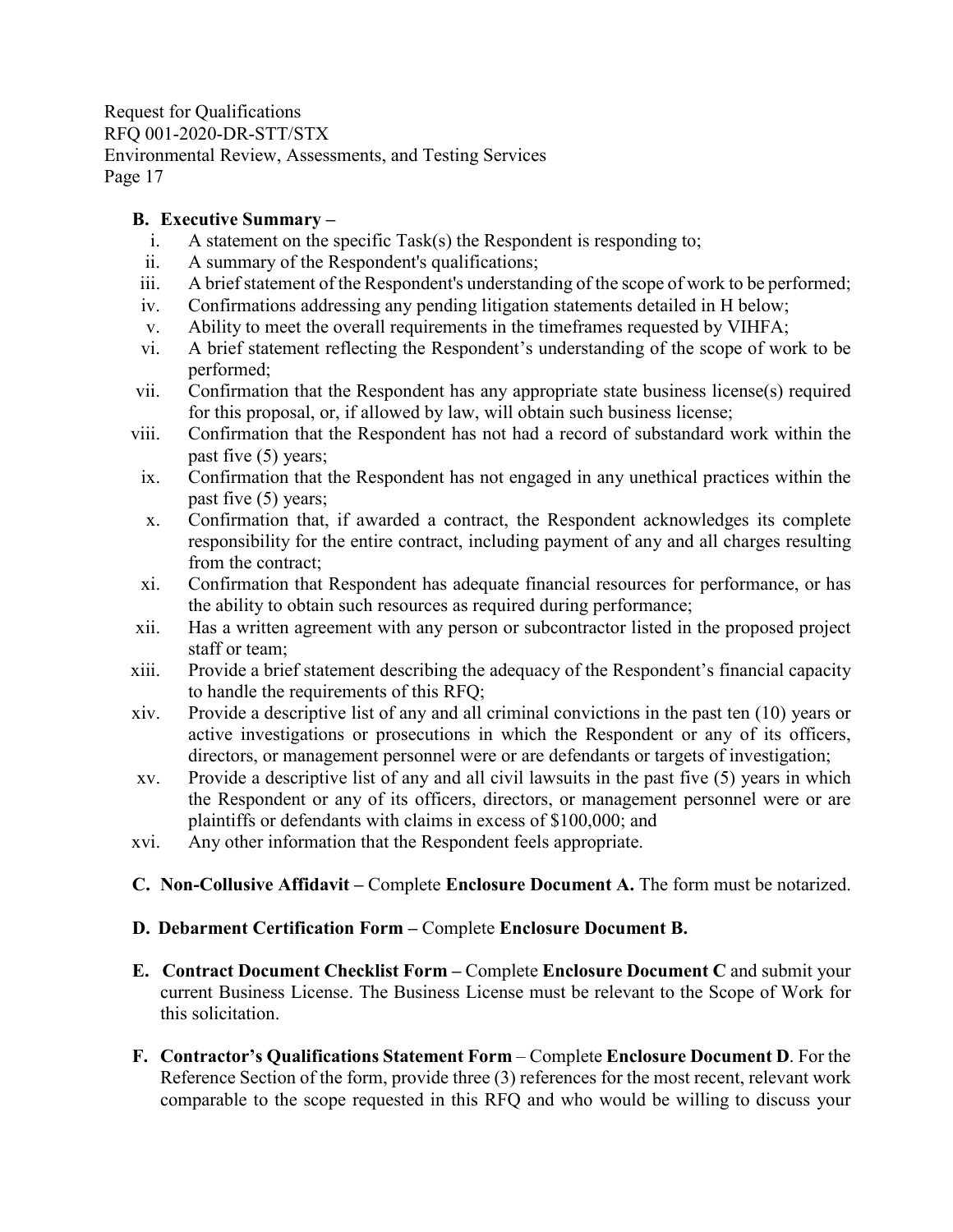> company's competency and performance must be provided. If you currently have more than three (3) references, a client listing with contact information should be provided as well. At a minimum, one of the three (3) references must be for the prime Contractor. In addition, if bidding to qualify to do work under Task 1, one of the three (3) references must be for prior Environmental Review work completed per HUD mandated rules and regulations at 24 CFR Part 58 within the last five (5) years.

- **G. Credentials –** Provide the résumés and professional qualifications of the Respondent's key personnel and staff to be assigned for the services requested in this RFQ and each specific Task, including degrees, licenses, certifications, and years of relevant experience.
- **H. Pending Litigation Notifications** Proposers *must provide statements in the Executive Summary regarding the following even if there are/were no such proceedings*.
	- i. The Proposer shall provide a statement of whether, in the last ten (10) years, the Proposer has filed (or had filed against it) any bankruptcy or insolvency proceeding, whether voluntary or involuntary, or undergone the appointment of a receiver, trustee, or assignee for the benefit of creditors, and if so, the explanation providing relevant details.
	- ii. The Proposer shall provide a statement of whether there are any pending Securities Exchange Commission investigations involving the Proposer, and if such are pending or in progress, an explanation providing relevant details and an attached opinion of counsel as to whether the pending investigation(s) will impair the Proposer's performance in a contract under this RFQ.
- iii. The Proposer shall provide a statement documenting all open or pending litigation initiated by Proposer or where Proposer is a defendant in a customer matter.

## **Sub-Envelope 2**

**A. Proposal – The Proposal should outline your approach to any and all Task Areas you are bidding on.** 

Provide a synopsis of your approach to managing the outlined scope of work, proposed schedule for staff and overall management style for achieving the Scope of Work. Proposal content shall include:

- i. Summary
	- a. Provide a summary including a description of the respondent's mission, and an explanation of the types of services the respondent provides that relate to this RFQ.
	- b. Briefly describe any significant changes to the management and/or structure of the respondent that are related to the work contained in this RFQ, including any mergers that occurred in the last five (5) years.
	- c. The name, address, telephone, fax, and email of the respondent should be included. The Respondent shall provide its office locations, number of full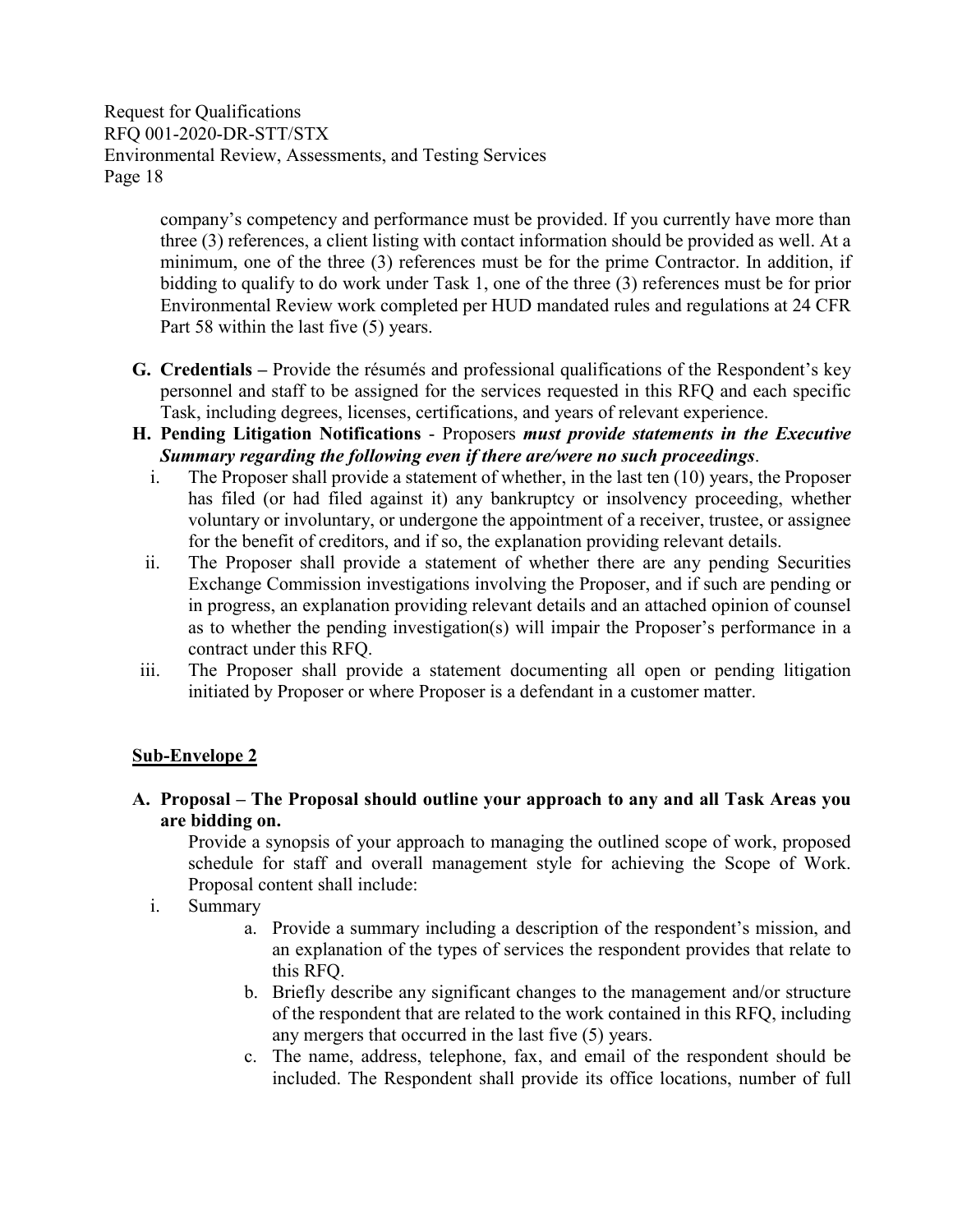> time employees, date of incorporation, and number of years providing CDBG disaster recovery services.

- ii. Experience and Qualifications
	- a. Provide a summary of the types of services the Respondent offers that relate to this RFQ.
	- b. Provide specific details on any previous experience with housing, community development, infrastructure and/or economic revitalization-related disaster recovery projects and any previous experience in the four Task Areas outlined in this RFQ.
	- c. Proposals must demonstrate that the respondent has each of the necessary minimum qualifications listed in this RFQ and is able to carry out each of the specific Tasks and Deliverables identified in this RFQ.
	- d. Respondents should provide detailed information about the experience and qualifications of its staff who are considered key to the success of the project.
	- e. Respondents should demonstrate that all proposed staff have the requisite necessary experience and knowledge to successfully implement and perform the tasks and services under this RFQ.
	- f. Provide at least three (3) current or past experiences for the Respondent and for any partners or subcontractors. At a minimum, the past experiences must include the experiences related to the references provided on Enclosure Document D, including one of the three (3) experiences must be for the prime Contractor and if bidding to qualify to do work under Task 1, one of the three (3) references must be for prior Environmental Review work completed per HUD mandated rules and regulations at 24 CFR Part 58.
	- g. Each experience should include the client name, main point of contact, title, and a description of the services provided.
	- h. If the respondent will be subcontracting or partnering for any portion of the work, please also summarize the qualifications and experience of the subcontractor/partner's relevant staff and attach any contracts or agreements pertaining to the proposal.
	- i. Any subcontractor included in the Proposal must have agreed in writing to being included in the Respondent's proposed project staff or team. Any such written agreement must be produced to VIHFA upon request. Any financial terms and personally identifying information (i.e. social security number) may be redacted from the production to VIHFA.
- iii. Organizational Chart
	- a. Respondent shall submit an organizational chart detailing the identity of each staff member who shall perform the services required under this RFQ. Specifically identify people currently employed by the Respondent who will serve in key roles listed in the organizational chart.
	- b. In addition, for any staffing functions for which specific roles have not been provided in this RFQ, the respondent should submit a list, describe, and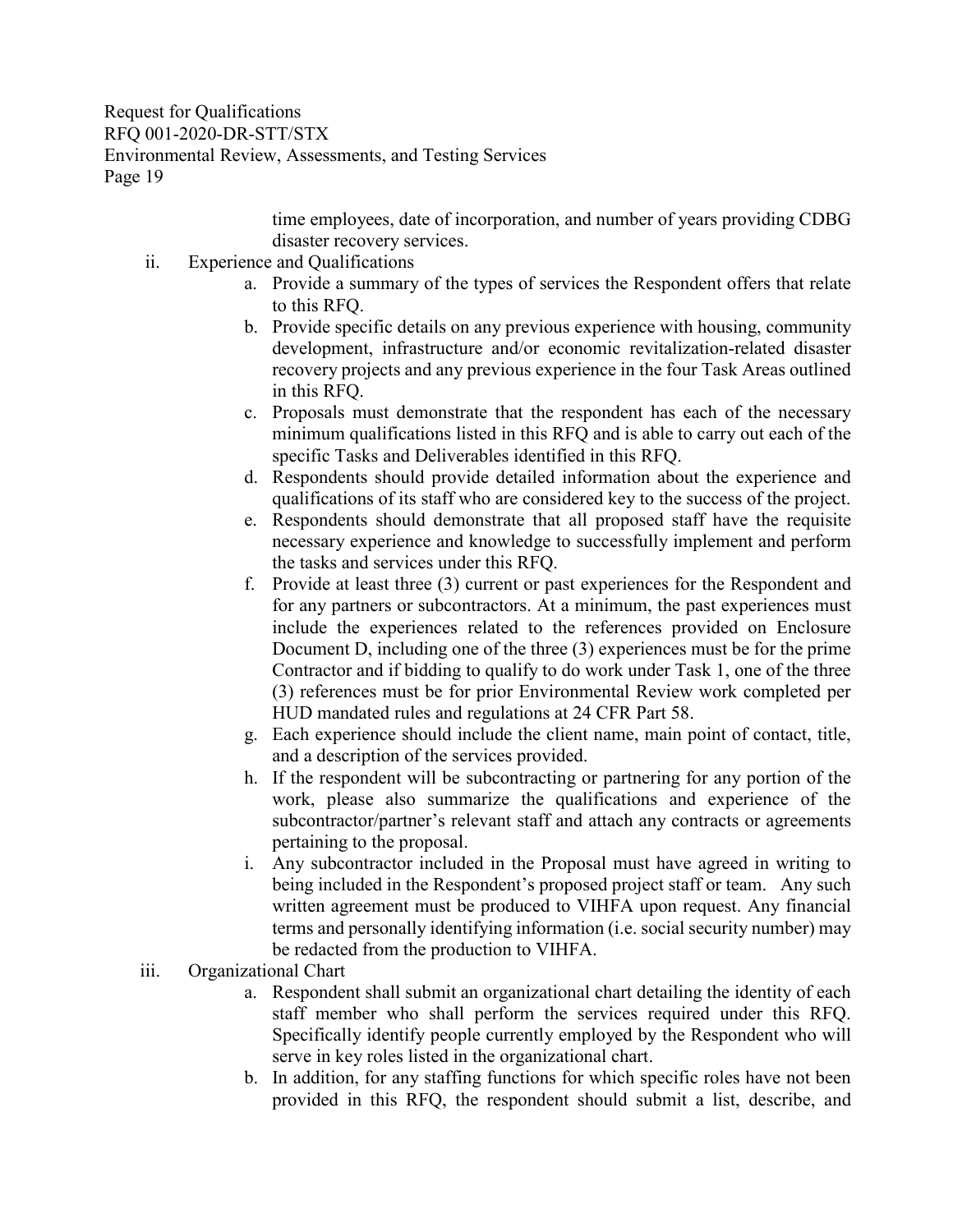> discuss the need for specific roles to perform certain functions and provide an organizational chart that shows how and by whom these functions will be performed.

- iv. Approach & Methodology
	- a. Respondents that present a clear and straightforward work plan for all aspects of execution of services, which is based on a well-defined timeline for delivery of key goals and objectives, and places emphasis on high standards for the delivery of services in expectation of meeting or exceeding these goals, will score higher that those who do not.
	- b. The Proposal shall explain how the Respondent will achieve the goals, objectives, tasks, and deliverables outlined in this RFQ, including a detailed narrative describing the unique process which the Respondent would apply to delivery of Environmental Review, Assessments, and Testing Services. The Proposal shall address why the proposed approach is appropriate and suited for the specific RFQ scope. Proposals must provide examples of how the proposed approach has achieved success in specific, relevant projects for public or private sector organizations similar in size and complexity to the Territory's government. This section must contain enough information to ascertain the success of the projects accomplished by the Respondent and shall include the metrics and factors used to demonstrate that those projects and the Respondent's approach were indeed successful.
	- c. Respondent shall provide a detailed approach for establishing each Task in this RFQ. The Proposal shall describe the Respondent's approach to identifying risks and mitigation measures, its approach to making implementation recommendations, and a description of its management and quality control measures. The Proposal shall include samples of existing or planned methodologies that will support the project or program, including plans, reports, tools, and other aspects related to implementation of this work, and shall include specific procedures for ensuring compliance with all federal and state legal requirements related to this scope and operations with and for VIHFA.

The above must be done for each Task for which the Respondent is proposing.

- v. Timeline and Staffing Plan
	- a. Based on your previous experience, the Respondent shall provide the average time required to execute the services as detailed in the RFQ.
	- b. The Respondent should demonstrate their ability to adequately staff and scale service levels from initial start-up and throughout the life of the Program.
	- c. The Respondent's staffing plan shall provide a plan for personnel required for each Task area, role and responsibilities of each person, and their on-site availability.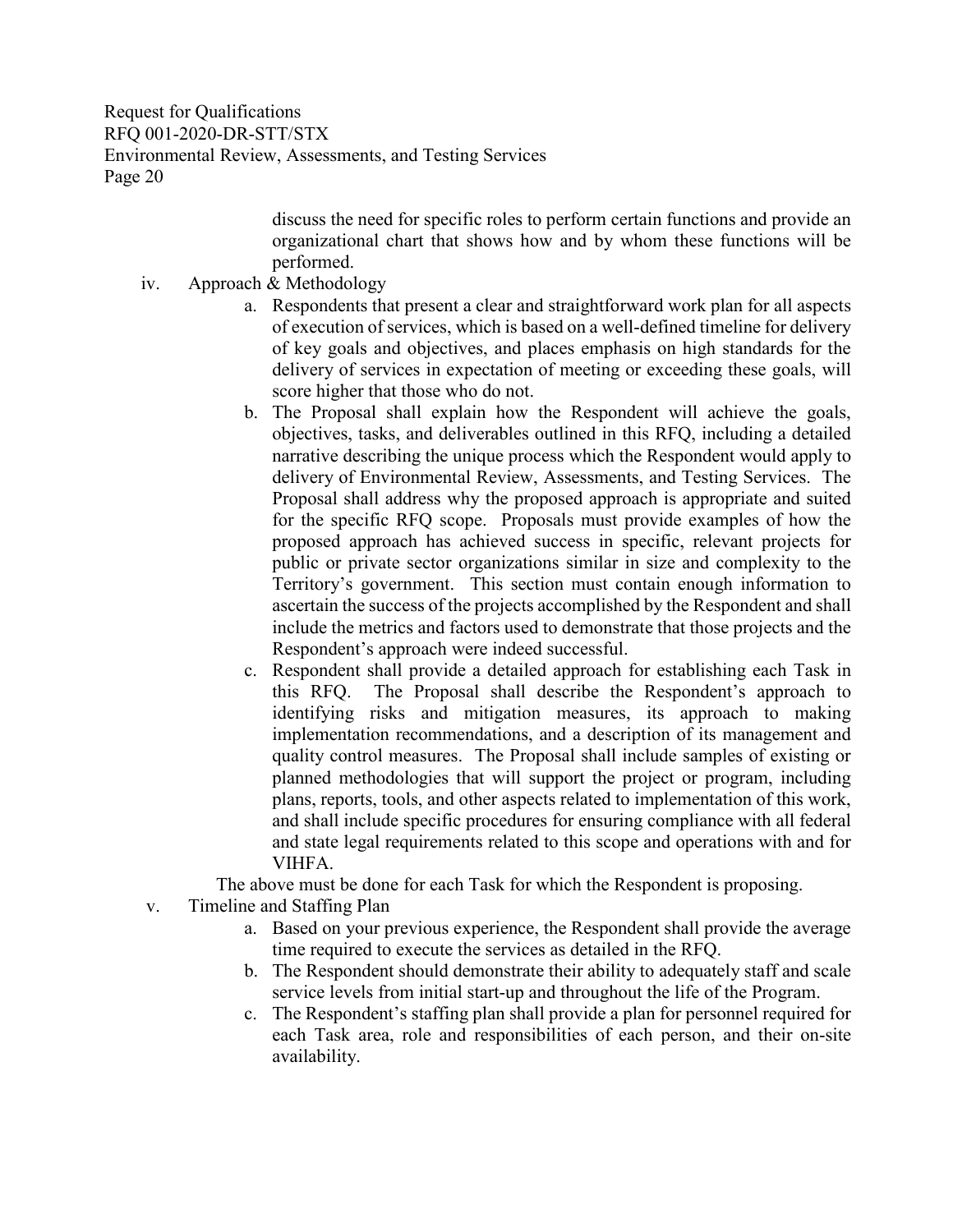- d. Staffing plan shall include a plan for Section 3 compliance, Equal Employment Opportunity and Minority and Women Owned Business Enterprise (M/WBE) utilization.
- vi. Clearly identify the staff that will need to be hired, the process for hiring them, and how they will be trained. Indicate if any work will be subcontracted to other partners. If applicable, please provide a pending or executed contract, MOU, or agreement. If the agreement is pending a successful proposal, it must be executed, and a copy submitted to VIHFA prior to the execution of the contract under this RFQ. Management Plan and Quality Assurance / Quality Control
	- a. The Respondent shall provide detailed information on its management plan for the services and its quality assurance / quality control procedures associated with the scope of work.
	- b. Outline procedures for ensuring compliance with all federal and state requirements, including but not limited to CDBG-DR eligibility requirements, hiring and contracting requirements, including Section 3, federal and state labor standards, and M/WBE compliance.

## <span id="page-23-0"></span>**15.1 REQUIRED DOCUMENTS**

The successful Respondent(s) shall have ten (10) business days from the day the notice of selection is received to submit the following documents:

- **A. Corporate Documents –** The successful Respondent will be required to provide a copy of their Corporate Documents.
	- **Provide a copy of Corporate Documents**

Corporation

- Copy of Articles of Incorporation & By Laws

Limited Liability Company (LLC)

- Copy of Articles of Organization
- Copy of Operating Agreement

Sole Proprietor

- Copy of Trade Name Certificate
- **B. Letter of Good Standing if Corporation or Certificate of Existence if LLC -** The successful respondent will be required to provide a copy of their Letter of Good Standing or Certificate of Existence. A copy of the receipt that demonstrates evidence of filing the company's Annual Report on June 30th of the current Year from Secretary of State will be acceptable as well.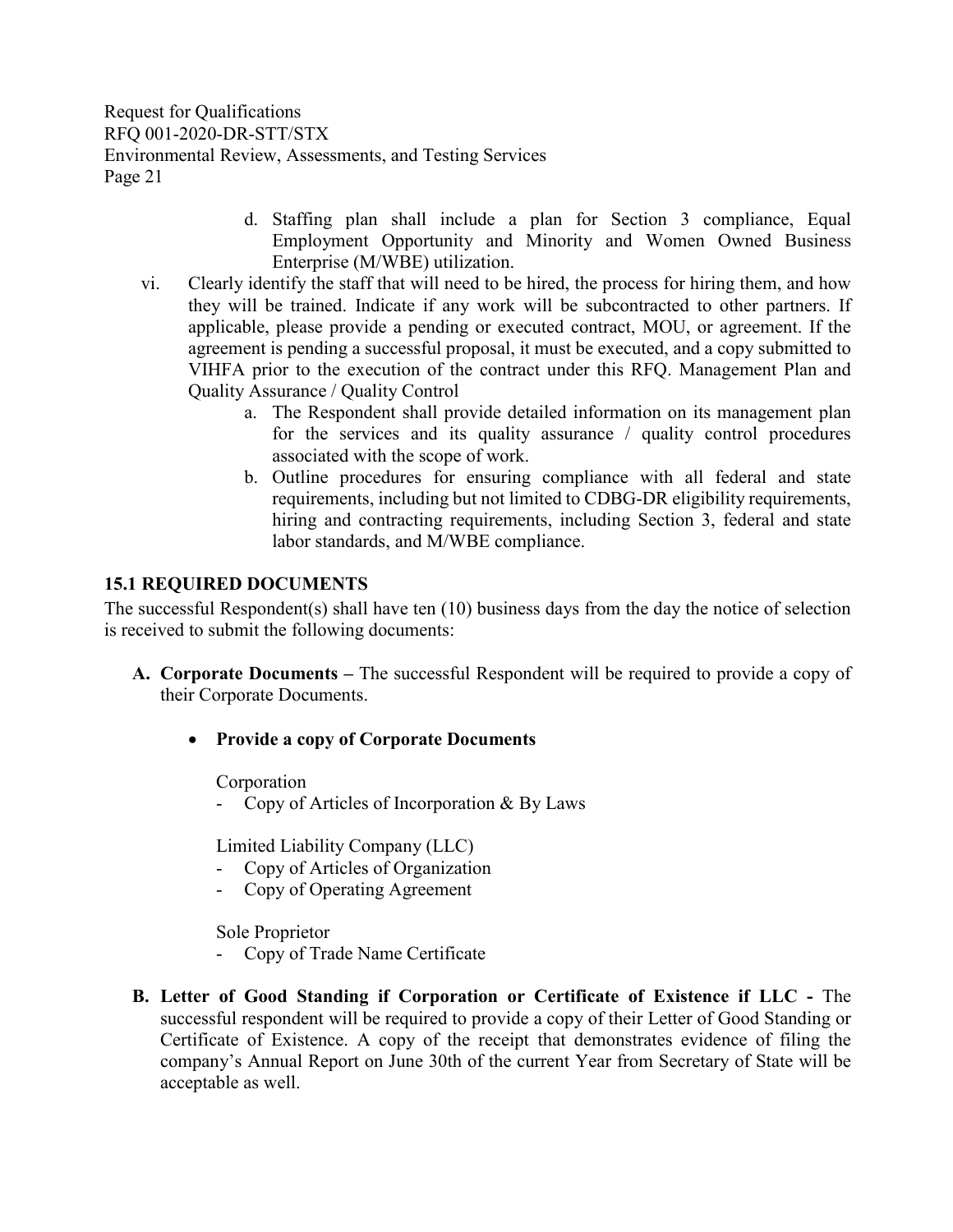- **C. Liability Insurance –** The successful respondent will be required to obtain and have in place Liability Insurance in an amount no less than Five Hundred Thousand Dollars (\$500,000.00). The Insurance policy shall name the VIHFA as an "Additional Insured". The successful respondent must provide a copy of the Liability Insurance.
- **D. Worker's Compensation** The successful respondent will be required to provide proof of Worker's Compensation.
- **E. Social Security Number (SSN) or Employer Identification Number (EIN) -** The successful respondent will be required to provide an official copy of their SSN or EIN.
- **F. DUNS Number** The successful respondent will be required to provide documentation showing its DUNS.

Failure to provide the required documents within the stated time period may result in the proposals deemed non-responsive and may be immediately disqualified with no further consideration given for potential awarding of the contract.

## <span id="page-24-0"></span>**16.0 SELECTION PROCESS**

VIHFA will evaluate all Proposals that are received in a proper and timely manner to determine whether they meet the submission requirements. Awards are made to the most responsive bidder(s) that provides the proposal that is most advantageous to VIHFA, considering such factors as the Bidder's ability to perform the work of the kind involved in the bid under consideration, the Bidders' past experience, time of delivery, etc.

VIHFA, at its sole discretion, will determine which Proposal best satisfies its requirements. All Proposals deemed to be responsive to the requirements of this RFQ will be evaluated and scored for technical qualities. Proposals that are materially deficient in meeting the submission requirements of this RFQ or have omitted material documents may be eliminated from consideration at the sole discretion of VIHFA. The evaluation process will include a technical evaluation and will be conducted as set forth herein.

Through an evaluation panel, VIHFA will establish a shortlist, either through a natural break in scores or a technically viable cut off technical score. Depending on the number of respondents, VIHFA reserves the right to deviate from this approach.

The Evaluation Committee Panel is responsible for evaluating all responsive Respondents' submittals. The Evaluation Committee Panel will consider the following criteria: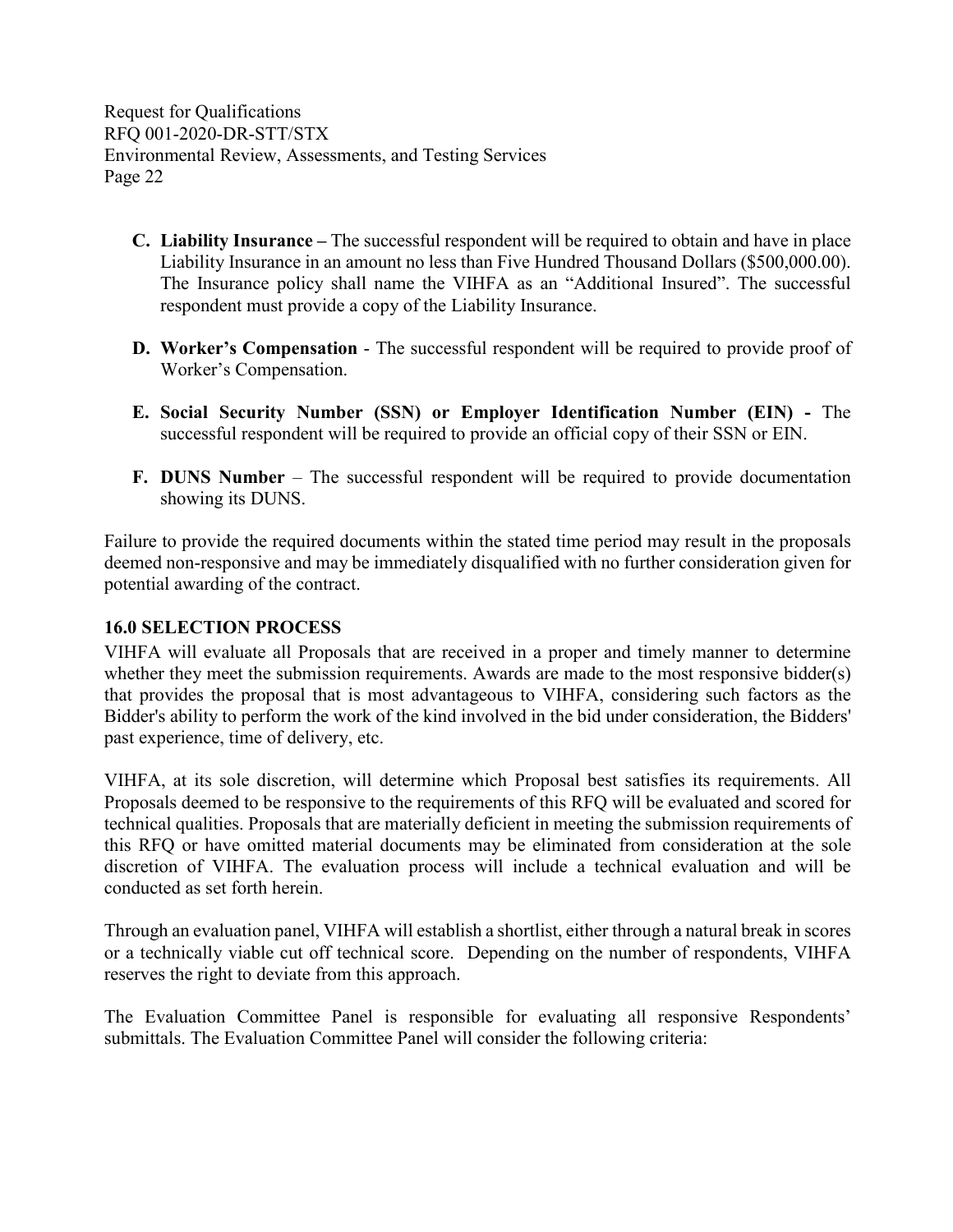- **Documentation:** The Contractor is duly organized, validly existing, qualified and licensed to conduct business.
	- o **15 Points**
- **Qualification**: Shall be evaluated based on your firm's credentials. o **35 Points**
- **Environmental Review, Assessments, and Testing Services Experience**: The Contractor's proven success in Environmental Review, Assessments, and Testing Services for similar size and scope projects.
	- o **25 Points**
- **Proposal**: Shall be evaluated based on your firm's approach to the outlined scope of work and overall management of projected deliverables, schedule delivery and overall impression. o **25 Points**

## <span id="page-25-0"></span>**16.1 RIGHT TO REJECT BID PACKAGES**

VIHFA reserves the right to reject, without prejudice, any and all bids submitted in response to this solicitation. Further, Bids submitted in response to this solicitation become the property of VIHFA and VIHFA may use any idea or concept in a submitted bid, regardless of whether that bid is selected for award.

## <span id="page-25-1"></span>**16.2 CHANGES, ADDENDA, AND WITHDRAWLS**

VIHFA reserves the right to change the schedule of events or revise any part of the RFQ by issuing an addendum to the RFQ at any time. Addenda, if any, will be posted at *<https://www.vihfa.gov/disaster-recovery/contracts>*.

## <span id="page-25-2"></span>**16.3 WITHDRAWAL OF PROPOSAL**

A Respondent may withdraw a proposal that has been submitted at any time up to the date and time the proposal is due. To withdraw a proposal, a written request signed by the authorized representative of the Respondent must be submitted to the RFQ Coordinator identified in the RFQ.

## <span id="page-25-3"></span>**16.4 COST OF OFFEROR PREPARATION**

VIHFA shall not be liable for any costs incurred by respondents prior to issuance of or entering into a contract. Costs associated with developing the proposal, preparing for oral presentations, and any other expenses incurred by the Respondent in responding to this RFQ shall be entirely the responsibility of the Respondent and shall not be reimbursed in any manner by the VIHFA.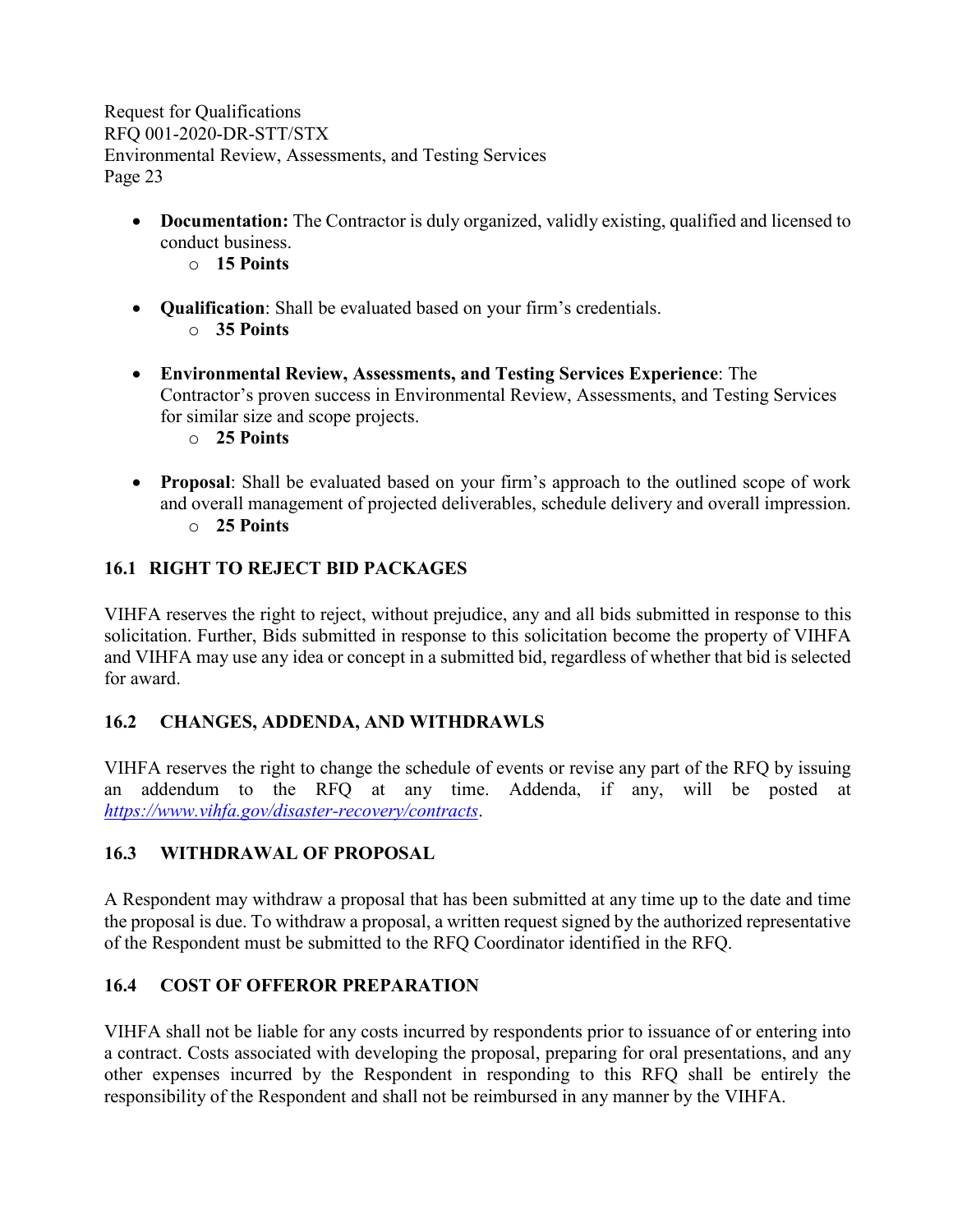## <span id="page-26-0"></span>**16.5 CONTRACT AWARD AND EXECUTION**

VIHFA reserves the right to enter into a contract(s) based on the initial offers received without further discussion of the proposals submitted. VIHFA reserves the right to contract for all or a partial list of services offered in the proposals. VIHFA reserves the right to negotiate reduced payment terms with the awarded Proposer(s).

### **Enclosures**

- **Enclosure Document A Non-Collusive Affidavit**
- 
- 
- 
- **Enclosure Document E Conflict of Interest**
- 
- 

#### **Attachments**

- 
- 
- **Attachment 3 HUD Provisions**
- **Enclosure Document B Debarment Certification Form**
- **Enclosure Document C Contract Document Checklist Form**
- **Enclosure Document D Contractor's Qualification Statement Form**
	-
- **Enclosure Document F Authorization for Background Check & Financial**
- **Enclosure Document G Prior Performance Certification**

• **Attachment 1 Enclosure Checklist** • **Attachment 2 Form for Submission of Inquiries**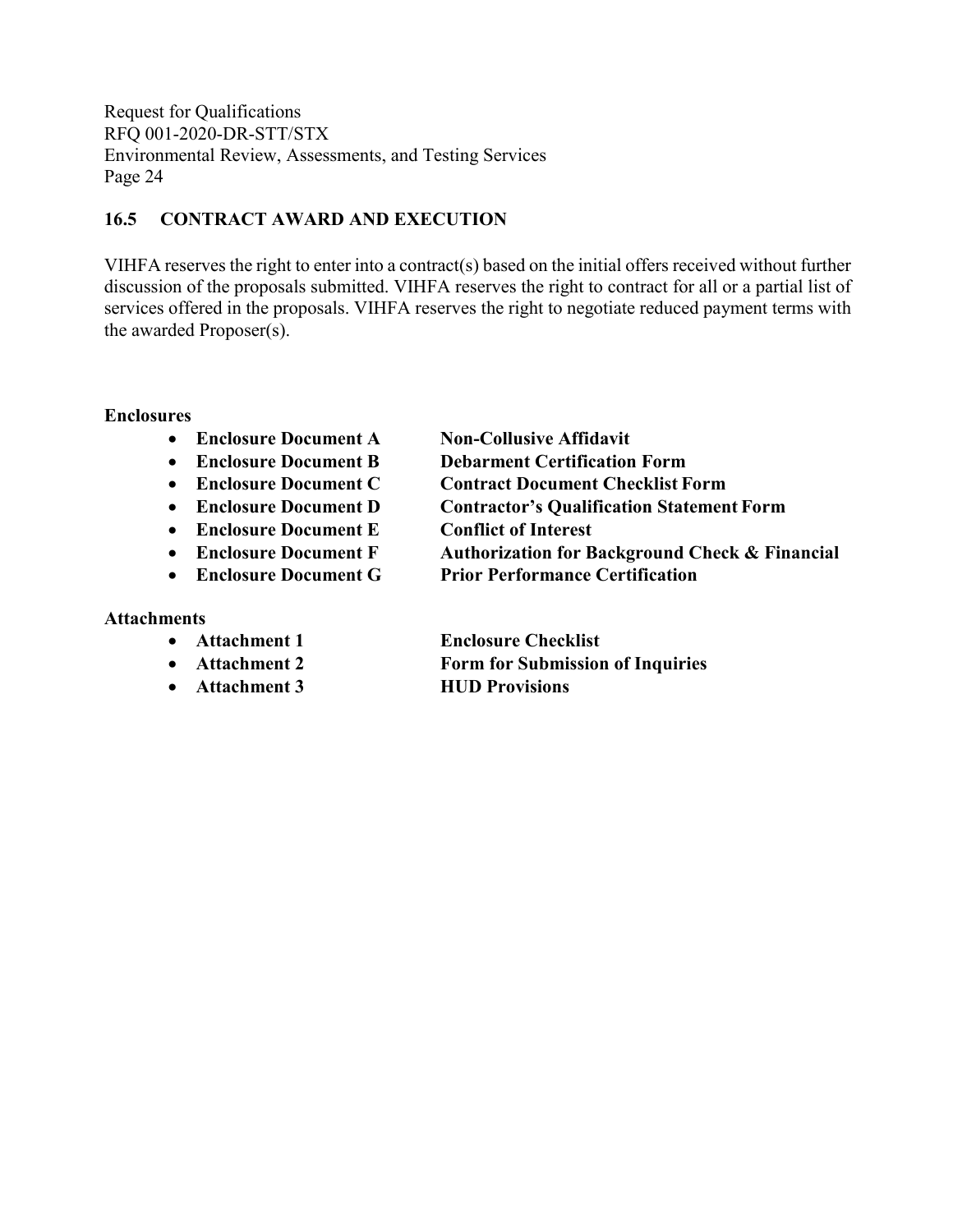## **ENCLOSURE DOCUMENT A**

**Virgin Islands Housing Finance Authority**

*NON-COLLUSIVE AFFIDAVIT*

\_\_\_\_\_\_\_\_\_\_\_\_\_\_\_\_\_\_\_\_\_\_\_\_\_\_\_\_\_\_\_\_\_\_\_\_\_\_\_\_, being first duly sworn, deposes and says:

<span id="page-27-0"></span>That he/she is  $\qquad \qquad$  (a partner or officer of the firm of, etc.) the party making the foregoing proposal or proposal cost, that such proposal/bid or proposal cost/bid cost is genuine and not collusive or sham; that said proponent has not colluded conspired, connived or agreed directly or indirectly, with any proponent or person, to put in a sham proposal cost or to refrain from bidding and has not in any matter directly or indirectly sought by agreement or collusion or communication or conference, with any person, to fix the proposal cost of the affinity or of any other proponent, or to fix any overhead, profit or cost element of said cost proposal, or of that of any other proponent, or to secure any advantage against the Virgin Islands Housing Finance Authority or any person interested in the proposed contract; and that all statements in said proposal or cost proposal are true.

> \_\_\_\_\_\_\_\_\_\_\_\_\_\_\_\_\_\_\_\_\_\_\_\_\_\_\_\_\_\_\_\_\_\_\_\_\_\_\_\_\_\_\_\_\_\_\_\_\_\_\_\_\_ (Name of Respondent, if the Respondent is a Corporation)

 $\_$  , and the set of the set of the set of the set of the set of the set of the set of the set of the set of the set of the set of the set of the set of the set of the set of the set of the set of the set of the set of th (Name of Respondent, if the Respondent is a Limited Liability Company)

 $\_$  , and the set of the set of the set of the set of the set of the set of the set of the set of the set of the set of the set of the set of the set of the set of the set of the set of the set of the set of the set of th (Name of the Respondent, if the Respondent is a Sole Proprietor)

Subscribed and sworn to before me on the Island of  $\cdot$ 

this day of  $\frac{1}{2}$ , 2018, by  $\frac{1}{2}$ 

of legal age,  $\frac{1}{2}$  and  $\frac{1}{2}$  and  $\frac{1}{2}$  and  $\frac{1}{2}$  and  $\frac{1}{2}$  and  $\frac{1}{2}$  and  $\frac{1}{2}$  and  $\frac{1}{2}$  and  $\frac{1}{2}$  and  $\frac{1}{2}$  and  $\frac{1}{2}$  and  $\frac{1}{2}$  and  $\frac{1}{2}$  and  $\frac{1}{2}$  and  $\frac{1}{2}$  a

(Trade or Corporation)

and personally known to me.

(SEAL)

Public Notary

 $\mathcal{L}_\text{max}$  , and the set of the set of the set of the set of the set of the set of the set of the set of the set of the set of the set of the set of the set of the set of the set of the set of the set of the set of the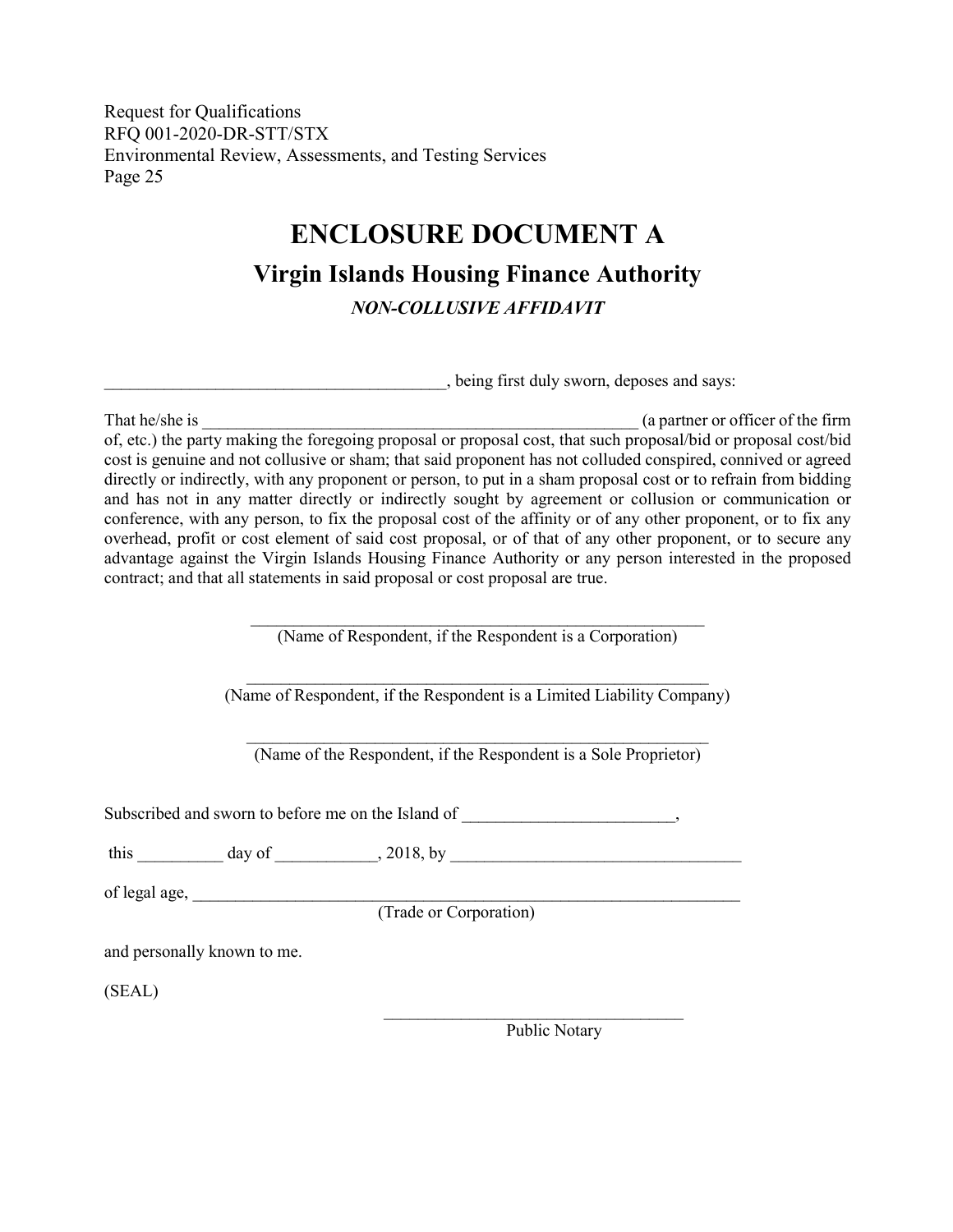# **ENCLOSURE DOCUMENT B**

Virgin Islands Housing Finance Authority *DEBARMENT CERTIFICATION FORM*

## *Certification Regarding Debarment, Suspension and Ineligibility \_\_\_\_\_\_\_\_\_\_\_\_\_\_\_\_\_\_\_\_\_\_\_\_\_\_\_\_\_\_\_\_\_\_\_\_\_\_\_\_\_\_\_\_\_\_\_\_\_\_\_\_\_\_\_\_\_\_\_\_\_\_\_\_\_\_*

<span id="page-28-0"></span>*\_\_\_\_\_\_\_\_\_\_\_\_\_\_\_\_\_\_\_\_\_\_\_\_\_\_\_\_\_\_\_\_\_\_\_\_\_\_\_\_\_\_\_\_\_\_\_\_\_\_\_\_\_\_\_\_\_\_\_\_\_\_\_\_\_\_*

- (1) The respondent certifies, by submission of this RFP Response, that neither it nor its principals are presently debarred, suspended, proposed for debarment, declared ineligible, or voluntarily excluded from participation in any federal or local programs in the Territory or any Federal department or agency.
- (2) The respondent will provide immediate written notice to whom this Certification is submitted if at any time the Proposer learns its certification was erroneous when submitted or has become erroneous by reason of changed circumstances.
- (3) The respondent shall not knowingly enter any agreement/subcontractor relationship lower tier covered transaction with a person who is debarred, suspended, declared ineligible, or voluntarily excluded from participation in this procurement, unless authorized by the department or agency with which this procurement originated.
- (4) Where the respondent is unable to certify to any of the statements in this certification, such respondent shall attach an explanation to this RFP Response.

Name and Title of Authorized Representative

Signature Date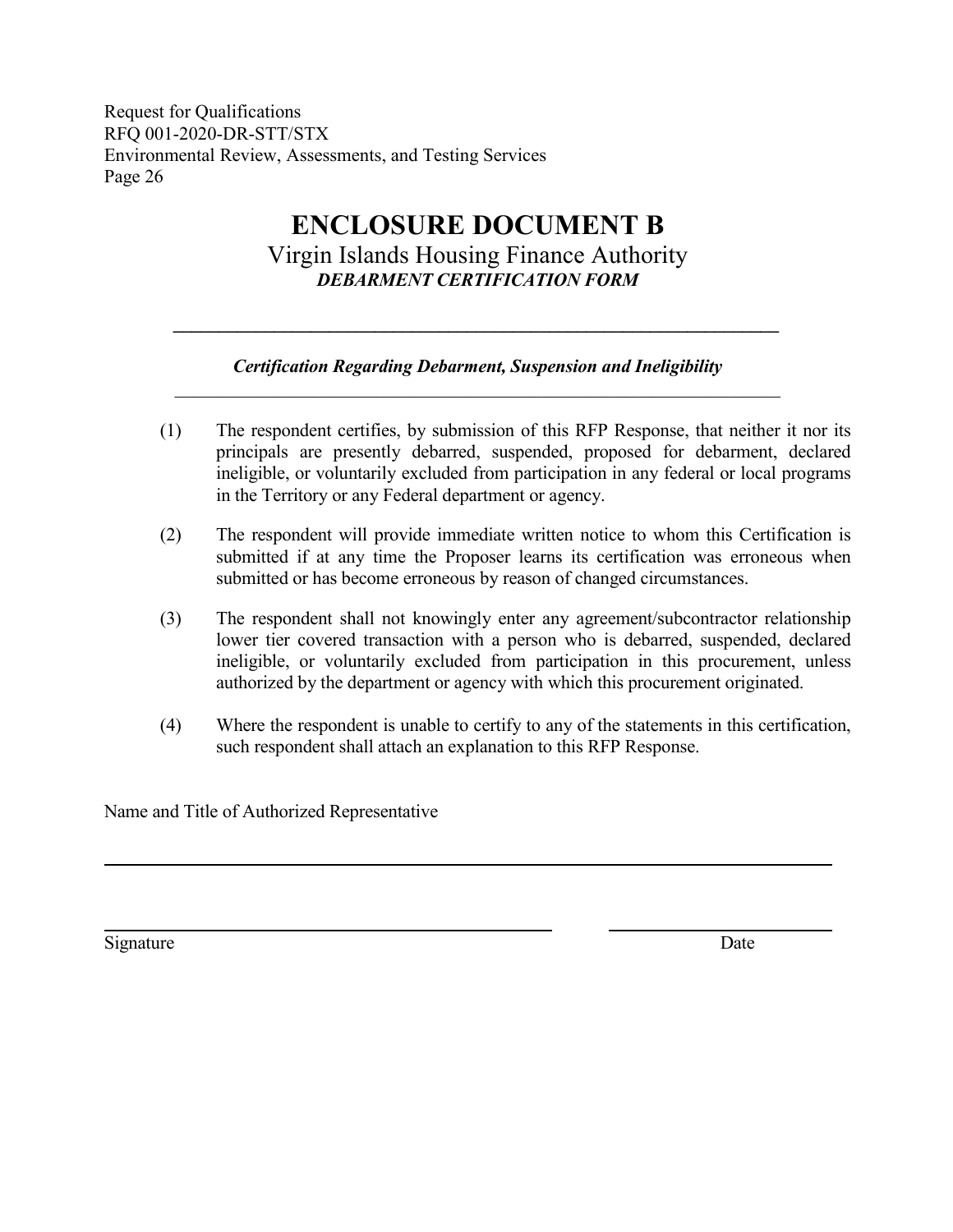## **ENCLOSURE DOCUMENT C** Virgin Islands Housing Finance Authority *CONTRACT DOCUMENT CHECKLIST*

<span id="page-29-0"></span>Name of Contractor: Contact Person: \_\_\_\_\_\_\_\_\_\_\_\_\_\_\_\_\_\_\_\_\_\_\_\_\_ Telephone Number: \_\_\_\_\_\_\_\_\_\_\_\_\_\_\_\_\_\_\_\_ 1. Contractor Corporate Documents (Provide Supporting Documents) **Corporation** Copy of Articles of Incorporation & By Laws Letter of Good Standing from Office of the Lt. Governor LLC Copy of Articles of Organization Copy of & Operating Agreement Certificate of Existence from Office of the Lt. Governor **Sole Proprietor** Copy of Trade Name Certificate 2. Current business license (Provide Supporting Documents) Expiration date: \_\_\_\_\_\_\_\_ / /20 \_\_\_ Type of business licenses:  $\overline{a}$  business licenses:  $\overline{a}$  business licenses:  $\overline{a}$ 3. Employer Identification Number (EIN/ SSN): 4. DUNS Number: 5. Insurance Binder Expiration date: 1.1.1.1.20 Type of Insurance: General Liability Automobile Errors and Omissions ---------------------------------------------------*For VIHFA use only* ------------------------------------------ 6. Proposed Scope of Work TB# IFB# RFP# RFQ# 7. Bids Signed Bid Evaluation Spreadsheet 8. Request for Approval from CDBG-DR Director and approval by Chief Operating Officer & Executive Director. CDBG-DR Staff Final Review Date: / /20 /20 Date Submitted by CDBG-DR  $\frac{1}{20}$ Outstanding Issues:

*Complete the form and provide associated supporting documentation.*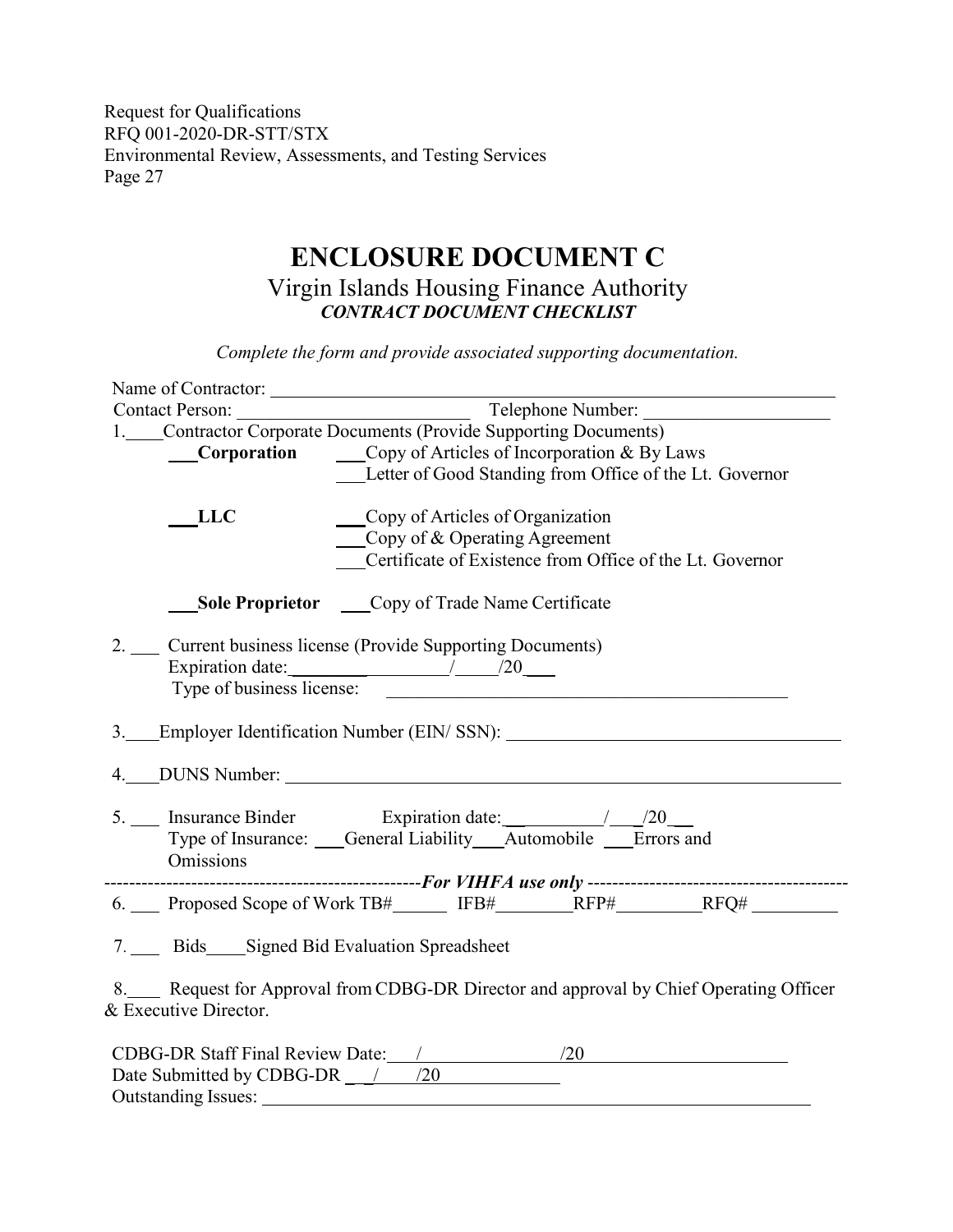| <b>CDBG-DR</b> Director:                                    | Date approved: |
|-------------------------------------------------------------|----------------|
| Legal Counsel:                                              | Date approved: |
| Date Submitted to Executive Director for Contract Approval: | (1/20)         |
| Suggested $#$ of Days in Contract                           |                |
| Mobilization/Payment Terms                                  |                |
|                                                             |                |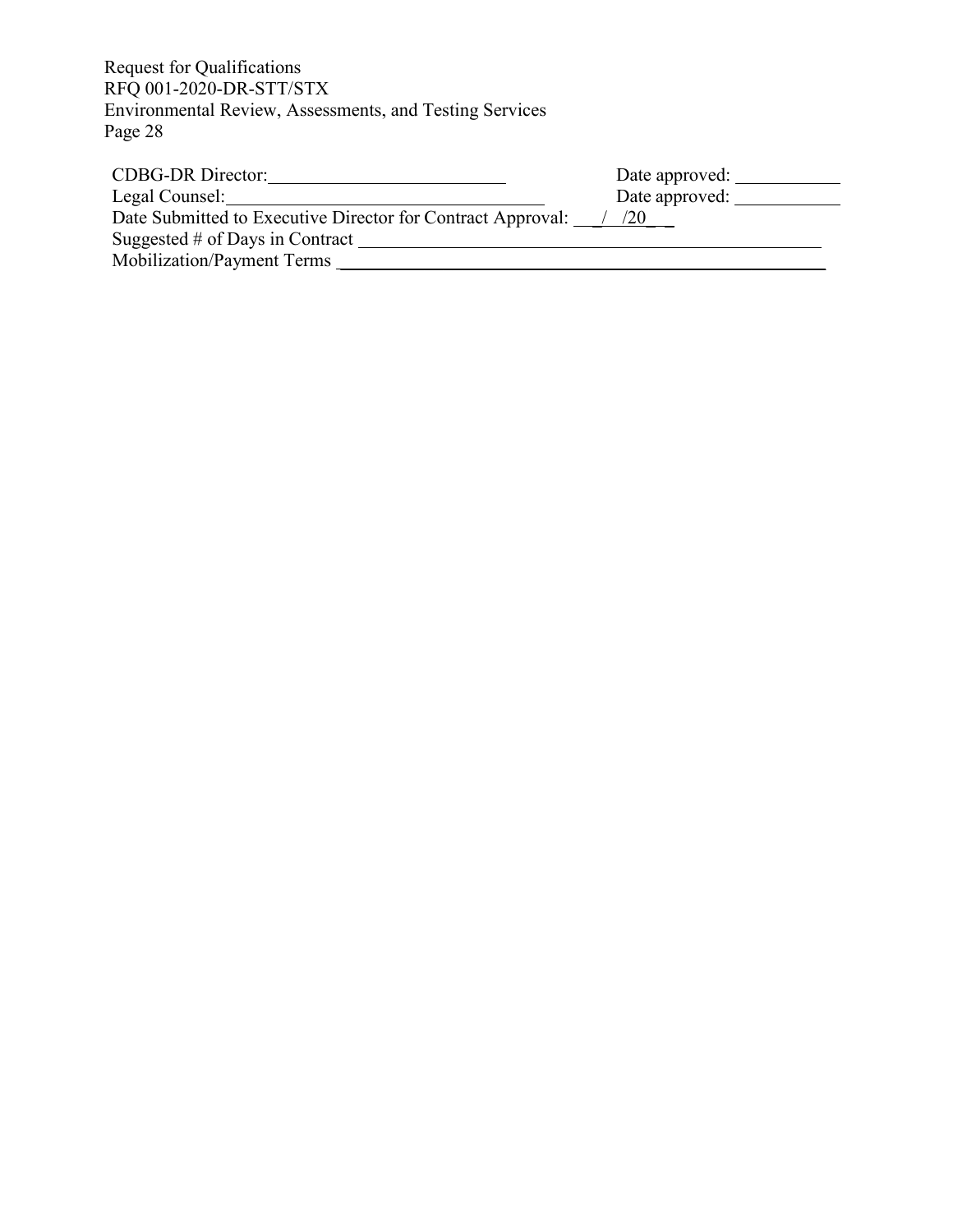## **ENCLOSURE DOCUMENT D**

## Virgin Islands Housing Finance Authority *CONTRACTOR'S QUALIFICATION STATEMENT*

| Name of Company/DBA (if any):<br>Legal Status: (check one) Corp.__________LLC_______Partnership______Sole Proprietorship __________                        |  |  |  |  |
|------------------------------------------------------------------------------------------------------------------------------------------------------------|--|--|--|--|
|                                                                                                                                                            |  |  |  |  |
|                                                                                                                                                            |  |  |  |  |
|                                                                                                                                                            |  |  |  |  |
| Website address (if any):                                                                                                                                  |  |  |  |  |
|                                                                                                                                                            |  |  |  |  |
| Number of Tenant Relocation Services completed in the last 5 Years , Average value of                                                                      |  |  |  |  |
| these Contracts $\frac{1}{2}$                                                                                                                              |  |  |  |  |
| Do you have current Liability Insurance Coverage? $\Box$ Yes $\Box$ No If yes, value \$                                                                    |  |  |  |  |
| Are there or have there been any Claims, Arbitration, Judgments or Liens against you?<br>(If yes, explain on another sheet, the circumstances and outcome) |  |  |  |  |
| Complete the following pages for information related to your current and past projects<br>references/client listing.                                       |  |  |  |  |
| List the Subcontractors you will utilize:                                                                                                                  |  |  |  |  |
|                                                                                                                                                            |  |  |  |  |
| Certification of truth of the above Statements, by:                                                                                                        |  |  |  |  |

Title: \_\_\_\_\_\_\_\_\_\_\_\_\_\_\_\_\_\_\_\_\_\_\_\_\_\_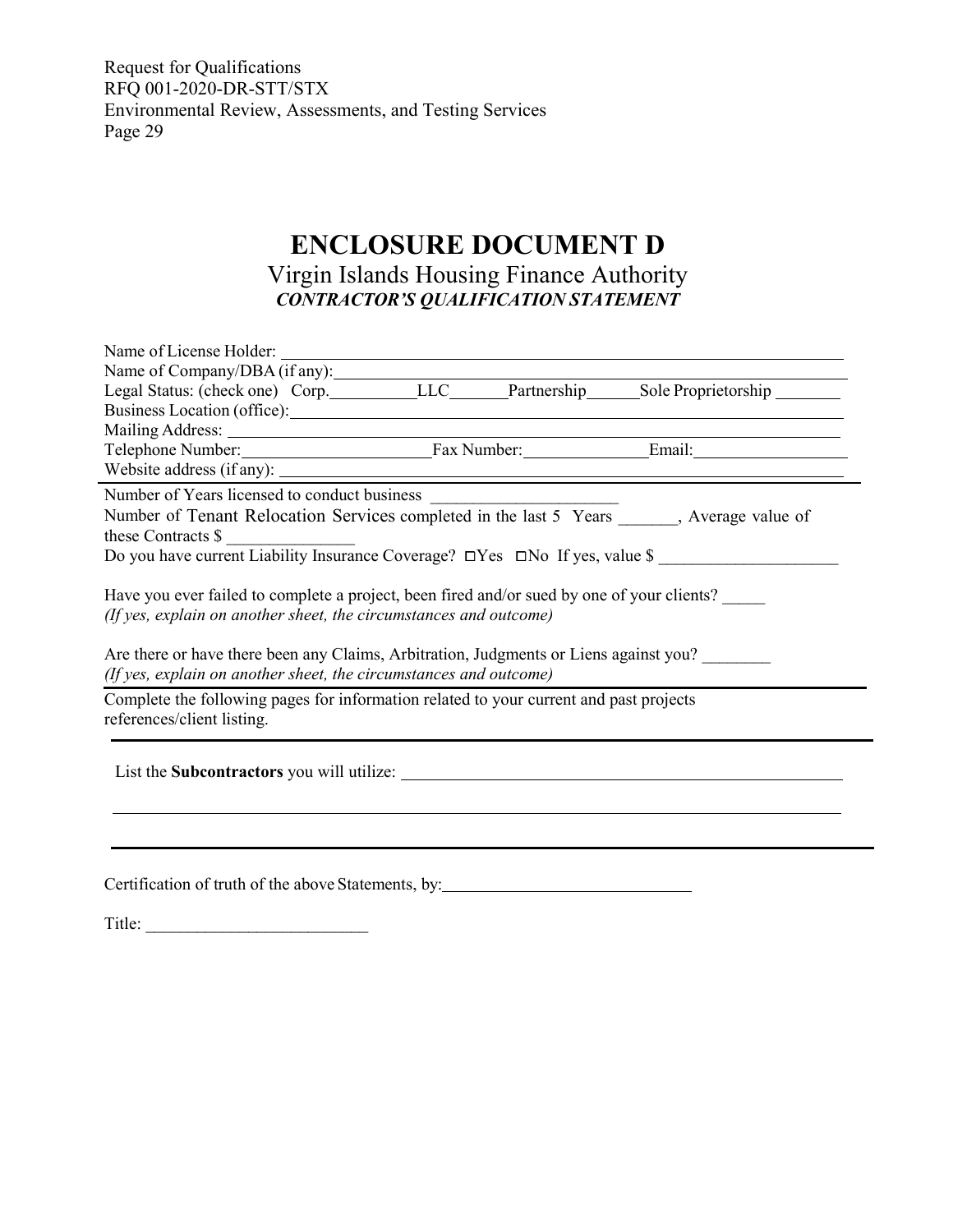Provide at least three (3) references for the most recent, relevant work comparable to the scope requested in this RFP. At a minimum, one of the three (3) references must be for the prime Contractor.

| $\#$            | Name of Client | Project Title | Project<br>Description | Specific Deliverables | Contract | Contract  | $\frac{0}{0}$ | Reference           | Phone and Email of |
|-----------------|----------------|---------------|------------------------|-----------------------|----------|-----------|---------------|---------------------|--------------------|
|                 |                |               |                        |                       | Value    | Start and | Complete      | <b>Contact Name</b> | Reference Contact  |
|                 |                |               |                        |                       |          | End Date  |               |                     |                    |
| $\mathbf{1}$    |                |               |                        |                       |          |           |               |                     |                    |
|                 |                |               |                        |                       |          |           |               |                     |                    |
|                 |                |               |                        |                       |          |           |               |                     |                    |
|                 |                |               |                        |                       |          |           |               |                     |                    |
|                 |                |               |                        |                       |          |           |               |                     |                    |
| $2\,$           |                |               |                        |                       |          |           |               |                     |                    |
|                 |                |               |                        |                       |          |           |               |                     |                    |
|                 |                |               |                        |                       |          |           |               |                     |                    |
|                 |                |               |                        |                       |          |           |               |                     |                    |
|                 |                |               |                        |                       |          |           |               |                     |                    |
| $\overline{3}$  |                |               |                        |                       |          |           |               |                     |                    |
|                 |                |               |                        |                       |          |           |               |                     |                    |
|                 |                |               |                        |                       |          |           |               |                     |                    |
|                 |                |               |                        |                       |          |           |               |                     |                    |
|                 |                |               |                        |                       |          |           |               |                     |                    |
| $\overline{4}$  |                |               |                        |                       |          |           |               |                     |                    |
|                 |                |               |                        |                       |          |           |               |                     |                    |
|                 |                |               |                        |                       |          |           |               |                     |                    |
|                 |                |               |                        |                       |          |           |               |                     |                    |
|                 |                |               |                        |                       |          |           |               |                     |                    |
| $5\overline{)}$ |                |               |                        |                       |          |           |               |                     |                    |
|                 |                |               |                        |                       |          |           |               |                     |                    |
|                 |                |               |                        |                       |          |           |               |                     |                    |
|                 |                |               |                        |                       |          |           |               |                     |                    |
|                 |                |               |                        |                       |          |           |               |                     |                    |
|                 |                |               |                        |                       |          |           |               |                     |                    |

Certification of truth of the above Statements, by: Title: Title: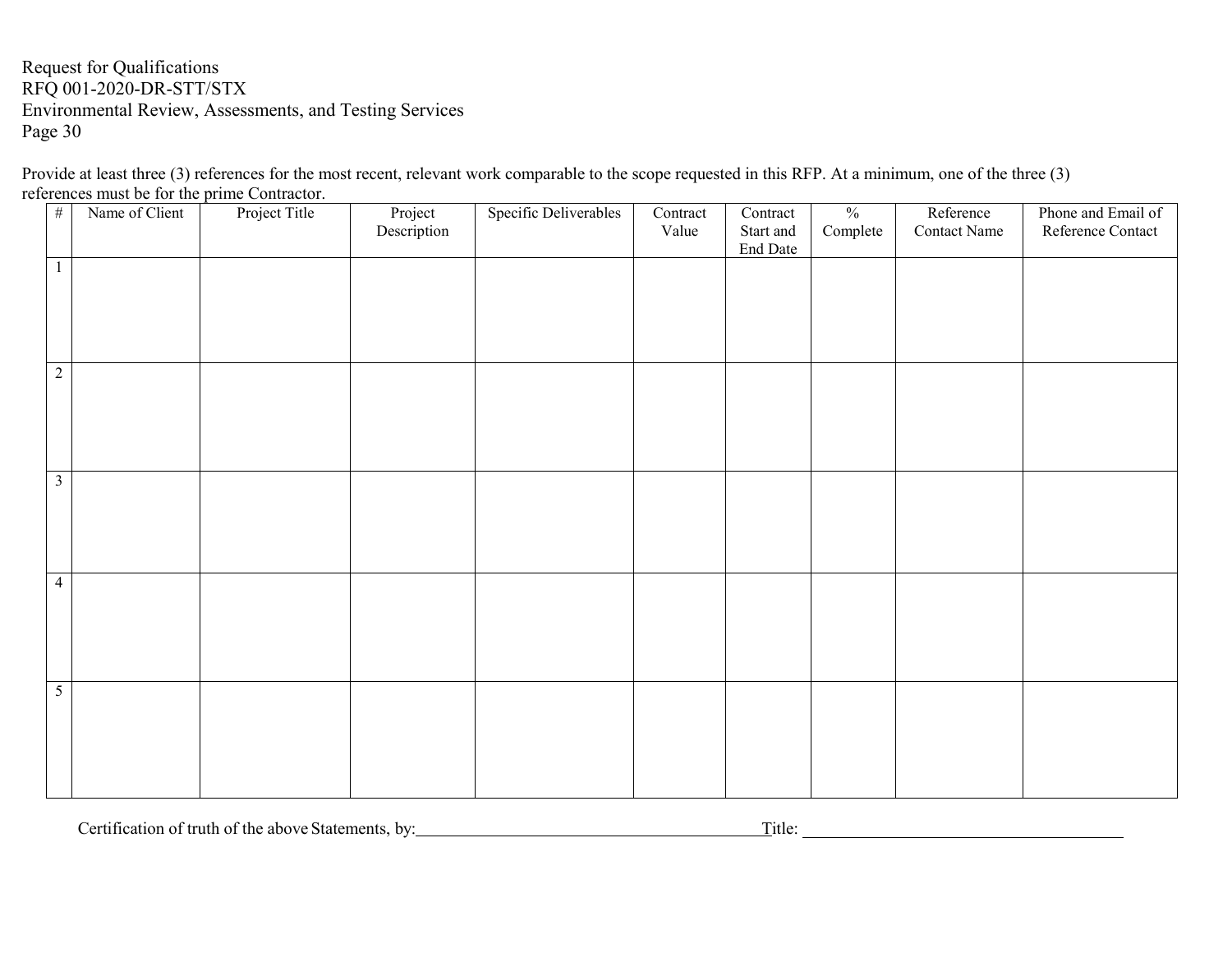## **ENCLOSURE DOCUMENT E**

## Virgin Islands Housing Finance Authority

## *CONFLICT OF INTEREST*

<span id="page-33-0"></span>**By signing this form, the Respondent certifies that, to the best of its knowledge and belief, there are no relevant facts or circumstances that could give rise to an organizational or personal conflict of interest, for the organization or any of its staff, and that the Respondent, subcontractor, employee, or consultant has disclosed all such relevant information if such a conflict of interest appears to exist to a reasonable person with knowledge of the relevant facts (or if such a person would question the impartiality of the Respondent, subcontractor, employee, or consultant).**

Conflicts may arise in but not limited to the following situations:

- (a) Unequal access to information. A potential respondent, subcontractor, employee, or consultant has access to non-public information through its performance on a government contract for disaster recovery services in the Virgin Islands.
- (b) Biased ground rules. A potential respondent, subcontractor, employee, or consultant has worked, in one government contract, or program, on the basic structure or ground rules of another government contract for disaster recovery services in the Virgin Islands.
- (c) Impaired objectivity. A potential respondent, subcontractor, employee, or consultant, or member of their immediate family (spouse, parent, or child) has financial or other interests that would impair, or give the appearance of impairing, impartial judgment in the evaluation of government programs, in offering advice or recommendations to the government, or in providing technical assistance or other services to recipients of Federal funds as part of its contractual responsibility.
- 1) Proposer must provide the disclosure described above on any actual or potential conflict of interest (or apparent conflict of interest) regardless of their opinion that such a conflict or potential conflict (or apparent conflict of interest) would not impair their objectivity.
- 2) In a case in which an actual or potential conflict (or apparent conflict of interest) is disclosed, the VIHFA will take appropriate actions to eliminate or address the actual or potential conflict, including but not limited to mitigating or neutralizing the conflict, when appropriate, through such means as ensuring a balance of views, disclosure with the appropriate disclaimers, or by restricting or modifying the work to be performed to avoid or reduce the conflict. In this clause, the term "potential conflict" means reasonably foreseeable conflict of interest.
- 3) The Respondent, subcontractor, employee, or consultant agrees that if "impaired objectivity", or an actual or potential conflict of interest (or apparent conflict of interest) is discovered after the award is made, it will make a full disclosure in writing to the contracting officer. This disclosure shall include a description of actions that the Proponent has taken or proposes to take to avoid, mitigate, or neutralize the actual or potential conflict (or apparent conflict of interest).

The Respondent, The Respondent,  $\blacksquare$ , hereby certifies that, to the best of its knowledge and belief, there are no present or currently planned interests (financial, contractual, organizational, or otherwise) relating to the work to be performed under the contract or task order resulting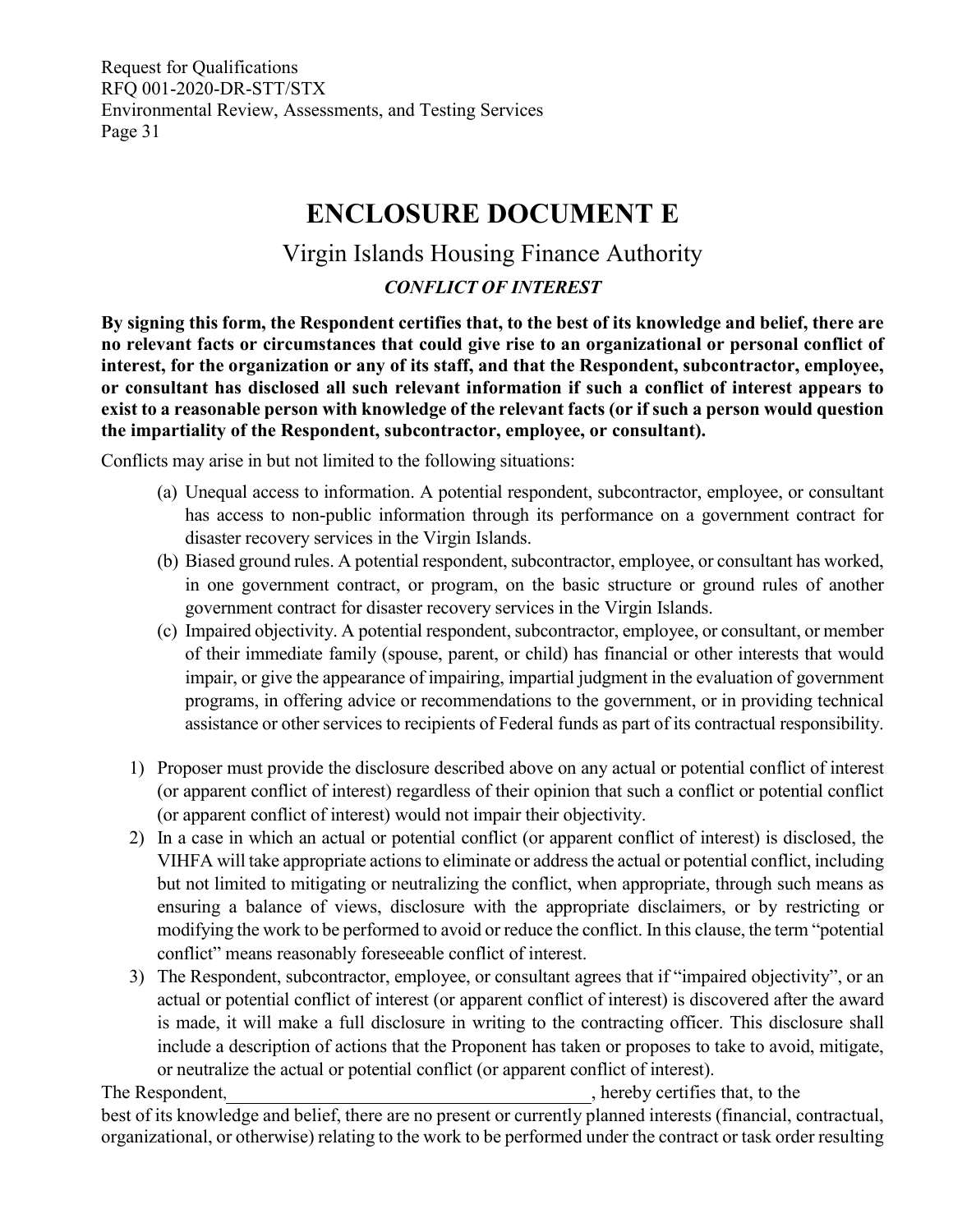from Request for Proposal No. **RFQ 001-2020-DR-STT/STX** that would create any actual or potential conflict of interest (or apparent conflicts of interest) (including conflicts of interest for immediate family members: spouses, parents, children) that would impinge on its ability to render impartial, technically sound, and objective assistance or advice or result in it being given an unfair competitive advantage. In this clause, the term "potential conflict" means reasonably foreseeable conflict of interest. The Respondent further certifies that it has and will continue to exercise due diligence in identifying and removing or mitigating, to the VIHFA's satisfaction, such conflict of interest (or apparent conflict of interest).

Name and Title of Authorized Representative

Signature Date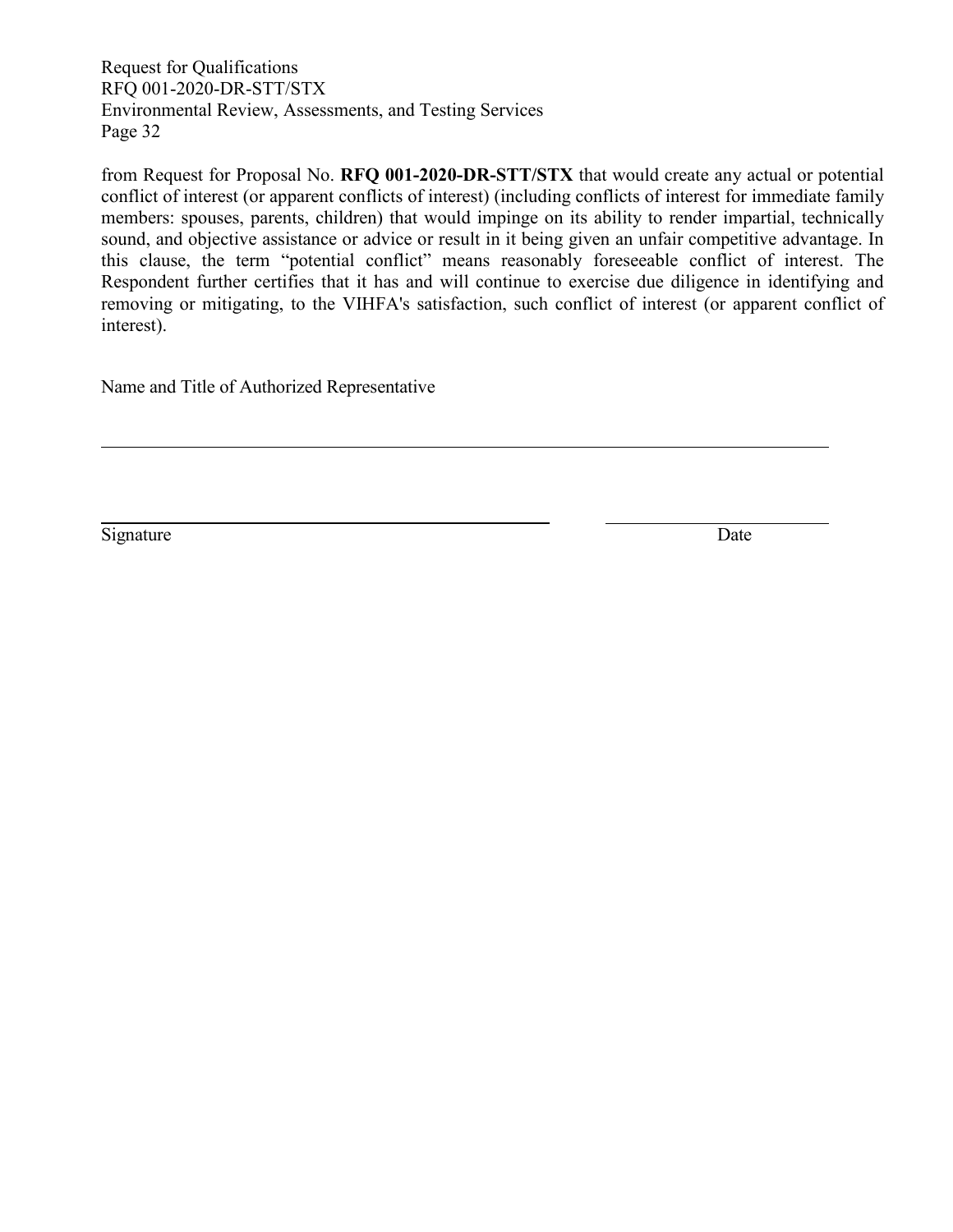## **ENCLOSURE DOCUMENT F**

## <span id="page-35-0"></span>Virgin Islands Housing Finance Authority *AUTHORIZATION FOR BACKGROUND CHECK & FINANCIAL INFORMATION*

By signing this Authorization, the Proposer authorizes the Virgin Islands Housing Finance Authority

(VIHFA) to seek any background and/or financial information it deems' necessary to evaluate the

Respondent's financial capacity in connection to the Request for Proposal (RFP) referenced above.

Name of Proposer Entity

Signature of Authorized Representative Date

Printed Name of Authorized Representative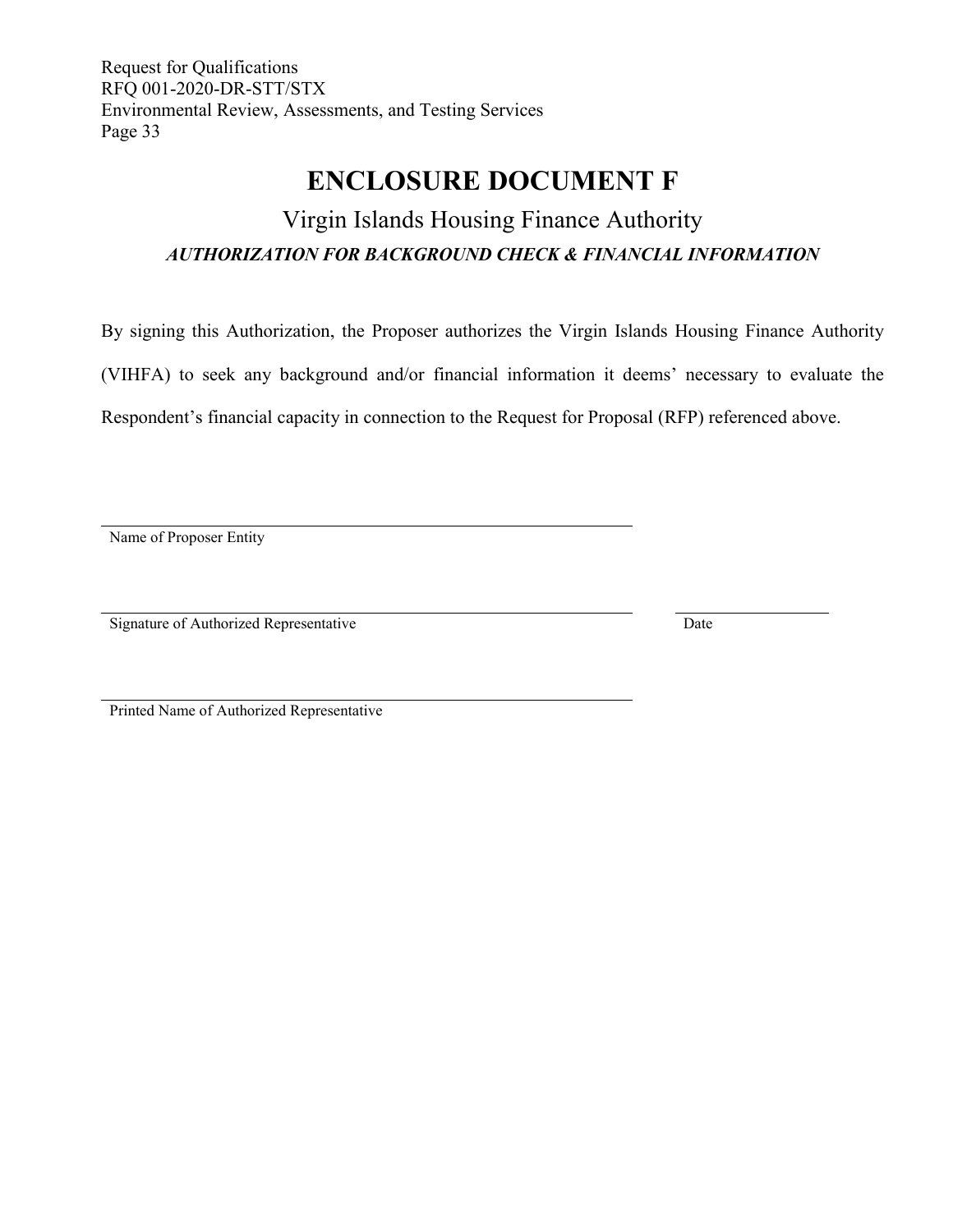## **ENCLOSURE DOCUMENT G**

## Virgin Islands Housing Finance Authority *PRIOR PERFORMANCE CERTIFICATION*

<span id="page-36-0"></span>**1.** Has the Proposer or any of its Team Members been notified with a "Letter of Concern", which refers to any written communication from a Government entity notifying the Proposer or any of its Team Members, wariness or caution about the performance under a contract to provide services.

|    | Yes           | No                                | Other (Specify):                                                                                                              |
|----|---------------|-----------------------------------|-------------------------------------------------------------------------------------------------------------------------------|
|    |               |                                   |                                                                                                                               |
|    |               |                                   | If yes, provide a copy of every "Letter of Concern" received from and as a contractor of a Government entity.                 |
| 2. | Yes           | $\blacksquare$ No                 | Has the Proposer or any of its Team Members been found in default of contract terms with any contracting entity?              |
|    | $\bigcap$ Yes | $\vert$ No                        | If yes, indicate below if a Performance Bond or other means was used to resolve the default issue:<br>$\Box$ Other (Specify): |
|    |               | Name of Surety Company:           |                                                                                                                               |
|    |               | Telephone of Surety Company:      |                                                                                                                               |
|    |               | Contact Person of Surety Company: |                                                                                                                               |
|    |               |                                   |                                                                                                                               |

Provide an explanation regarding the circumstances that created the need for the contracting entity to invoke the terms of the Performance Bond, or other means, to include the current status of the matter (Include additional sheets if necessary).

Proposer Name

Signature of Authorized Representative Date

Printed Name of Authorized Representative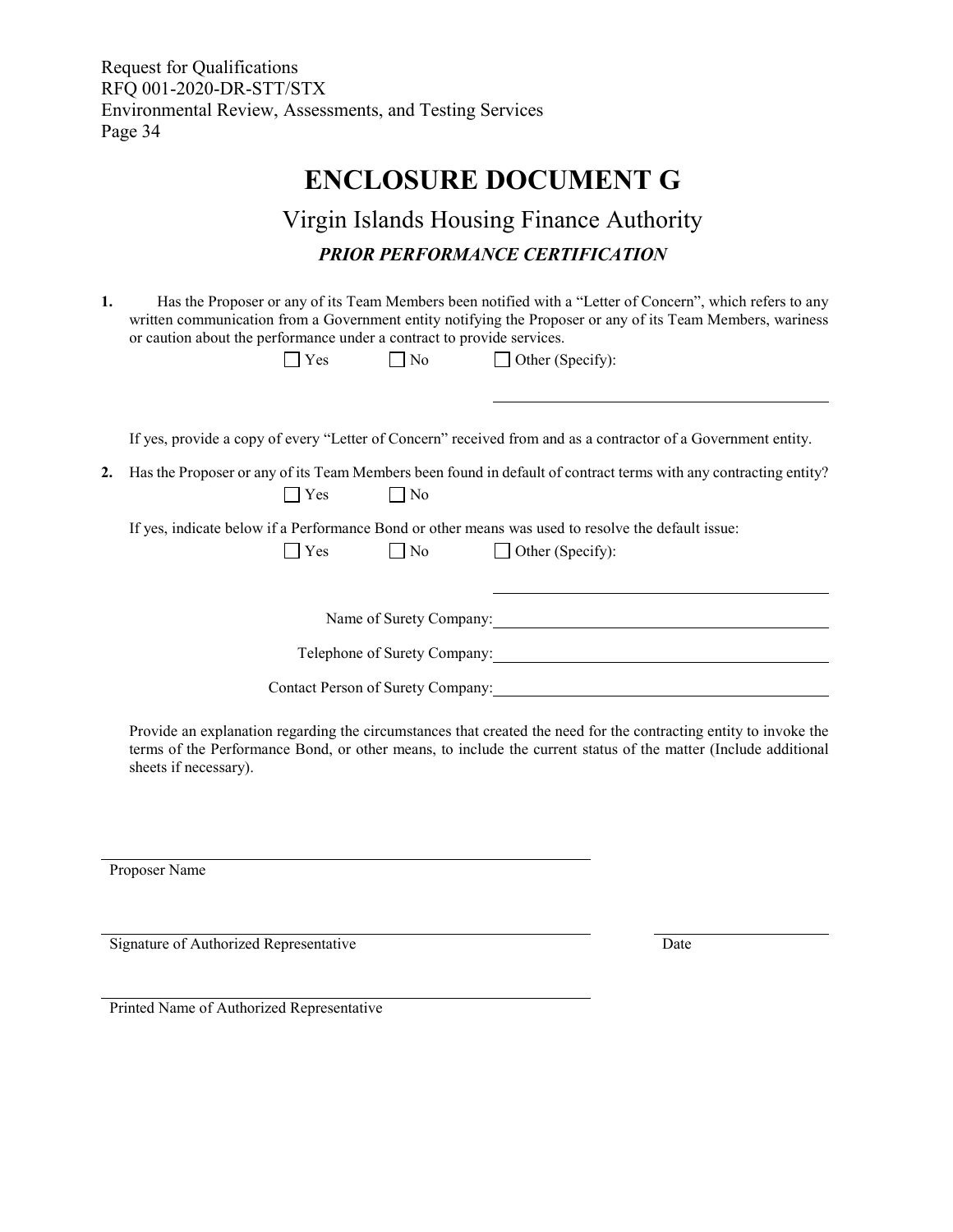## **ATTACHMENT 1** Virgin Islands Housing Finance Authority *ENCLOSURE CHECKLIST*

#### <span id="page-37-0"></span>**RFQ 001-2020-DR-STT/STX Environmental Review, Assessments, and Testing Services**

**Proposer: Date:**

|        | Enclosure Document A Non-Collusive Affidavit                        |
|--------|---------------------------------------------------------------------|
| П      | Enclosure Document B Debarment Certification Form                   |
| □      | Enclosure Document C Contract Document Checklist Form               |
| $\Box$ | Enclosure Document D Contractor's Qualification Statement Form      |
| П      | Enclosure Document E Conflict of Interest                           |
|        | Enclosure Document F Authorization for Background Check & Financial |
| $\Box$ | Enclosure Document G Prior Performance Certification                |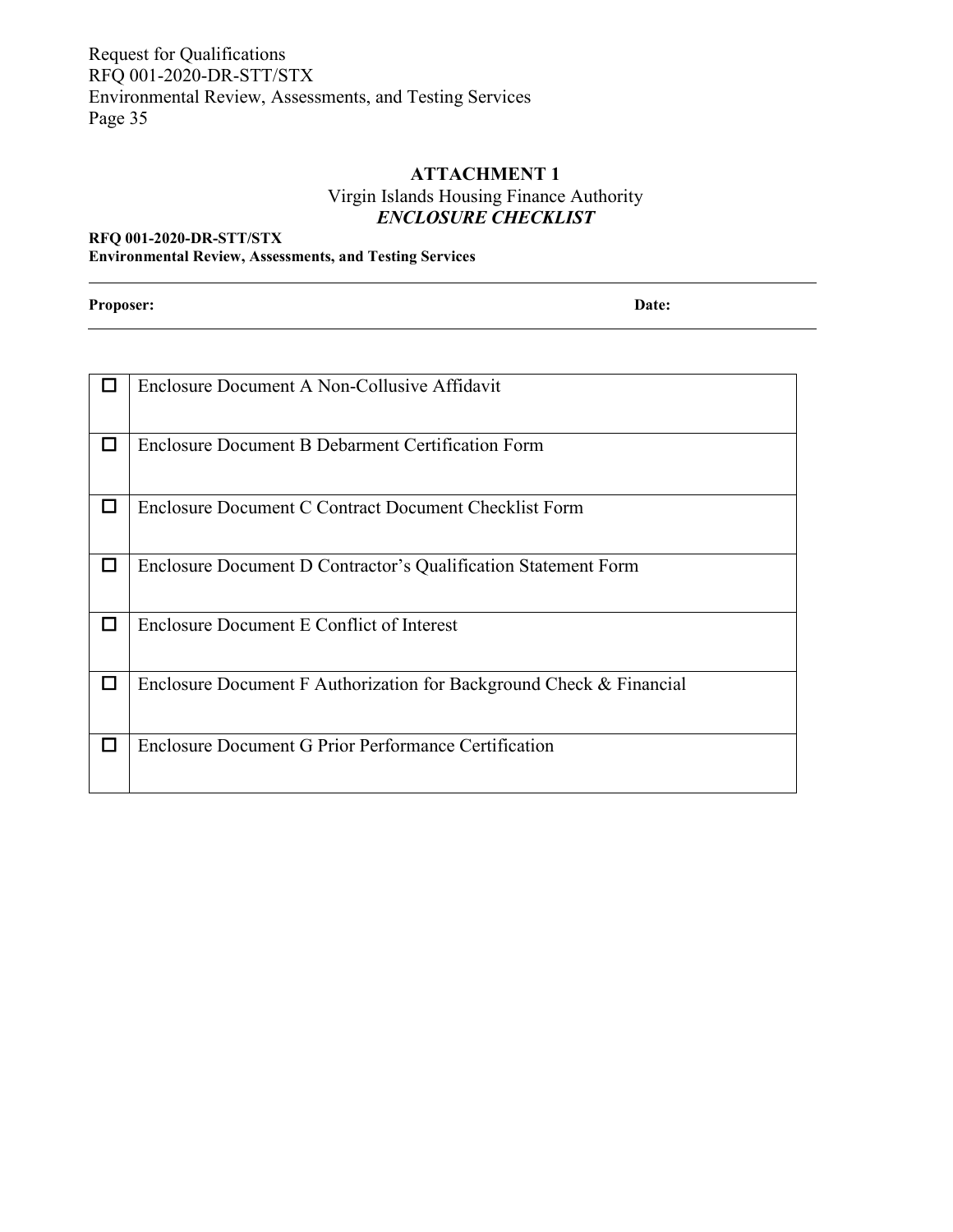## **ATTACHMENT 2** Virgin Islands Housing Finance Authority *FORM FOR SUBMISSION OF INQUIRIES*

#### <span id="page-38-0"></span>**RFQ 001-2020-DR-STT/STX**

**Environmental Review, Assessments and Testing Services**

*Submit additional sheets of this Form for Submission of Inquiries if more than 10 questions are to be submitted*

| Proposer:               | Date:                                                                                    |
|-------------------------|------------------------------------------------------------------------------------------|
| No. Question            | <b>RFP</b> or<br><b>RFP</b> Section or<br><b>Document</b><br><b>Document</b><br>Page No. |
| $\overline{1}$          |                                                                                          |
| $\boldsymbol{2}$        |                                                                                          |
| $\overline{\mathbf{3}}$ |                                                                                          |
| $\overline{4}$          |                                                                                          |
| $\overline{\mathbf{5}}$ |                                                                                          |
| $\overline{6}$          |                                                                                          |
| $\overline{7}$          |                                                                                          |
| $\overline{\mathbf{8}}$ |                                                                                          |
| $\overline{9}$          |                                                                                          |
| $\overline{10}$         |                                                                                          |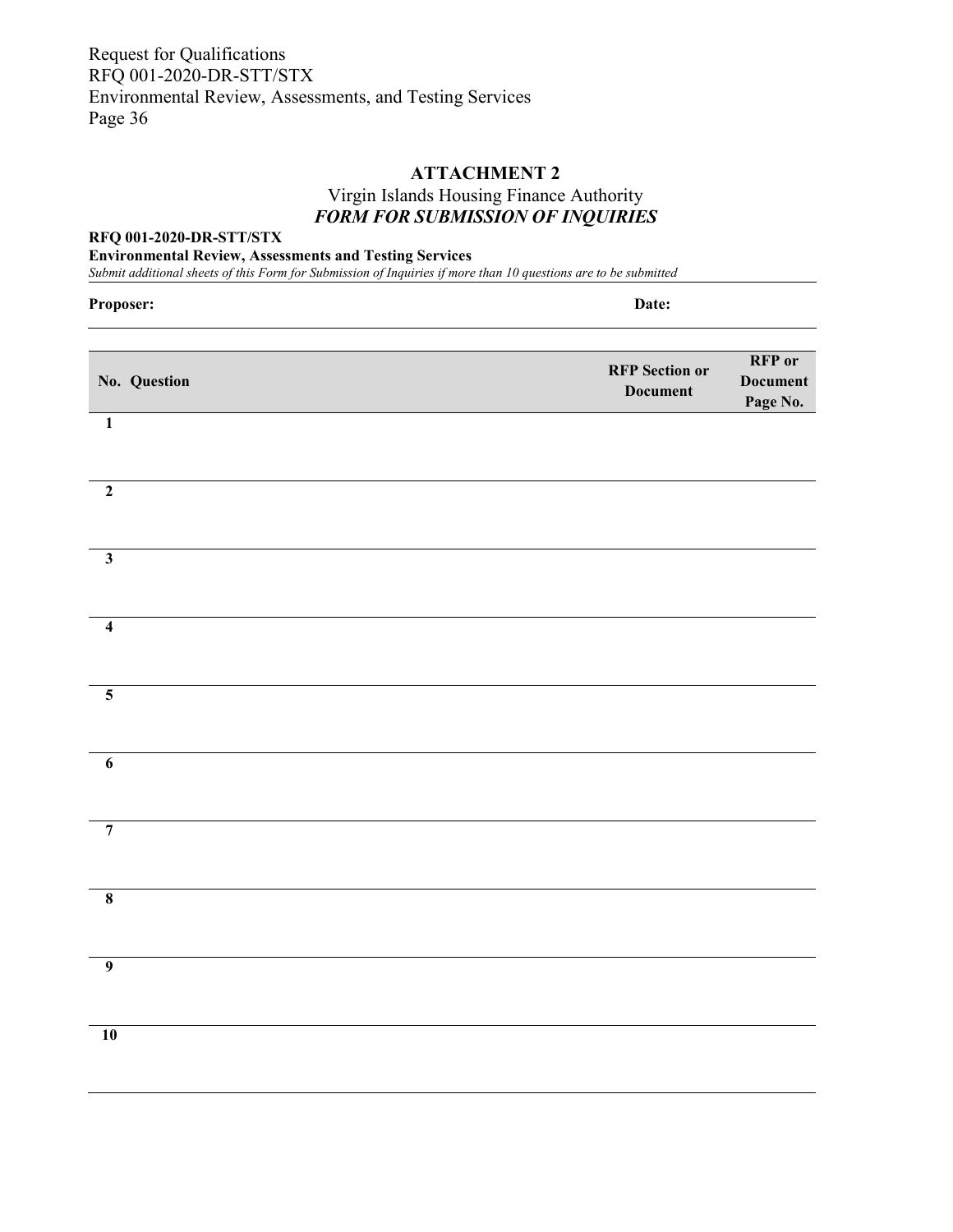## **ATTACHMENT 3**

## *HUD GENERAL PROVISIONS*

<span id="page-39-0"></span>The following terms and conditions apply to any contract for which any portion of the funding is derived from a grant made by the United States Department of Housing and Urban Development ("HUD"). In addition, Contractor/Subcontractor shall comply with the Federal Labor Standards Provisions set forth in Form HUD-4010, available at [http://www.hud.gov/offices/adm/hudclips/forms/files/4010.pdf.](http://www.hud.gov/offices/adm/hudclips/forms/files/4010.pdf)

#### 1. PROVISIONS REQUIRED BY LAW DEEMED INSERTED

Each and every provision of law and clause required by law to be inserted in this contract shall be deemed to be inserted herein and the contract shall be read and enforced as though it were included herein, and if through mistake or otherwise any such provision is not inserted, or is not correctly inserted, then upon the application of either party the contract shall forthwith be physically amended to make such insertion or correction.

#### 2. STATUTORY AND REGULATORY COMPLIANCE

Contractor/Subcontractor shall comply with all laws and regulations applicable to the Community Development Block Grant-Disaster Recovery funds appropriated by the Disaster Relief Appropriations Act, 2017 (Pub. L. 115-56) and the Bipartisan Budget Act of 2018 ("BBA"), (Pub. L. 115-123), including but not limited to the applicable Office of Management and Budget Circulars, which may impact the administration of funds and/or set forth certain cost principles, including the allowability of certain expenses.

#### 3. BREACH OF CONTRACT TERMS

VIHFA reserves its right to all administrative, contractual, or legal remedies, including but not limited to suspension or termination of this contract, in instances where the Contractor or any of its subcontractors violate or breach any contract term. If the Contractor or any of its subcontractors violate or breach any contract term, they shall be subject to such sanctions and penalties as may be appropriate. The duties and obligations imposed by the contract documents and the rights and remedies available thereunder shall be in addition to and not a limitation of any duties, obligations, rights and remedies otherwise imposed or available by law.

#### 4. REPORTING REQUIREMENTS

The Contractor/Subcontractor shall complete and submit all reports, in such form and according to such schedule, as may be required by VIHFA. The Contractor/Subcontractor shall cooperate with all VIHFA efforts to comply with HUD requirements and regulations pertaining to reporting, including but not limited to 24 C.F.R. §§ 85.40-41 (or 84.50-52, if applicable) and 570.507.

#### 5. ACCESS TO RECORDS

The State, the U.S. Department of Housing and Urban Development, the Comptroller General of the United States, or any of their duly authorized representatives, shall have, at any time and from time to time during normal business hours, access to any work product, books, documents, papers, and records of the Subcontractor which are related to this contract, for the purpose of inspection, audits, examinations, and making excerpts, copies and transcriptions.

#### 6. MAINTENANCE/RETENTION OF RECORDS

All records connected with this contract will be maintained in a central location and will be maintained for a period of at least 3 years following the date of final payment and close-out of all pending matters related to this contract.

#### 7. SMALL AND MINORITY FIRMS, WOMEN'S BUSINESS ENTERPRISES, AND LABOR SURPLUS AREA FIRMS

The Contractor/Subcontractor will take necessary affirmative steps to assure that minority firms, women's business enterprises, and labor surplus area firms are used in subcontracting when possible. Steps include: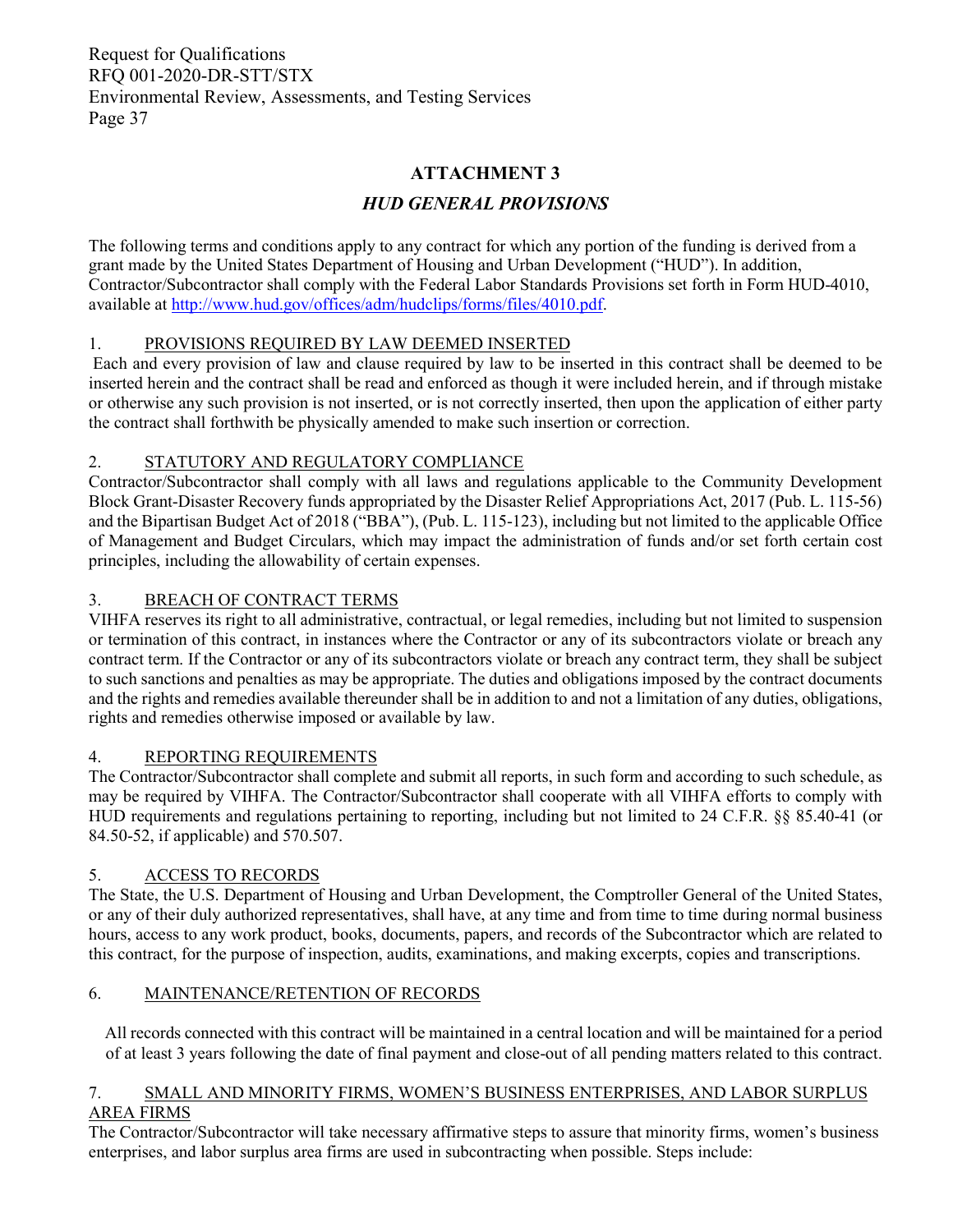- i. Placing qualified small and minority businesses and women's business enterprises on solicitation lists;
- ii. Assuring that small and minority businesses, and women's business enterprises are solicited whenever they are potential sources;
- iii. Dividing total requirements, when economically feasible, into smaller tasks or quantities to permit maximum participation by small and minority business, and women's business enterprises;
- iv. Establishing delivery schedules, where the requirement permits, which encourage participation by small and minority business, and women's business enterprises; and
- v. Using the services and assistance of the Small Business Administration, and the Minority Business Development Agency of the Department of Commerce.

#### 8. RIGHTS TO INVENTIONS MADE UNDER A CONTRACT OR AGREEMENT

Contracts or agreements for the performance of experimental, developmental, or research work shall provide for the rights of the Federal Government and the recipient in any resulting invention in accordance with 37 CFR part 401, "Rights to Inventions Made by Nonprofit Organizations and Small Business Firms Under Government Grants, Contracts and Cooperative Agreements," and any implementing regulations issued by HUD.

#### 9. ENERGY EFFICIENCY

The Contractor/Subcontractor shall comply with mandatory standards and policies relating to energy efficiency issued in compliance with the Energy Policy and Conservation Act (Public Law 94-163).

#### 10. TITLE VI OF THE CIVIL RIGHTS ACT OF 1964

The Contractor/Subcontractor shall comply with the provisions of Title VI of the Civil Rights Act of 1964. No person shall, on the grounds of race, color, or national origin, be excluded from participation in, be denied the benefits of, or be subjected to discrimination under any program or activity receiving federal financial assistance.

#### 11. SECTION 109 OF THE HOUSING AND COMMUNITY DEVELOPMENT ACT OF 1974

The Contractor/Subcontractor shall comply with the provisions of Section 109 of the Housing and Community Development Act of 1974. No person in the United States shall on the grounds of race, color, national origin, or sex be excluded from participation in, be denied the benefits of, or be subjected to discrimination under any program or activity funded in whole or in part with funds made available under this title. Section 109 further provides that discrimination on the basis of age under the Age Discrimination Act of 1975 or with respect to an otherwise qualified handicapped individual as provided in Section 504 of the Rehabilitation Act of 1973, as amended, is prohibited.

#### 12. SECTION 504 OF THE REHABILITATION ACT OF 1973

The Contractor/Subcontractor shall comply with section 504 of the Rehabilitation Act of 1973 (29 U.S.C. § 94), as amended, and any applicable regulations.

The Contractor/Subcontractor agrees that no qualified individual with handicaps shall, solely on the basis of handicap, be excluded from participation in, be denied the benefits of, or otherwise be subjected to discrimination under any program or activity that receives Federal financial assistance from HUD.

#### 13. AGE DISCRIMINATION ACT OF 1975

The Contractor/Subcontractor shall comply with the Age Discrimination Act of 1975 (42 U.S.C. § 6101 *et seq.*), as amended, and any applicable regulations. No person in the United States shall, on the basis of age, be excluded from participation in, be denied the benefits of, or be subjected to discrimination under, any program or activity receiving Federal financial assistance.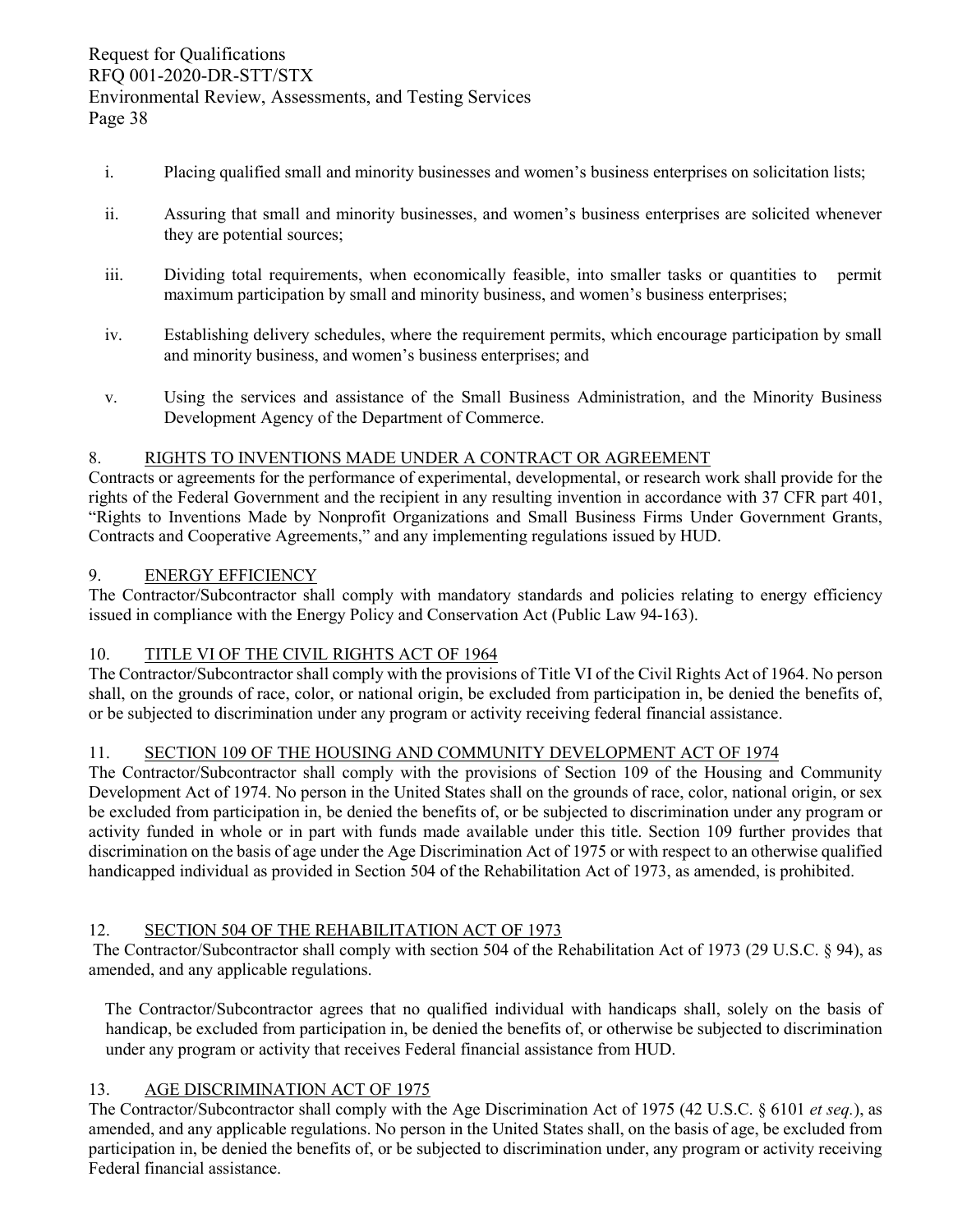#### 14. DEBARMENT, SUSPENSION, AND INELIGIBILITY

The Contractor/Subcontractor represents and warrants that it and its subcontractors are not debarred or suspended or otherwise excluded from or ineligible for participation in Federal assistance programs subject to 2 C.F.R. part 2424.

#### 15. CONFLICTS OF INTEREST

The Contractor/Subcontractor shall notify VIHFA as soon as possible if this contract or any aspect related to the anticipated work under this contract raises an actual or potential conflict of interest (as defined at 2 C.F.R. Part 215 and 24 C.F.R. § 85.36 (or 84.42, if applicable)). The Contractor/Subcontractor shall explain the actual or potential conflict in writing in sufficient detail so that the State is able to assess such actual or potential conflict. The Contractor/Subcontractor shall provide VIHFA any additional information necessary for VIHFA to fully assess and address such actual or potential conflict of interest. The Contractor/Subcontractor shall accept any reasonable conflict mitigation strategy employed by VIHFA, including but not limited to the use of an independent subcontractor(s) to perform the portion of work that gives rise to the actual or potential conflict.

#### 16. SUBCONTRACTING

When subcontracting, the Contractor/Subcontractor shall solicit for and contract with such Contractor/subcontractors in a manner providing for fair competition. Some of the situations considered to be restrictive of competition include but are not limited to:

- (i) Placing unreasonable requirements on firms in order for them to qualify to do business,
- (ii) Requiring unnecessary experience and excessive bonding,
- (iii) Noncompetitive pricing practices between firms or between affiliated companies,
- (iv) Noncompetitive awards to consultants that are on retainer contracts,
- (v) Organizational conflicts of interest,
- (vi) Specifying only a *brand name* product instead of allowing *an equal* product to be offered and describing the performance of other relevant requirements of the procurement, and
- (vii) Any arbitrary action in the procurement process.

The Contractor/Subcontractor represents to VIHFA that all work shall be performed by personnel experienced in the appropriate and applicable profession and areas of expertise, taking into account the nature of the work to be performed under this contract.

The Contractor will include these HUD General Provisions in every subcontract issued by it so that such provisions will be binding upon each of its subcontractors as well as the requirement to flow down such terms to all lower-tiered subcontractors.

#### 17. ASSIGNABILITY

The Contractor/Subcontractor shall not assign any interest in this contract and shall not transfer any interest in the same (whether by assignment or novation) without prior written approval of VIHFA.

#### 18. INDEMNIFICATION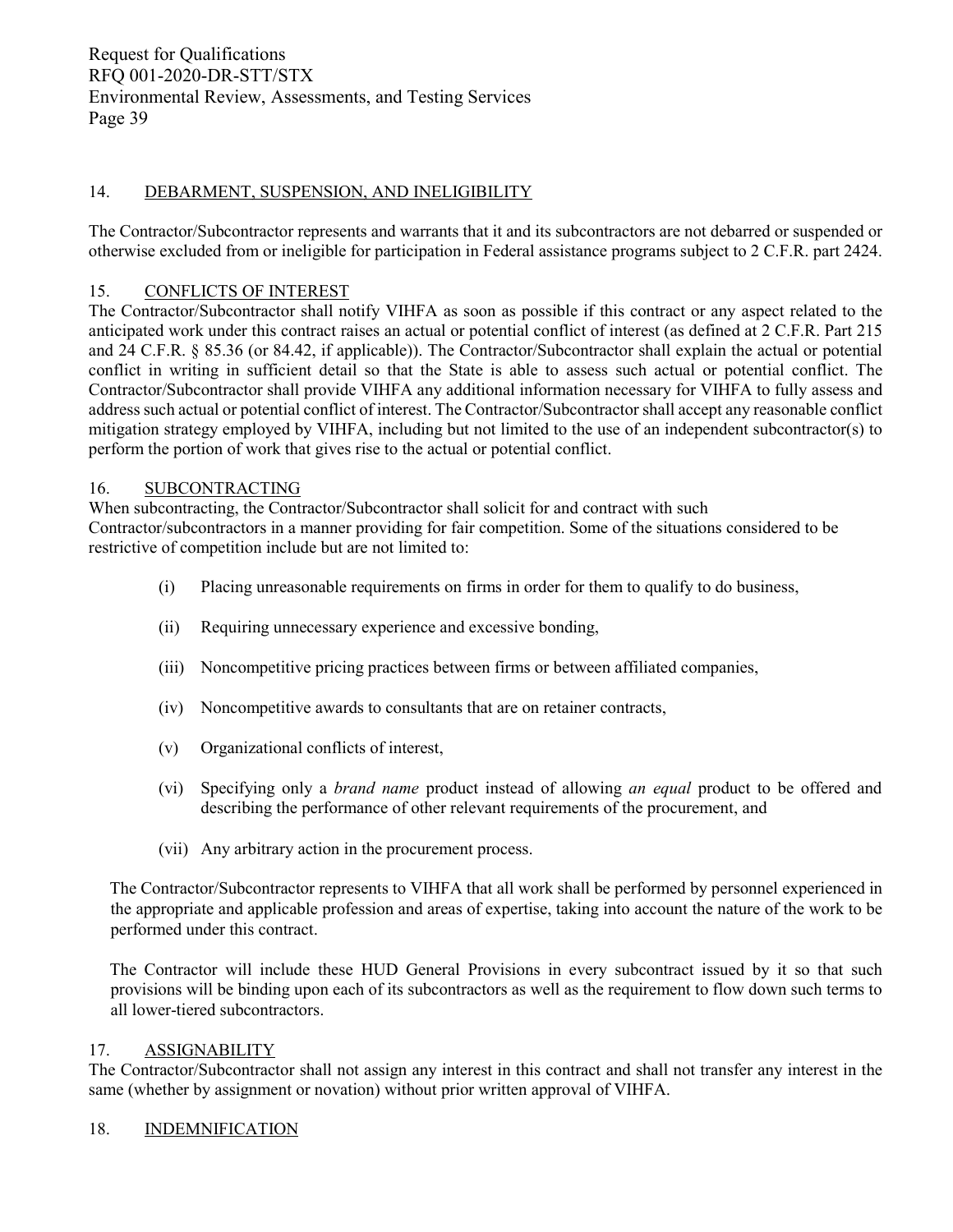The Contractor/Subcontractor shall indemnify, defend, and hold harmless VIHFA and its agents and employees from and against any and all claims, actions, suits, charges, and judgments arising from or related to the negligence or willful misconduct of the Contractor/Subcontractor in the performance of the services called for in this contract.

#### 19. COPELAND "ANTI-KICKBACK" ACT (Applicable to all construction or repair contracts)

Salaries of personnel performing work under this contract shall be paid unconditionally and not less often than once a month without payroll deduction or rebate on any account except only such payroll deductions as are mandatory by law or permitted by the applicable regulations issued by the Secretary of Labor pursuant to the Copeland "Anti-Kickback Act" of June 13, 1934 (48 Stat. 948; 62 Stat. 740; 63 Stat. 108; Title 18 U.S.C. § 874; and Title 40 U.S.C. § 276c). The Contractor shall comply with all applicable "Anti-Kickback" regulations and shall insert appropriate provisions in all subcontracts covering work under this contract to ensure compliance by subcontractors with such regulations and shall be responsible for the submission of affidavits required of subcontractors thereunder except as the Secretary of Labor may specifically provide for variations of or exemptions from the requirements thereof.

#### 20. CONTRACT WORK HOURS AND SAFETY STANDARDS ACT

(Applicable to construction contracts exceeding \$2,000 and contracts exceeding \$2,500 that involve the employment of mechanics or laborers)

The Contractor/Subcontractor shall comply with Sections 103 and 107 of the Contract Work Hours and Safety Standards Act (40 U.S.C. §§ 327-330) as supplemented by Department of Labor regulations (29 C.F.R. part 5).

All laborers and mechanics employed by contractors or subcontractors shall receive overtime compensation in accordance with and subject to the provisions of the Contract Work Hours and Safety Standards Act, and the contractors and subcontractors shall comply with all regulations issued pursuant to that act and with other applicable Federal laws and regulations pertaining to labor standards.

#### 21. DAVIS-BACON ACT

(Applicable to construction contracts exceeding \$2,000 when required by Federal program legislation)

The Contractor/Subcontractor shall comply with the Davis Bacon Act (40 U.S.C. §§ 276a to 276a-7) as supplemented by Department of Labor regulations (29 C.F.R. part 5).

All laborers and mechanics employed by contractors or subcontractors, including employees of other governments, on construction work assisted under this contract, and subject to the provisions of the federal acts and regulations listed in this paragraph, shall be paid wages at rates not less than those prevailing on similar construction in the locality as determined by the Secretary of Labor in accordance with the Davis-Bacon Act.

#### 22. TERMINATION FOR CAUSE (Applicable to contracts exceeding \$10,000)

If, through any cause, the Contractor/Subcontractor shall fail to fulfill in a timely and proper manner his obligations under this contract, or if the Contractor/Subcontractor shall violate any of the covenants, agreements, or stipulations of this contract, VIHFA shall thereupon have the right to terminate this contract by giving written notice to the Contractor/Subcontractor of such termination and specifying the effective date thereof, at least five (5) days before the effective date of such termination. In such event, all finished or unfinished documents, data, studies, surveys, drawings, maps, models, photographs, and reports prepared by the Contractor/Subcontractor under this contract shall, at the option of VIHFA, become VIHFA's property and the Contractor/Subcontractor shall be entitled to receive just and equitable compensation for any work satisfactorily completed hereunder. Notwithstanding the above, the Contractor/Subcontractor shall not be relieved of liability to VIHFA for damages sustained by VIHFA by virtue of any breach of the contract by the Contractor/Subcontractor, and the VIHFA may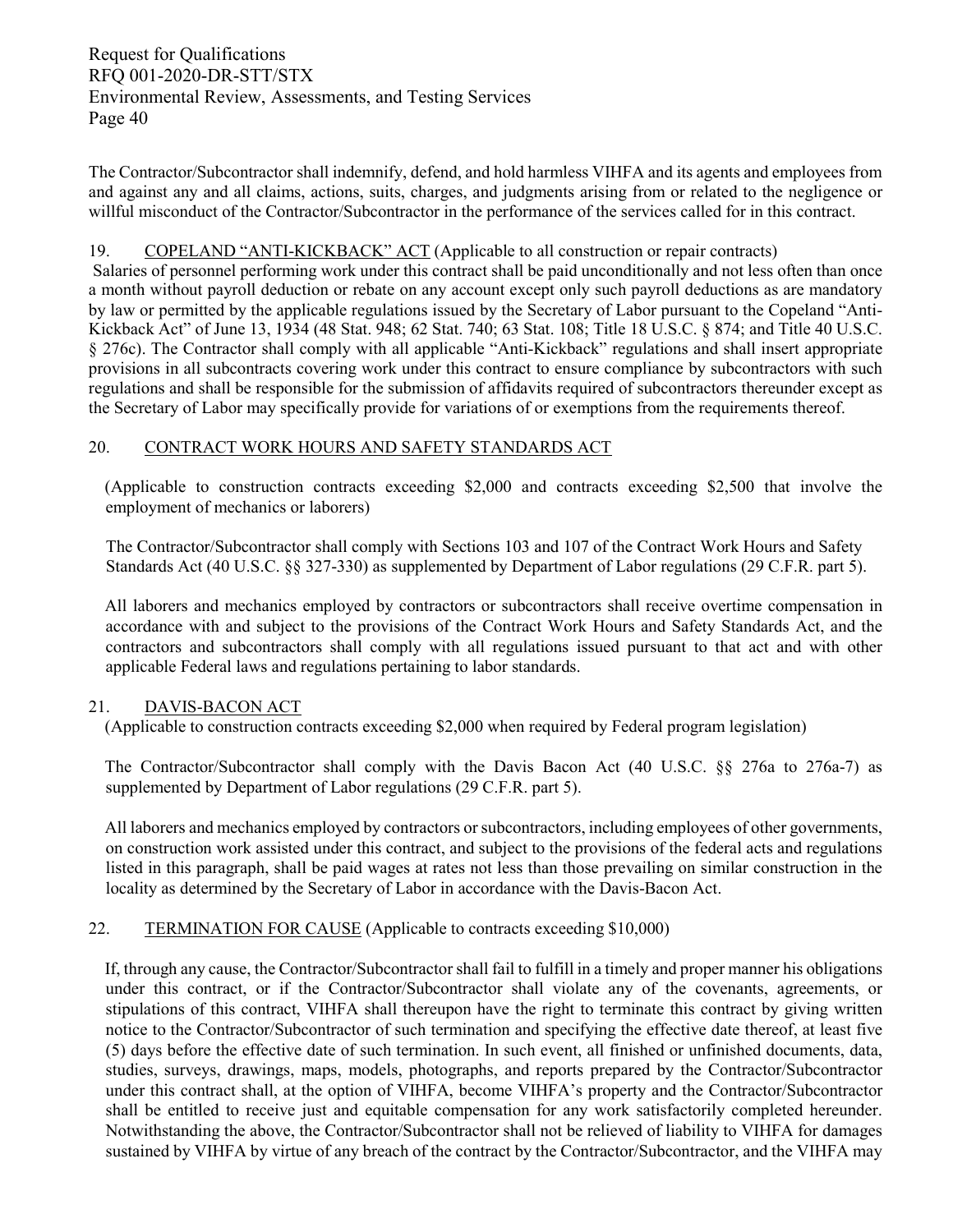withhold any payments to the Contractor/Subcontractor for the purpose of set-off until such time as the exact amount of damages due to the VIHFA from the Subcontractor is determined.

#### 23. TERMINATION FOR CONVENIENCE (Applicable to contracts exceeding \$10,000)

The VIHFA may terminate this contract at any time by giving at least 60 days' notice in writing to the Contractor/Subcontractor. If the contract is terminated by VIHFA as provided herein, the Contractor/Subcontractor will be paid for the time provided and expenses incurred up to the termination date.

#### 24. SECTION 503 OF THE REHABILITATION ACT OF 1973 (Applicable to contracts exceeding \$10,000)

The Contractor/Subcontractor shall comply with section 503 of the Rehabilitation Act of 1973 (29 U.S.C. § 793), as amended, and any applicable regulations.

Equal Opportunity for Workers With Disabilities

**A.** The Contractor/Subcontractor will not discriminate against any employee or applicant for employment because of physical or mental disability in regard to any position for which the employee or applicant for employment is qualified. The Contractor/Subcontractor agrees to take affirmative action to employ, advance in employment and otherwise treat qualified individuals with disabilities without discrimination based on their physical or mental disability in all employment practices, including the following:

- i. Recruitment, advertising, and job application procedures;
- ii. Hiring, upgrading, promotion, award of tenure, demotion, transfer, layoff, termination, right of return from layoff and rehiring;
- iii. Rates of pay or any other form of compensation and changes in compensation;
- iv. Job assignments, job classifications, organizational structures, position descriptions, lines of progression, and seniority lists;
- v. Leaves of absence, sick leave, or any other leave;
- vi. Fringe benefits available by virtue of employment, whether or not administered by the Subcontractor;
- vii. Selection and financial support for training, including apprenticeship, professional meetings, conferences, and other related activities, and selection for leaves of absence to pursue training;
- viii. Activities sponsored by the contractor including social or recreational programs; and
- ix. Any other term, condition, or privilege of employment.

**B.** The Contractor/Subcontractor agrees to comply with the rules, regulations, and relevant orders of the Secretary of Labor issued pursuant to the act.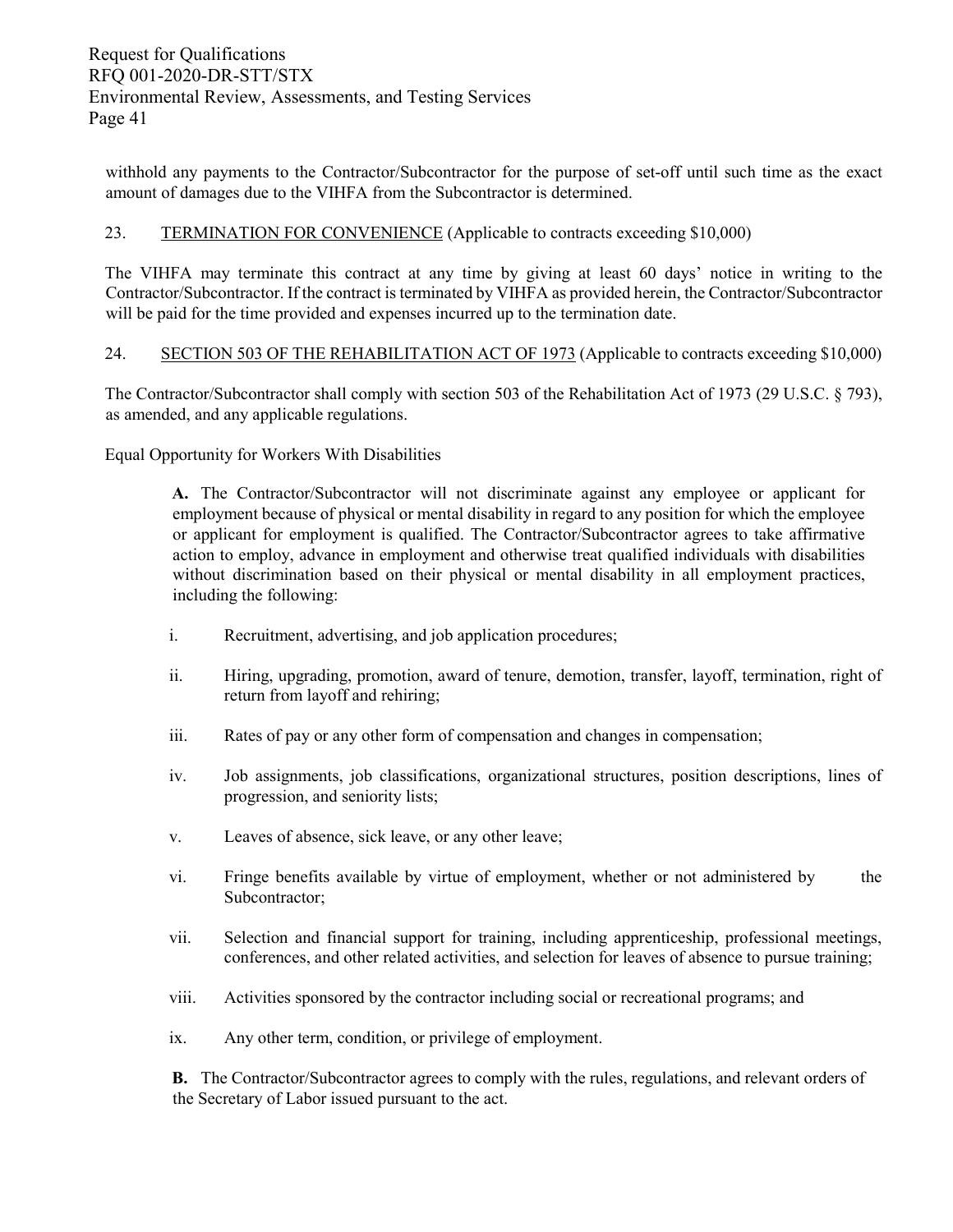**C.** In the event of the Contractor/Subcontractor's noncompliance with the requirements of this clause, actions for noncompliance may be taken in accordance with the rules, regulations, and relevant orders of the Secretary of Labor issued pursuant to the act.

**D.** The Contractor/Subcontractor agrees to post in conspicuous places, available to employees and applicants for employment, notices in a form to be prescribed by the Deputy Assistant Secretary for Federal Contract Compliance Programs, provided by or through the contracting officer. Such notices shall state the rights of applicants and employees as well as the Contractor's/Subcontractor's obligation under the law to take affirmative action to employ and advance in employment qualified employees and applicants with disabilities. The Contractor/Subcontractor must ensure that applicants and employees with disabilities are informed of the contents of the notice (e.g., the Contractor/Subcontractor may have the notice read to a visually disabled individual or may lower the posted notice so that it might be read by a person in a wheelchair).

**E.** The Contractor/Subcontractor will notify each labor organization or representative of workers with which it has a collective bargaining agreement or other contract understanding, that the Contractor/Subcontractor is bound by the terms of section 503 of the Rehabilitation Act of 1973, as amended, and is committed to take affirmative action to employ and advance in employment individuals with physical or mental disabilities.

**F.** The Contractor/Subcontractor will include the provisions of this clause in every subcontract or purchase order in excess of \$10,000, unless exempted by the rules, regulations, or orders of the Secretary issued pursuant to section 503 of the act, as amended, so that such provisions will be binding upon each subcontractor or vendor. The Contractor/Subcontractor will take such action with respect to any subcontract or purchase order as the Deputy Assistant Secretary for Federal Contract Compliance Programs may direct to enforce such provisions, including action for noncompliance.

#### 25. EXECUTIVE ORDER 11246

(Applicable to construction contracts and subcontracts exceeding \$10,000)

The Contractor/Subcontractor shall comply with Executive Order 11246 of September 24, 1965, entitled "Equal Employment Opportunity," as amended by Executive Order 11375 of October 13, 1967, and as supplemented in Department of Labor regulations (41 CFR chapter 60).

During the performance of this contract, the Contractor/Subcontractor agrees as follows:

**A.** The Contractor/Subcontractor shall not discriminate against any employee or applicant for employment because of race, color, religion, sex, or national origin. The Contractor/Subcontractor shall take affirmative action to ensure that applicants for employment are employed, and that employees are treated during employment, without regard to their race, color, religion, sex, or national origin. Such action shall include, but not be limited to, the following: employment, upgrading, demotion, or transfer; recruitment or recruitment advertising; layoff or termination; rates of pay or other forms of compensation; and selection for training, including apprenticeship.

**B.** The Contractor/Subcontractor shall post in conspicuous places, available to employees and applicants for employment, notices to be provided by Contracting Officer setting forth the provisions of this non-discrimination clause. The Contractor/Subcontractor shall state that all qualified applicants will receive consideration for employment without regard to race, color, religion, sex, or national origin.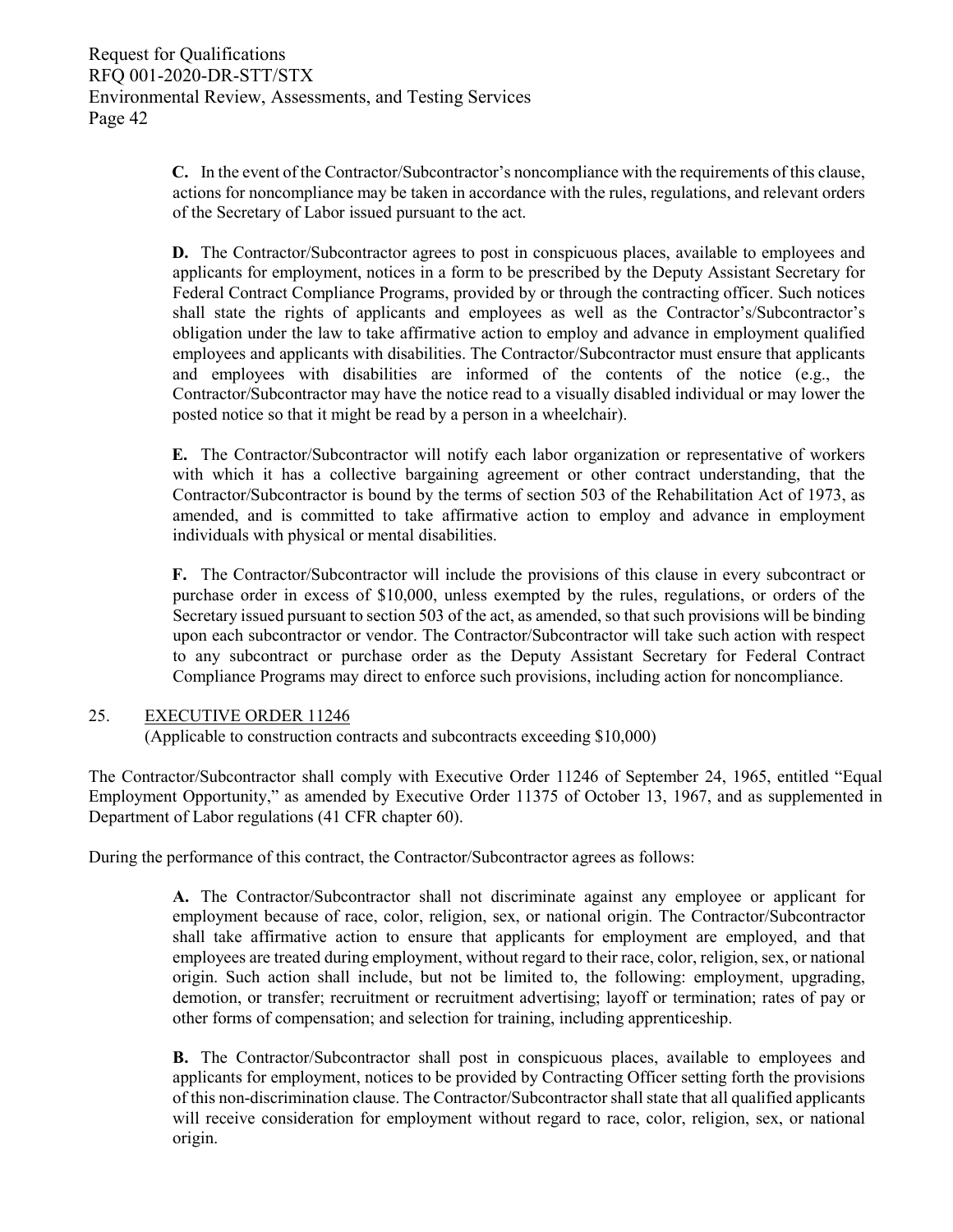**C.** The Contractor/Subcontractor will, in all solicitations or advertisements for employees placed by or on behalf of the Contractor/Subcontractor, state that all qualified applicants will receive consideration for employment without regard to race, color, religion, sex or national origin.

**D.** The Contractor/Subcontractor will send to each labor union or representative of workers with which he has a collective bargaining agreement or other contract or understanding, a notice, to be provided by the agency contracting officer, advising the labor union or workers representative of the contractor's commitments under Section 202 of Executive Order 11246 of September 24, 1965, and shall post copies of the notice in conspicuous places available to employees and applicants for employment.

**E.** The Contractor/Subcontractor will comply with all provisions of Executive Order 11246 of September 24, 1965, and of the rules, regulations and relevant orders of the Secretary of Labor.

**F.** The Contractor/Subcontractor will furnish all information and reports required by Executive Order 11246 of September 24, 1965, and by the rules, regulations and orders of the Secretary of Labor, or pursuant thereto, and will permit access to books, records and accounts by the contracting agency and the Secretary of Labor for purposes of investigation to ascertain compliance with such rules, regulations and orders.

**G.** In the event of the Contractor's/Subcontractor's non-compliance with the non-discrimination clause of this contract or with any of such rules, regulations or orders, this contract may be cancelled, terminated or suspended in whole or in part and the Contractor/Subcontractor may be declared ineligible for further government contracts in accordance with procedures authorized in Executive Order 11246 and such other sanctions as may be imposed and remedies invoked as provided in Executive Order 11246 of September 24, 1965, or by rule, regulation or order of the Secretary of Labor, or as otherwise provided by law.

**H.** Contractor/Subcontractor shall incorporate the provisions of A through G above in every subcontract or purchase order unless exempted by rules, regulations or orders of the Secretary of Labor so that such provisions shall be binding on such contractor/subcontractor. The Contractor/Subcontractor will take such action with respect to any subcontract or purchase order as the contracting agency may direct as a means of enforcing such provisions including sanctions for non-compliance, provided, however, that in the event the contractor becomes involved in, or is threatened with, litigation with a subcontractor or vendor as a result of such direction by the contracting agency, the Contractor/Subcontractor may request the United States to enter into such litigation to protect the interests of the United States.

#### 26. CERTIFICATION OF NONSEGREGATED FACILITIES (Applicable to construction contracts exceeding \$10,000)

The Contractor/Subcontractor certifies that it does not maintain or provide for its establishments, and that it does not permit employees to perform their services at any location, under its control, where segregated facilities are maintained. It certifies further that it will not maintain or provide for employees any segregated facilities at any of its establishments, and it will not permit employees to perform their services at any location under its control where segregated facilities are maintained. The Contractor/Subcontractor agrees that a breach of this certification is a violation of the equal opportunity clause of this contract.

As used in this certification, the term "segregated facilities" means any waiting rooms, work areas, rest rooms and wash rooms, restaurants and other eating areas, time clocks, locker rooms, and other storage or dressing areas, parking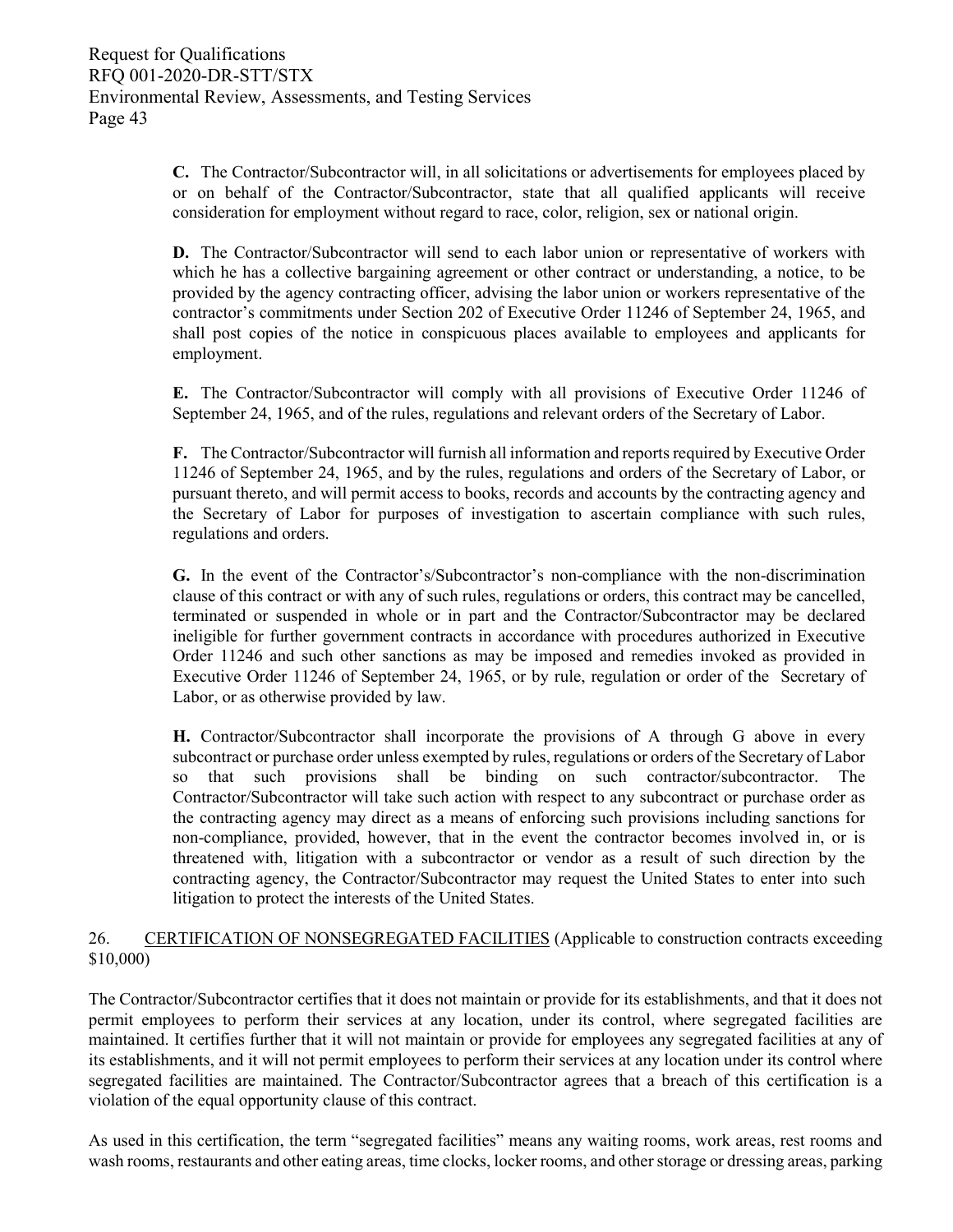lots, drinking fountains, recreation or entertainment areas, transportation and housing facilities provided for employees which are segregated by explicit directive or are, in fact, segregated on the basis of race, color, religion, or national origin because of habit, local custom, or any other reason.

The Contractor further agrees that (except where it has obtained for specific time periods) it will obtain identical certification from proposed subcontractors prior to the award of subcontracts exceeding \$10,000 which are not exempt from the provisions of the equal opportunity clause; that it will retain such certifications in its files; and that it will forward the preceding notice to such proposed subcontractors (except where proposed subcontractors have submitted identical certifications for specific time periods).

#### 27. CERTIFICATION OF COMPLIANCE WITH CLEAN AIR AND WATER ACTS (Applicable to contracts exceeding \$100,000)

The Contractor and all its subcontractors shall comply with the requirements of the Clean Air Act, as amended, 42 U.S.C. § 1857 *et seq.*, the Federal Water Pollution Control Act, as amended, 33 U.S.C. § 1251 *et seq.*, and the regulations of the Environmental Protection Agency with respect thereto, at 40 C.F.R. Part 15 and 32, as amended, Section 508 of the Clean Water Act (33 U.S.C. § 1368) and Executive Order 11738.

In addition to the foregoing requirements, all nonexempt contractors and subcontractors shall furnish to the owner, the following:

> **A.** A stipulation by the Contractor or subcontractors, that any facility to be utilized in the performance of any nonexempt contract or subcontract, is not listed on the Excluded Party Listing System pursuant to 40 C.F.R. 32 or on the List of Violating Facilities issued by the Environmental Protection Agency (EPA) pursuant to 40 C.F.R. Part 15, as amended.

> **B.** Agreement by the Subcontractor to comply with all the requirements of Section 114 of the Clean Air Act, as amended, (42 U.S.C. § 1857 c-8) and Section 308 of the Federal Water Pollution Control Act, as amended, (33 U.S.C. § 1318) relating to inspection, monitoring, entry, reports and information, as well as all other requirements specified in said Section 114 and Section 308, and all regulations and guidelines issued thereunder.

> **C.** A stipulation that as a condition for the award of the contract, prompt notice will be given of any notification received from the Director, Office of Federal Activities, EPA, indicating that a facility utilized, or to be utilized for the contract, is under consideration to be listed on the Excluded Party Listing System or the EPA List of Violating Facilities.

> **D.** Agreement by the Contractor that he will include, or cause to be included, the criteria and requirements in paragraph (A)through (D) of this section in every nonexempt subcontract and requiring that the Contractor will take such action as the government may direct as a means of enforcing such provisions.

#### 28. LOBBYING (Applicable to contracts exceeding \$100,000)

The Contractor/Subcontractor certifies, to the best of his or her knowledge and belief, that:

(1) No Federal appropriated funds have been paid or will be paid, by or on behalf of the Contractor/Subcontractor, to any person for influencing or attempting to influence an officer or employee of an agency, a Member of Congress, an officer or employee of Congress, or an employee of a Member of Congress in connection with the awarding of any Federal contract, the making of any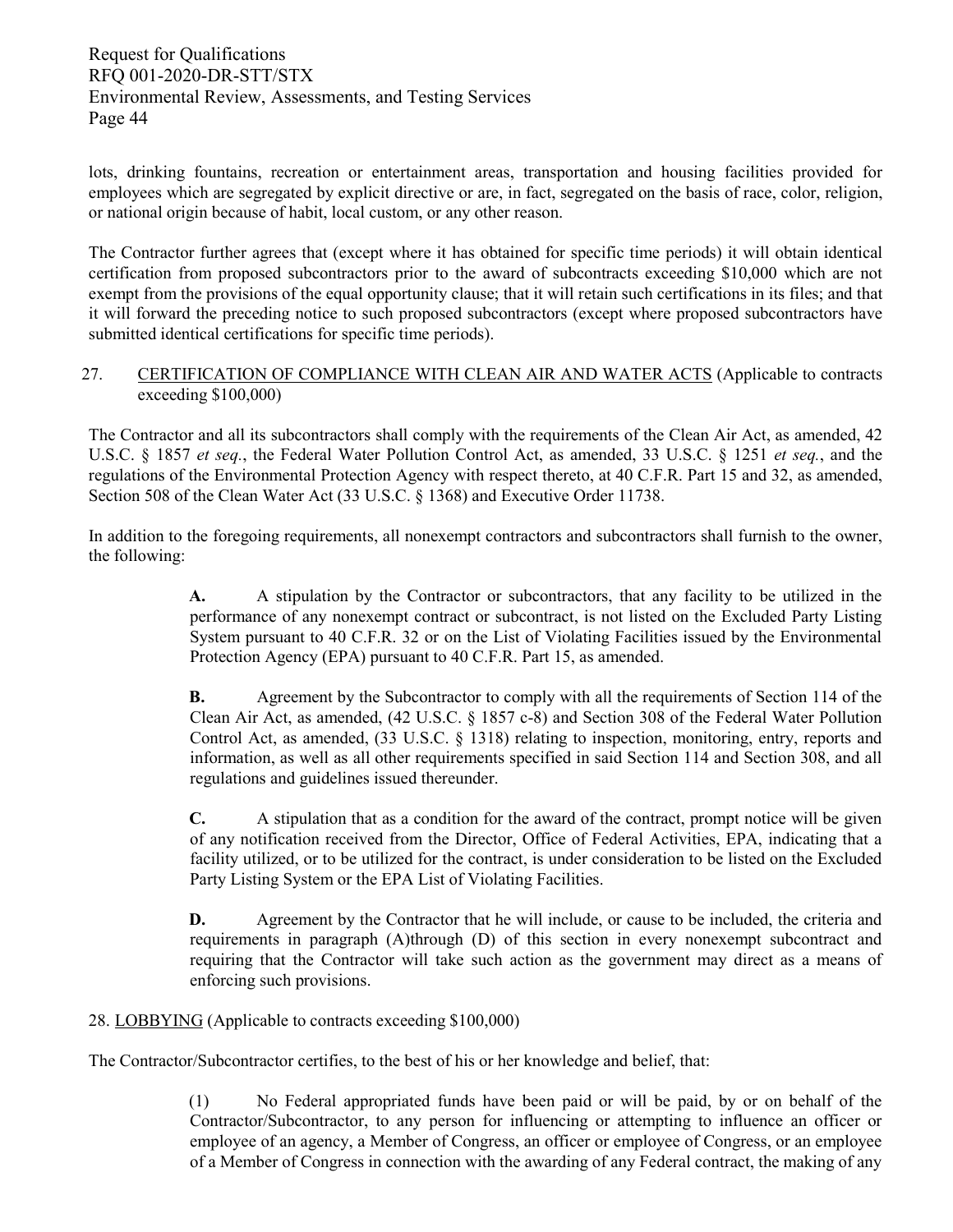Federal grant, the making of any Federal loan, the entering into of any cooperative agreement, and the extension, continuation, renewal, amendment, or modification of any Federal contract, grant, loan, or cooperative agreement.

(2) If any funds other than Federal appropriated funds have been paid or will be paid to any person for influencing or attempting to influence an officer or employee of any agency, a Member of Congress, an officer or employee of Congress, or an employee of a Member of Congress in connection with this Federal contract, grant, loan, or cooperative agreement, the Contractor/Subcontractor shall complete and submit Standard Form-LLL, "Disclosure Form to Report Lobbying," in accordance with its instructions.

(3) The Contractor shall require that the language of this certification be included in the award documents for all subawards at all tiers (including subcontracts, subgrants, and contracts under grants, loans, and cooperative agreements) and that all subrecipients shall certify and disclose accordingly.

This certification is a material representation of fact upon which reliance was placed when this transaction was made or entered into. Submission of this certification is a prerequisite for making or entering into this transaction imposed by section 1352, title 31, U.S. Code. Any person who fails to file the required certification shall be subject to a civil penalty of not less than \$10,000 and not more than \$100,000 for each such failure.

#### 29. BONDING REQUIREMENTS

(Applicable to construction and facility improvement contracts exceeding \$100,000)

The Contractor/Subcontractor shall comply with VIHFA bonding requirements, unless they have not been approved by HUD, in which case the Contractor/Subcontractor shall comply with the following minimum bonding requirements:

> (1) *A bid guarantee from each bidder equivalent to five percent of the bid price.* The "bid guarantee" shall consist of a firm commitment such as a bid bond, certified check, or other negotiable instrument accompanying a bid as assurance that the bidder will, upon acceptance of his bid, execute such contractual documents as may be required within the time specified.

> (2) *A performance bond on the part of the Contractor*/Subcontractor *for 100 percent of the contract price.* A "performance bond" is one executed in connection with a contract to secure fulfillment of all the Contractor's/Subcontractor's obligations under such contract.

> (3) *A payment bond on the part of the Contractor*/Subcontractor *for 100 percent of the contract price.* A "payment bond" is one executed in connection with a contract to assure payment as required by law of all persons supplying labor and material in the execution of the work provided for in the contract.

#### 30. SECTION 3 OF THE HOUSING AND URBAN DEVELOPMENT ACT OF 1968 (As required by applicable thresholds)

The work to be performed under this contract is subject to the requirements of section 3 of the Housing and Urban Development Act of 1968, as amended, 12 U.S.C. § 1701u (section 3). The purpose of section 3 is to ensure that employment and other economic opportunities generated by HUD assistance or HUD-assisted projects covered by section 3, shall, to the greatest extent feasible, be directed to low- and very low-income persons, particularly persons who are recipients of HUD assistance for housing.

> **A.** The parties to this contract agree to comply with HUD's regulations in 24 C.F.R. part 135, which implement section 3. As evidenced by their execution of this contract, the parties to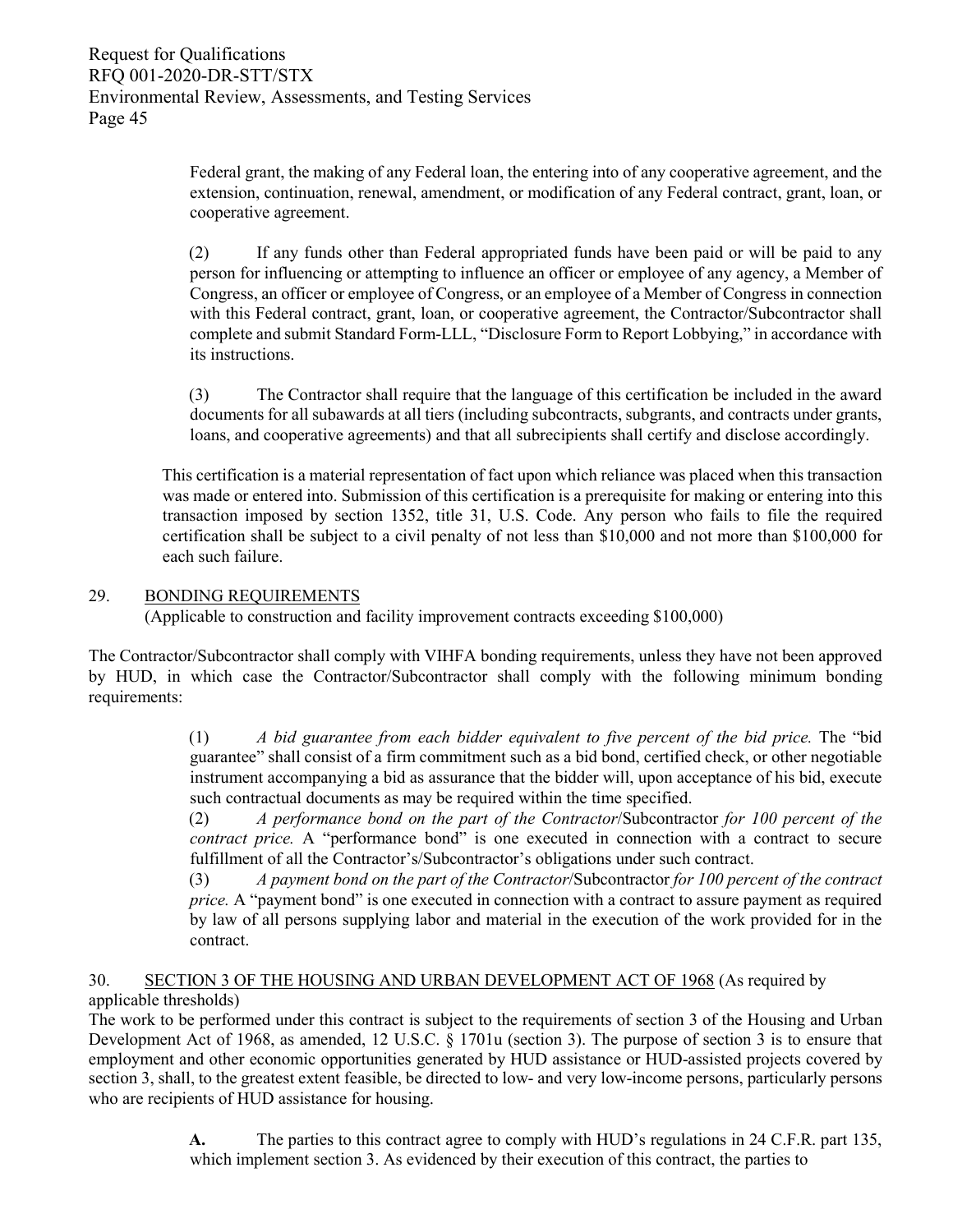this contract certify that they are under no contractual or other impediment that would prevent them from complying with the part 135 regulations.

**B.** The *Contractor*/Subcontractor agrees to send to each labor organization or representative of workers with which the *Contractor*/Subcontractor has a collective bargaining agreement or other understanding, if any, a notice advising the labor organization or workers' representative of the Contractor's commitments under this section 3 clause, and will post copies of the notice in conspicuous places at the work site where both employees and applicants for training and employment positions can see the notice. The notice shall describe the section 3 preference, shall set forth minimum number and job titles subject to hire, availability of apprenticeship and training positions, the qualifications for each; and the name and location of the person(s) taking applications for each of the positions; and the anticipated date the work shall begin.

**C.** The *Contractor* agrees to include this section 3 clause in every subcontract subject to compliance with regulations in 24 C.F.R. part 135, and agrees to take appropriate action, as provided in an applicable provision of the subcontract or in this section 3 clause, upon a finding that the subcontractor is in violation of the regulations in 24 C.F.R. part 135. The Contractor will not subcontract with any subcontractor where the subcontractor has notice or knowledge that the subcontractor has been found in violation of the regulations in 24 C.F.R. part 135.

**D.** The *Contractor*/Subcontractor will certify that any vacant employment positions, including training positions, that are filled: (1) after the c*ontractor*/subcontractor is selected but before the contract is executed, and (2) with persons other than those to whom the regulations of 24 C.F.R. part 135 require employment opportunities to be directed, were not filled to circumvent the *Contractor*/Subcontractor's obligations under 24 C.F.R. part 135.

**E.** Noncompliance with HUD's regulations in 24 C.F.R. part 135 may result in sanctions, termination of this contract for default, and debarment or suspension from future HUD assisted contracts.

**F.** With respect to work performed in connection with section 3 covered Indian housing assistance, section 7(b) of the Indian Self-Determination and Education Assistance Act (25 U.S.C. § 450e) also applies to the work to be performed under this contract. Section 7(b) requires that to the greatest extent feasible: (i) preference and opportunities for training and employment shall be given to Indians, and (ii) preference in the award of contracts and subcontracts shall be given to Indian organizations and Indian-owned Economic Enterprises. Parties to this contract that are subject to the provisions of section 3 and section 7(b) agree to comply with section 3 to the maximum extent feasible, but not in derogation of compliance with section 7(b).

#### 31. FAIR HOUSING ACT

*Contractor*/Subcontractor shall comply with the provisions of the Fair Housing Act of 1968 as amended. The act prohibits discrimination in the sale or rental of housing, the financing of housing or the provision of brokerage services against any person on the basis of race, color, religion, sex, national origin, handicap or familial status. The Equal Opportunity in Housing Act prohibits discrimination against individuals on the basis of race, color, religion, sex or national origin in the sale, rental, leasing or other disposition of residential property, or in the use or occupancy of housing assisted with Federal funds. Please visit [http://portal.hud.gov/hudportal/documents/huddoc?id=DOC\\_11868.pdf fo](http://portal.hud.gov/hudportal/documents/huddoc?id=DOC_11868.pdf%20)r more information.

#### 32. Federal Funding Accountability and Transparency Act (FFATA)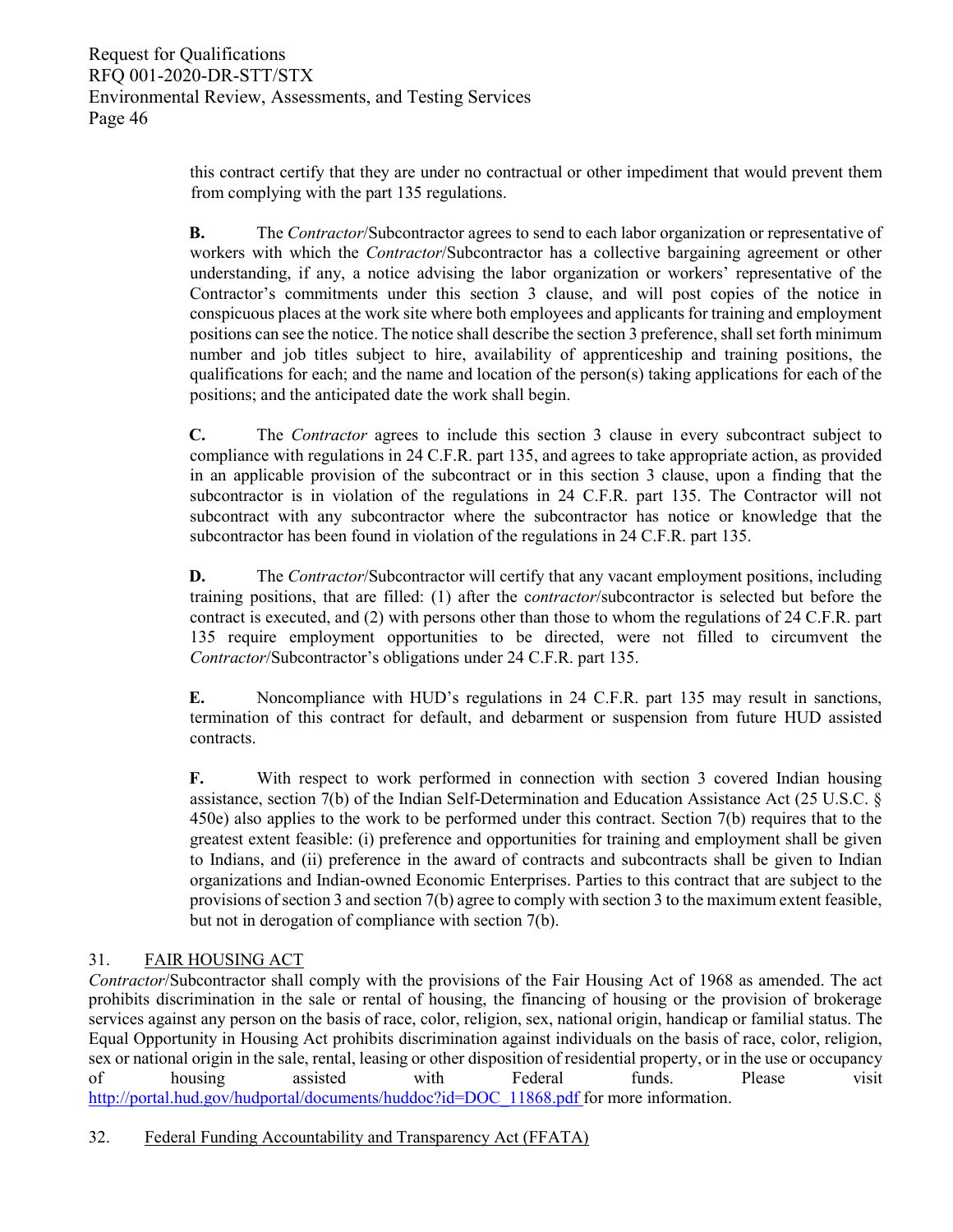The Federal Funding Accountability and Transparency Act of 2006 (FFATA), as amended, was signed with the intent of reducing wasteful government spending and providing citizens with the ability to hold the government accountable for spending decisions. 2 C.F.R. § Part 170 outlines the requirements of recipients' in reporting information on subawards and executive total compensation under FFATA legislation. Any non-Federal entity that receives or administers Federal financial assistance in the form of: grants, loans, loan guarantees, subsidies, insurance, food commodities, direct appropriations, assessed and voluntary contributions; and/or other financial assistance transactions that authorize the non-Federal entities' expenditure of Federal fund, is subject to these requirements.

Prime contract awardees and prime grant awardees are required to report against subcontracts and subgrants awarded in the FFATA Subaward Reporting System (FSRS), the reporting tool for Federal prime awardees. This information reported will then by displayed on a public and searchable website:

[www.USASpending.gov.](http://www.usaspending.gov/)

#### 33. Procurement

The Uniform Guidance procurement requirements (2 C.F.R. § Part 200, Subpart D) went into effect on July 1, 2018. These requirements are applicable to CDBG-DR funded projects, or as provided by 83 Federal Register 5844 VI  $A(1)(b)(2)$  permits a state grantee to elect to follow its own procurement policy. These policies and procedures ensure that Federal dollars are spent fairly and encourage open competition at the best level of service and price.

#### 34. Change Orders to Contracts

Change orders are issued when the initial agreed upon pricing or work to be completed requires modification. First, the contractor must complete a Change Order Request Form. This form and supporting documentation must be delivered to the Project Manager for review. Each change order must have a cost analysis. Once the Project Manager approves the change order, it is returned to the contractor for execution. Change orders are only invoiced on the final draw and categorized as "change order." The amount listed on the invoice must match the previously approved amount and must be cost reasonable. The Project Manager is responsible for verifying cost reasonableness. Verification documentation for cost reasonableness becomes an attachment to the change order.

#### 35. Environmental Review

Every project undertaken with Federal funds, and all activities related to that project, is subject to the provisions of the National Environmental Policy Act of 1969 (NEPA), as well as to the HUD environmental review regulations at 24 C.F.R. § Part 58- ENVIRONMENTAL REVIEW PROCEDURES FOR

ENTITIES ASSUMING HUD ENVIRONMENTAL RESPONSIBILITIES. The primary purpose of this Act is to protect and enhance the quality of our natural environment. The HUD environmental review process must be completed before any Federal funds can be accessed for program‐eligible activities.

The primary objectives of the HUD environmental review are to identify specific environmental factors that may be encountered at potential project sites, and to develop procedures to ensure compliance with regulations pertaining to these factors. The HUD environmental review is designed to produce program specific environmental review procedures in a program that can vary greatly in terms of scope of work.

#### 36. Lead Based Paint

All housing units assisted using CDBG-DR funds must comply with the regulations regarding lead-based paint found at 24 C.F.R. § Part 35- LEAD-BASED PAINT POISONING PREVENTION IN CERTAIN RESIDENTIAL STRUCTURES.

37. Environmental Review Record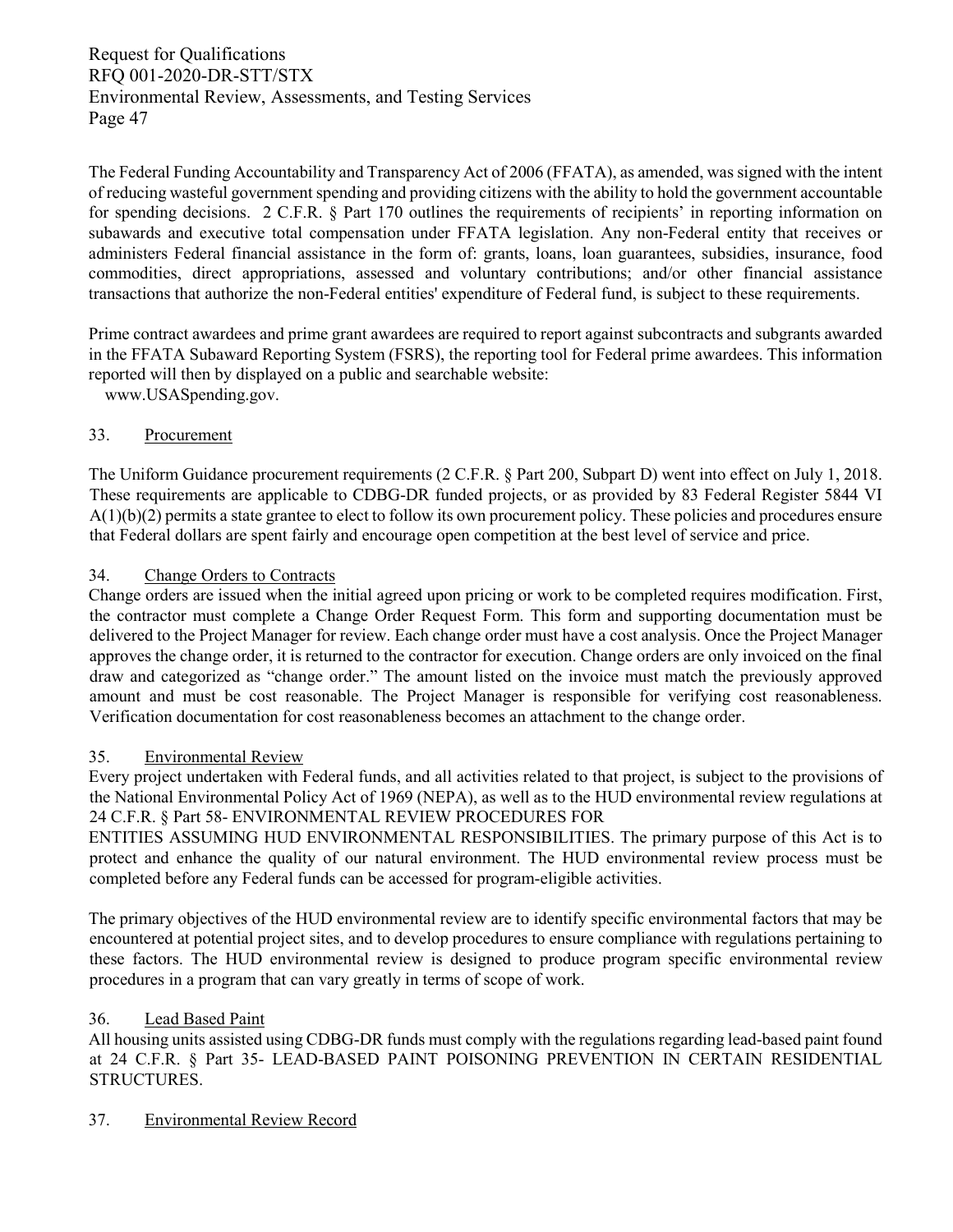The Environmental Officer is responsible for maintaining a written record of the environmental review process. The ERR for all programs contains all the governmental review documents, public notices and written determinations or environmental findings required by 24 C.F.R. § Part 58- ENVIRONMENTAL

REVIEW PROCEDURES FOR ENTITIES ASSUMING HUD ENVIRONMENTAL RESPONSIBILITIES as evidence of review, decision making and actions pertaining to a project of a recipient.

#### 38. Flood Insurance Requirements

Grantees and subrecipients of Federal funding must ensure that procedures and mechanisms are put into place to monitor compliance with all flood insurance requirements as found in the Flood Disaster Protection Act of 1973, 24 C.F.R. § 570.605- NATIONAL FLOOD INSURANCE PROGRAM and 24 C.F.R. § 570.202- ELIGIBLE REHABILITATION AND PRESERVATION ACTIVITIES.

#### 39. Duplication of Benefits

CDBG-DR funding intends to address the unmet needs of a community. The funds are supplemental to primary forms of assistance, including private insurance and FEMA funds. To avoid duplicative assistance and potential deobligation of funding, Subrecipient must utilize all possible funding sources before applying CDBG-DR dollars to a project. CDBG-DR programs are typically implemented after temporary disaster assistance programs, such as FEMA Individual Assistance which are not intended to make someone whole.

The Stafford Disaster Relief and Emergency Assistance Act (Stafford Act), as amended, 42 U.S.C. §5121 et seq., established the requirements for Duplication of Benefits (DOB) analysis.

#### 40. Anti-Fraud, Waste and Abuse Checks

The Anti-Fraud, Waste and Abuse (AFWA) check is designed to identify discrepancies and risk-relevant issues in Applicant-provided information that may be indicative of fraud, waste, and/or abuse.

#### 41. Affirmatively Furthering Fair Housing

The Fair Housing Act of 1968, as amended, 42 U.S.C. §3601, et seq., dictates that grantees are required to administer all programs and activities related to housing and urban development in a manner to affirmatively further the policies of the Fair Housing Act. Per the regulations of 24 C.F.R. § 570.601 and in accordance with Section 104(b)(2) of the Housing and Community Development Act of 1974, as amended, 42 U.S.C. §5301 et seq., for each community receiving a grant under Subpart D of this part, the certification that the grantee will affirmatively further fair housing shall specifically require the grantee to take meaningful actions to further the goals identified in the grantee's Assessment of Fair Housing (AFH) plan, conducted in accordance with the requirements of 24 C.F.R. § §§5.150- 5.180 (Affirmatively Furthering Fair Housing) and take no action that is materially inconsistent with its obligation to affirmatively further fair housing.

#### 42. Drug Free Workplace

The Drug-Free Workplace Act of 1988, as amended, 41 U.S.C. §81, as implemented by 24 C.F.R. § Part 24 Subpart F, §§983.251-983.262, requires that any grantee other than an individual must certify that it will provide a drug-free workplace. Any grantee found in violation of the requirements of this act may be subject to suspension of payments under the grant, suspension or termination of the grant or suspension or debarment of the grantee.

#### 43. Timely Distribution of Funds

The Supplemental Appropriations for Disaster Relief Requirements, 2017 (Pub. L. 115-56), approved September 8, 2017 (Appropriations Act), as amended, requires that funds provided under the Act be expended within two (2) years of the date that HUD obligates funds to a grantee unless otherwise authorized via waiver of this requirement by the Office of Management and Budget (OMB). The OMB waived the two (2) year expenditure requirement under 83 FR 40314; however, the provision to expend one hundred percent (100%) of the total allocation of CDBG-DR funds on eligible activities within six (6) years of HUD's initial obligation of funds remains in effect. The six (6) year expenditure period commences with the initial obligation of funds provided under 83 FR 5844. Additionally, per 83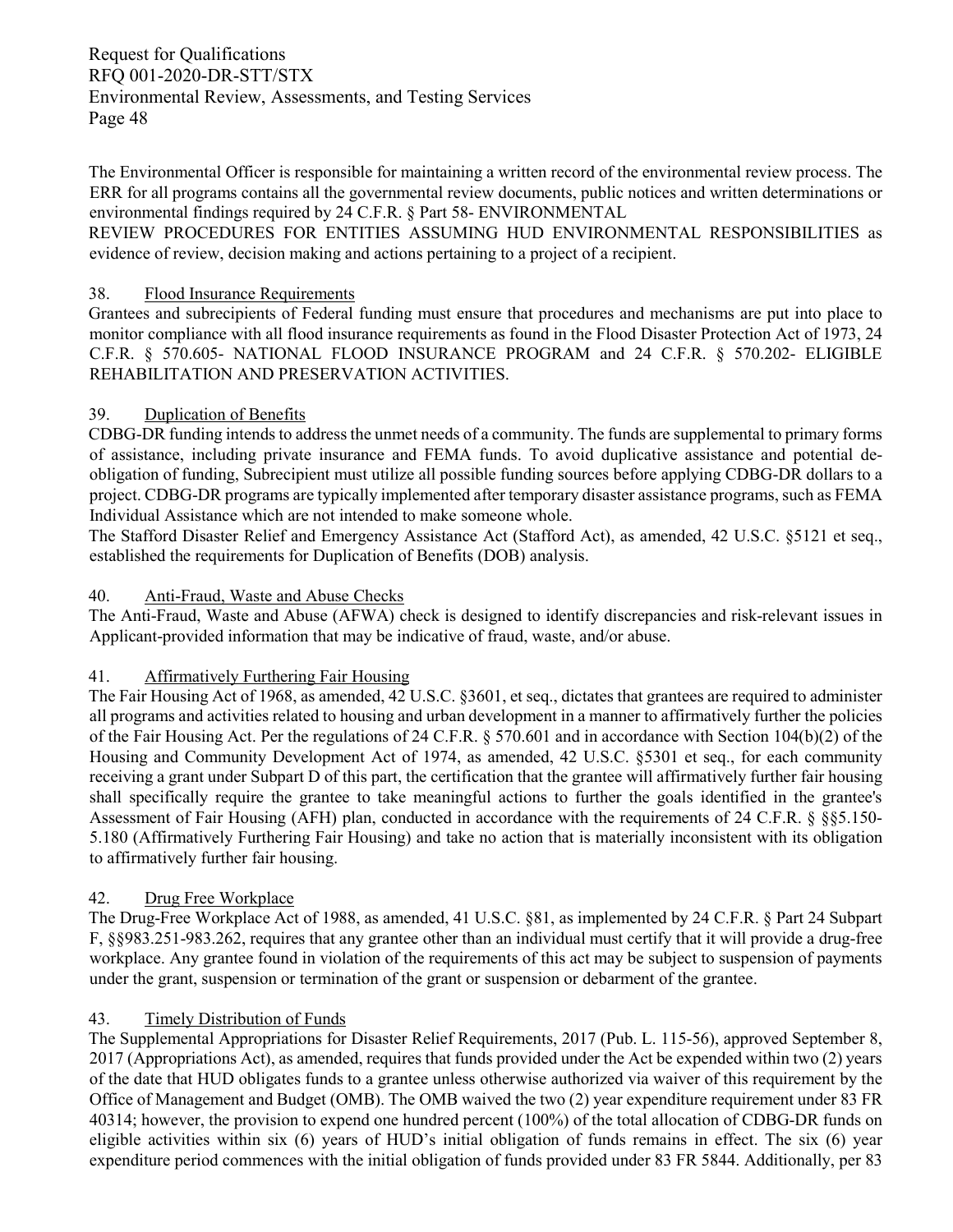FR 5844, the provisions at 24 C.F.R. § 570.494 and 24 C.F.R. § 570.902, regarding timely distribution and expenditure of funds, are waived and an alternative requirement was established.

Furthermore, consistent with 31 U.S.C §1555 and OMB Circular No. A–11 (2017), if the Secretary of HUD or the President of the United States determines that the purposes for which the appropriation was made have been carried out and no disbursement has been made against the appropriation for two (2) consecutive fiscal years, any remaining unobligated balance shall be canceled and will be made unavailable for obligation or expenditure for any purpose.

#### 44. Property Management and Distribution

Regulations governing property management and distribution of real property, equipment, financial obligations and return of un-obligated cash post program closeout can be found in 24 C.F.R. § 570.506, 2 C.F.R. § 200.310, 2 C.F.R. § 200.343 and 2 C.F.R. § 200.344(b). The standards of 24 C.F.R. § 570.506 apply to any real property under a CDBG award recipient's control acquired in whole or in part with CDBG funds in excess of \$25,000.00. The recipient may not change the use or planned use of the property without proper notification to affected citizens and allowable time for comment by them. If the property is not a building for general government conduct, the use of the property may be changed with citizen approval if it either meets one of the national objectives as defined in 24 C.F.R. § 570.208 or if not, the recipient may either retain or dispose of the property for the changed use if the recipient's CDBG program is reimbursed in the amount of the current fair market value of the property, less any portion of the value attributable to expenditures of non-CDBG funds for acquisition of, and improvements to, the property. Following such reimbursement, the property will no longer be subject to any CDBG requirements.

#### 45. Limited English Proficiency

Executive Order No. 13166, signed on August 11, 2000, requires programs, subrecipients, contractors, subcontractors, and/or developers funded in whole or in part with CDBG-DR financial assistance to ensure fair and meaningful access to programs and services for families and individuals with Limited English Proficiency (LEP) and/or deaf/hard of hearing. Fair access is ensured through the implementation of a Language Assistance Plan (LAP), which includes non-English-based outreach, translation services of vital documents, free language assistance services, and staff training. Vital documents are defined as depending on the importance of the program, information, encounter, or service involved, and the consequence to the LEP person if the information in question is not provided accurately or in a timely manner.

#### 46. Personally Identifiable Information

In accordance with 2 C.F.R. § 200.303, regarding internal controls of a non-Federal entity, a grantee must guarantee the protection of all Personally Identifiable Information (PII) obtained. The program will enact necessary measures to ensure PII of all applicants is safeguarded as to avoid release of private information. If a contractor or employee should experience any loss or potential loss of PII, the program shall be notified immediately of the breach or potential breach.

#### 47. Uniform Relocation Act

CDBG-DR funds are subject to the Uniform Relocation Assistance and Real Property Acquisition Act of 1970 (URA or Uniform Act), as amended. 49 C.F.R. § Part 24 requires relocation assistance for lower-income individuals displaced as a result of the demolition or conversion of a lower-income dwelling and requires one-for-one replacement of lower-income units demolished or converted to other uses.

48. Residential anti-displacement and relocation assistance plan. Per Section 104(d) of the Housing and Community Development Act of 1974 § 42.325

(a)Certification.

(1) As part of its consolidated plan under [24 CFR part 91,](https://www.law.cornell.edu/cfr/text/24/part-91) the recipient must certify that it has in effect and is following a residential anti-displacement and relocation assistance plan.